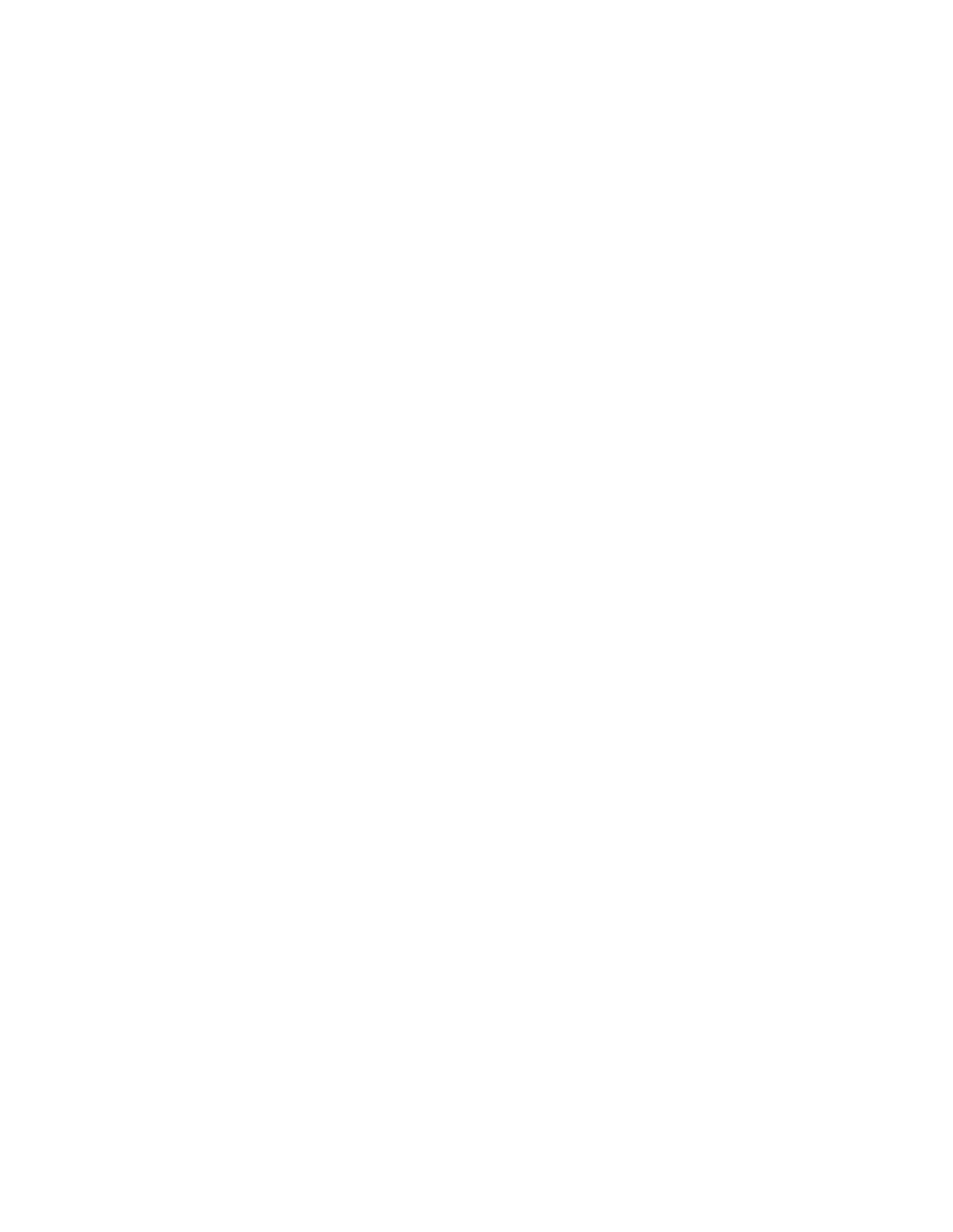# **Program Highlights**

# **Wednesday 17 March 2004**

| $1.00pm - 2.00pm$                 | Registration - for Workshops and/or Conference                                                                                        |
|-----------------------------------|---------------------------------------------------------------------------------------------------------------------------------------|
| $2.00 \text{pm} - 5.00 \text{pm}$ | Selection of Professional Development WORKSHOPS<br>- choose a 3-hour workshop, to enhance your professional skills                    |
| $4.00pm - 5.00pm$                 | Registration for Conference - beat the rush on Thursday!                                                                              |
| $5.00pm - 6.30pm$                 | PANEL Discussion - Diversity in Learning<br>- with 5 guest speakers, facilitated by Professor Roger Harris, Vice<br>President, AVETRA |

# **Thursday 18 March 2004**

| $8.00am - 9.00am$     | Registration                                                                                                                 |
|-----------------------|------------------------------------------------------------------------------------------------------------------------------|
| $9.00$ am $-9.20$ am  | <b>Conference Opening</b><br>- Ms Aurora Andruska, Group Manager, VET Group, DEST                                            |
| $9.20$ am $-10.05$ am | Keynote: Learners, Practitioners and Researchers:<br>The Art of Telling their Stories, Dr Jane Figgis, AAAJ Consulting Group |
| $10.05$ am – 10.35am  | ANTA Keynote: Ms Kareena Arthy, Director of Research, ANTA                                                                   |
| $10.35$ am - 10.45am  | <b>LAUNCH of new NCVER Website</b>                                                                                           |
| $11.15am - 12.45pm$   | STREAMED Sessions - 5 themes                                                                                                 |
| $1.30pm - 2.15pm$     | Keynote: Mr Tom Karmel, NCVER                                                                                                |
| $2.15$ pm $-3.15$ pm  | AVETRA AGM                                                                                                                   |
| $3.45$ pm $-5.15$ pm  | STREAMED Sessions - 5 themes                                                                                                 |
| $7.00pm - 11.00pm$    | Conference Dinner at CIT Restaurant<br>- award presentations, entertainment, and great networking.                           |

# **Friday 19 March 2004**

| $8.40$ am $-9.00$ am   | Keynote: Mr Mark Lucas, ACPET                                                                |
|------------------------|----------------------------------------------------------------------------------------------|
| $9.00$ am $-9.15$ am   | TDA Prize winner presentation; discussion re the AVETRA Journal of<br>International Research |
| $9.15$ am $-9.45$ am   | Keynote: High Level Review of Training Packages<br>- Professor Kaye Schofield, UTS           |
| $9.45$ am $-10.15$ am  | STREAMED Sessions - 5 themes                                                                 |
| $10.35$ am $-11.20$ am | Keynote: Mr Neil Black, TAFE NSW North Coast Institute                                       |
| 11.20am $-$ 12.50pm    | STREAMED Sessions - 5 themes                                                                 |
| $1.30pm - 3.00pm$      | STREAMED Sessions - 5 themes                                                                 |
| $3.00pm - 3.30pm$      | Summary, best paper awards, thanks and close of conference                                   |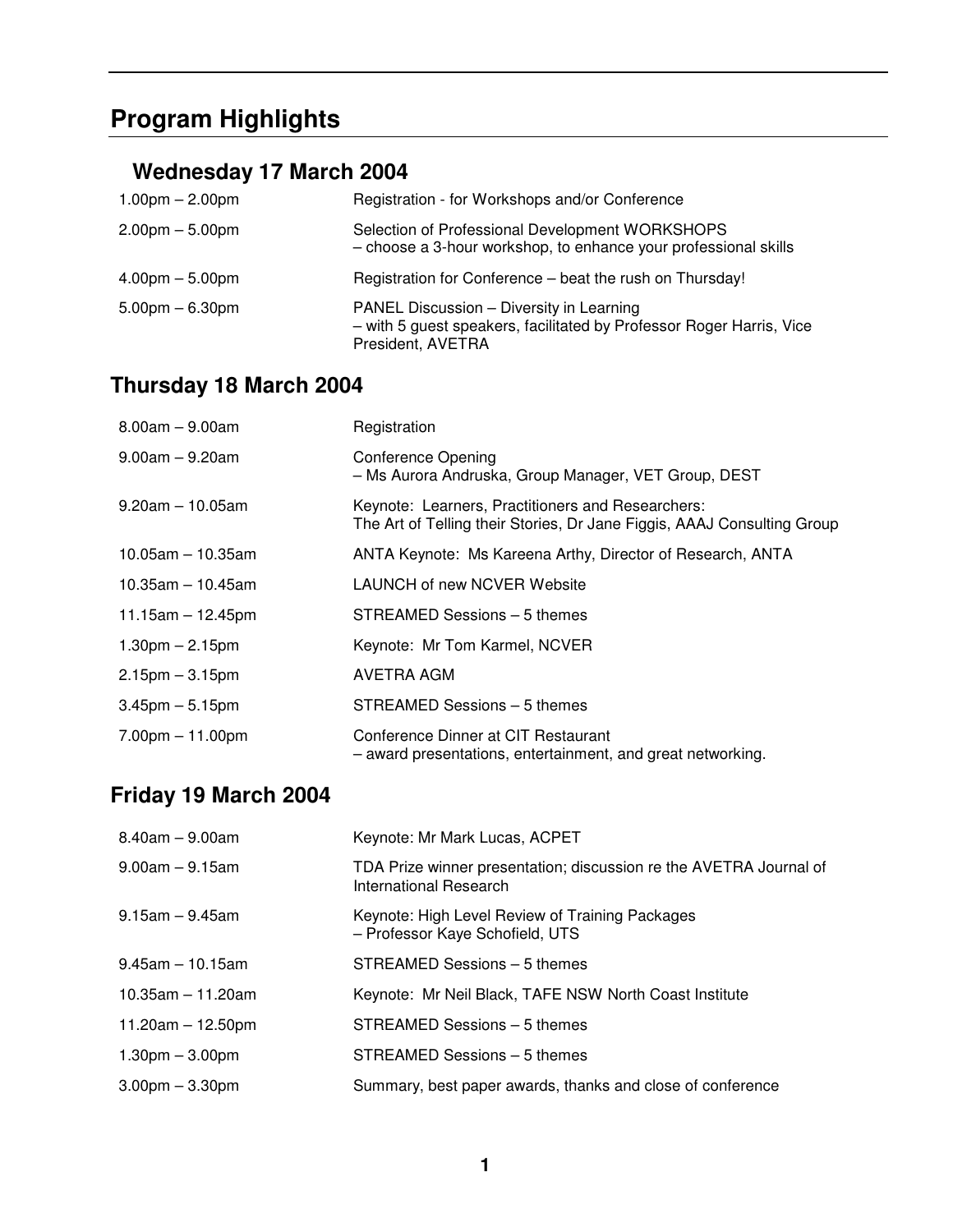# **About the Venue**

# **Rydges Eagle Hawk Resort**

This year's Conference is being held at: **Rydges Eagle Hawk Resort**

Federal Highway (north ACT/NSW Border) North Canberra ACT 2600.

## About 15 mins drive from the city. Accessible by taxi or car.

Rydges Eagle Hawk Resort is set amongst 30 acres of landscaped gardens and the hotel facilities include:

- Guest laundry & valet service
- **Ample guest parking**
- **Spa, sauna, and exercise equipment**
- **Table tennis**
- **Flood lit tennis courts, volleyball and archery**
- Children's playground
- **Extensive BBQ facilities**

**Shuttle buses** will be provided between Canberra Airport and the Resort. Coaches will also be provided to take guests to and from the Conference Dinner on Thursday evening.



# **Housekeeping**

## **The Conference Secretariat**

The Conference Secretariat will be housed in the Business Centre, next to the Atrium, and manned at all times to assist you.

## **Badges**

Badges may be 'shared' amongst delegates from the one organisation, but ALL delegates must wear a valid badge at all times. The badges / lanyards have been colour coded as follows:

*Organising Committee: GOLD lanyards Speakers: RED lanyards Delegates: BLACK lanyards Plus an indicator denoting your dinner status: RED dot indicates Dinner Attendee.*

## **The Conference Dinner and Awards Night**

The Conference Dinner and Awards Night will be held at the CIT Restaurant, Constitution Avenue, Canberra City – with the best of VET prepared food and facilities!

## *If you have booked to attend, your badge should sport a RED dot. NO RED DOT, NO ENTRY!!*

The evening will include the presentation of the TDA / AVETRA Award for 2003-4, whose winner will also present an overview paper on Friday morning.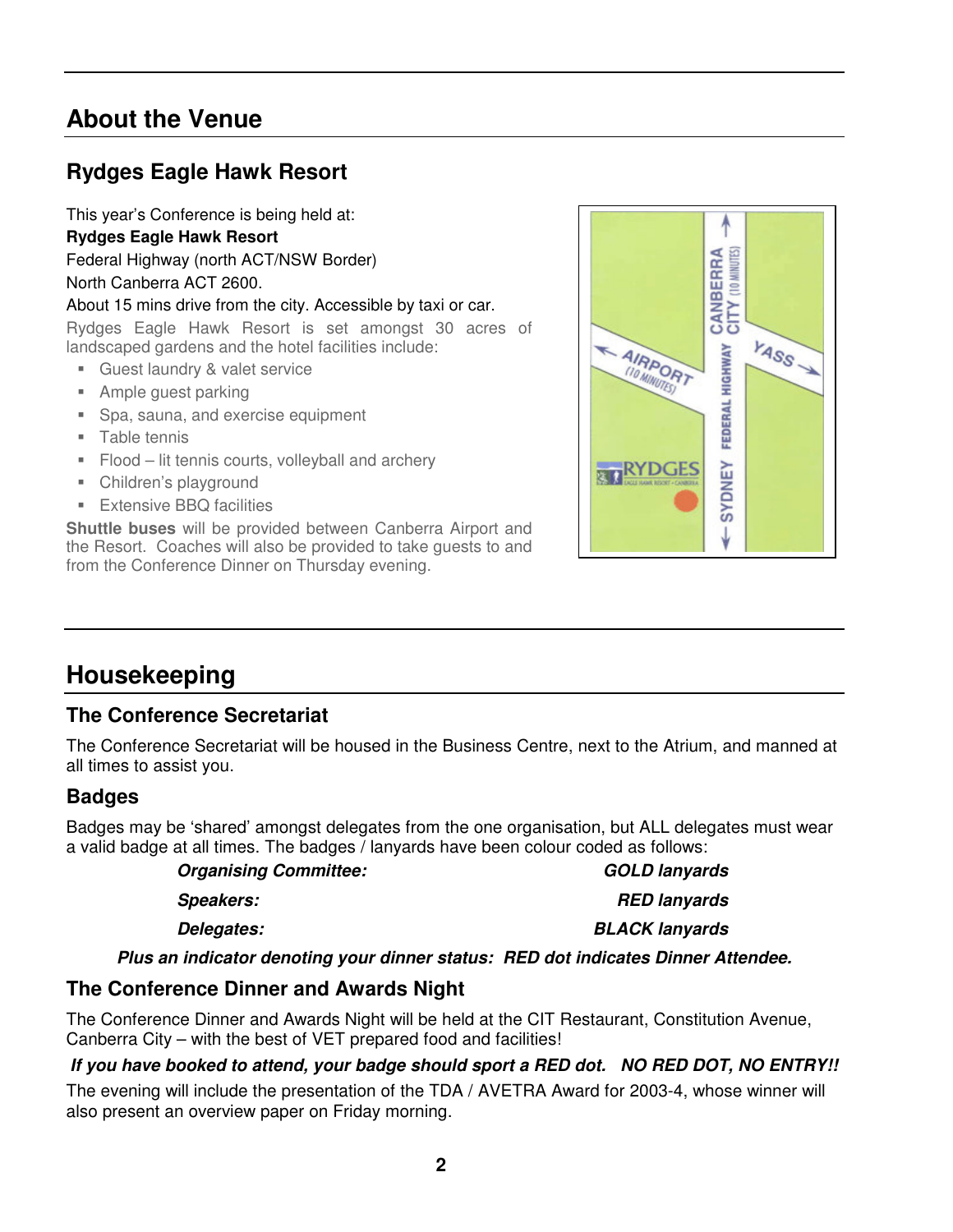# **Layout of Venue**

**Layout of Venue to go here (ie floor plan of venue)**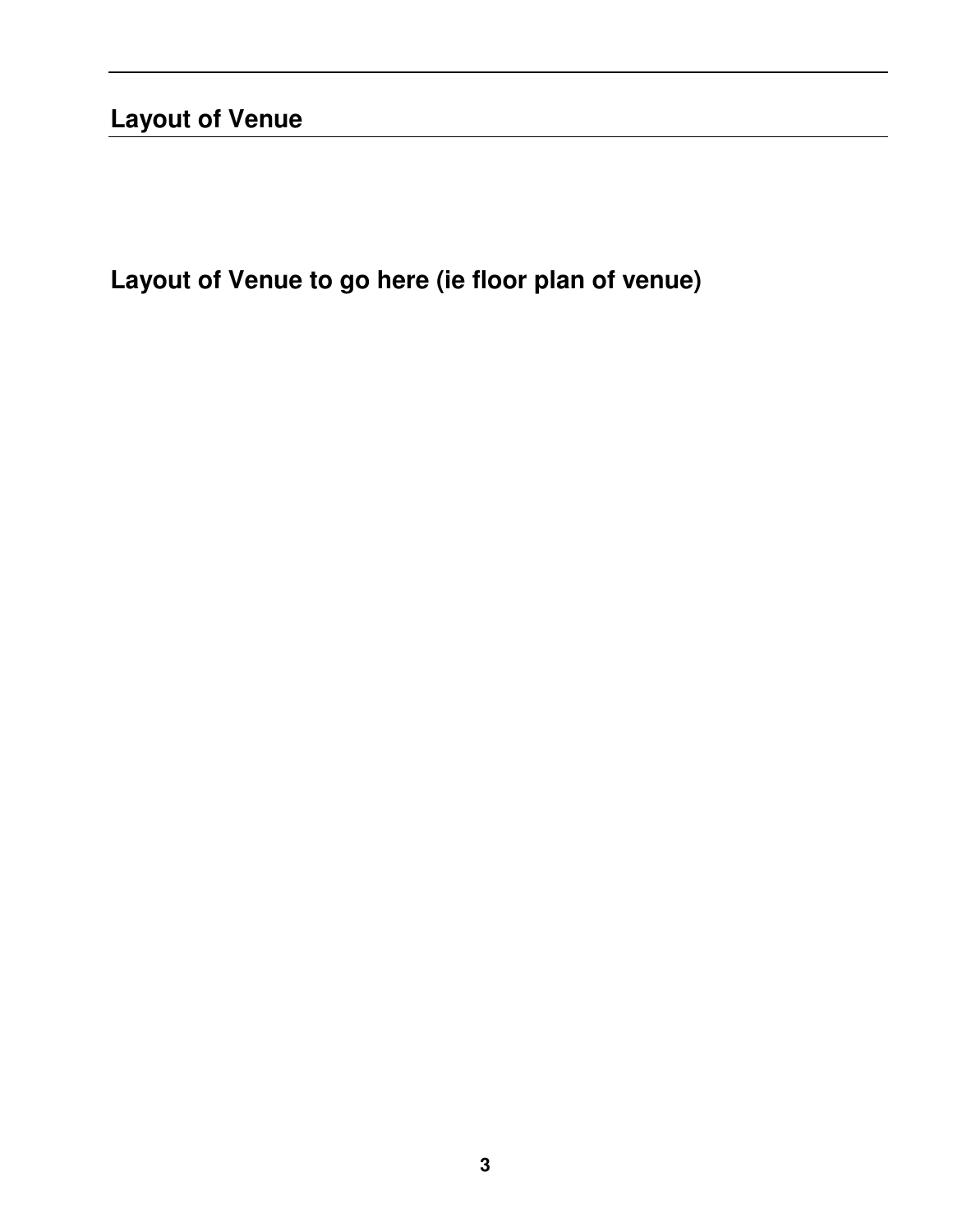# **Workshops**

## **Wednesday, 17 March 2004 - 2:00 pm**

## **WORKSHOP 1: Eaglet Room**

## **Susan Young: WS 001: Networks in VET: combining theory and practice**

This interactive workshop will begin by highlighting research on networks in the Australian VET system (e.g. Mitchell et al 2002; Mitchell & Young 2003) and research on networks reported upon in the business literature (e.g. Cohan & Prusak 2001). The research indicates that networks are crucial for the building of knowledge and social capital and core to the implementation of a national training system. Participants in the workshop will explore the current and potential types of networks in VET; the structure of a network; the skills and knowledge required to develop and maintain networks; the personal and business benefits of networks; challenges and limitations of networks; and opportunities provided by networks. Pre-reading is recommended of the Reframing the Future publication Networking and the national training system: Core Ideas (Mitchell & Young 2003). This document is available free of charge from http://reframingthefuture.net. The workshop will provide an opportunity for participants to apply the research findings to practical VET contexts. The workshop will enable participants to develop a useful conceptual framework to guide their current and future networks. Additionally, the workshop will stimulate the fostering of networks in VET by clearly identifying the value of networks to individuals, organisations and the VET system.

## *Biography*

Susan Young, the national project director of Reframing the Future, will run an interactive exploration of what it *takes to establish and conduct Communities of Practice within the Vocational Education and Training sector.* She will draw on her experience in supporting over 50 Communities of Practice conducted as part of the *program over the past two years.*

## **WORKSHOP 2: Osprey Room**

## **Barry Golding: WS 002: Applying Mixed Methods: Looking behind the shed: a case study of a recent collaborative, mixed method, VET research project.**

The workshop will look at how mixed methods (survey, interview) were employed in the Hayes, Golding and Harvey (2003) study for NCVER, adult learning through fire and emergency service organisations in small and remote towns using original data and documents. This is an excellent opportunity for new and emerging researchers to find out how mixed methods (literature, surveys and on site interviews can be used to good effect in a real and recent major national VET research project and to become aware of some limitations. It will include 50+ pages of notes and a copy of the final report.

## *Biography*

Dr Barry Golding is a Senior Lecturer in the School of Education at the University of Ballarat. In that role he is *the Course Coordinator for the Bachelor of Education / Bachelor of Technology joint degree, designed to prepare teachers for secondary teaching in technology, science and mathematics and Chair of the Education Research Committee. His academic qualifications from The University of Melbourne include a Bachelor of* Science (Honours) in Geology and a Doctor of Philosophy in Education. He also holds a Masters Degree in *Environmental Science from Monash University, a Bachelor of Arts from Deakin University as well as Diplomas of Education and Educational Administration.*

*He has extensive education experience in school, TAFE and university sectors spanning 25 years. His education-related research in the past decade has focussed mainly on vocational and adult education, with particular emphasis on: access and equity in vocational education and training; Indigenous vocational education and adult and community education and inter-sectoral transfer. His research has increasingly gravitated towards* issues associated with how adults connect to learning, in all its diverse forms, in smaller and remoter Australian *towns.*

*Barry has undertaken a large number of individual and collaborative research projects through Bendigo Regional* Institute of TAFE, The University of Melbourne and University of Ballarat since 1993 with a wide range of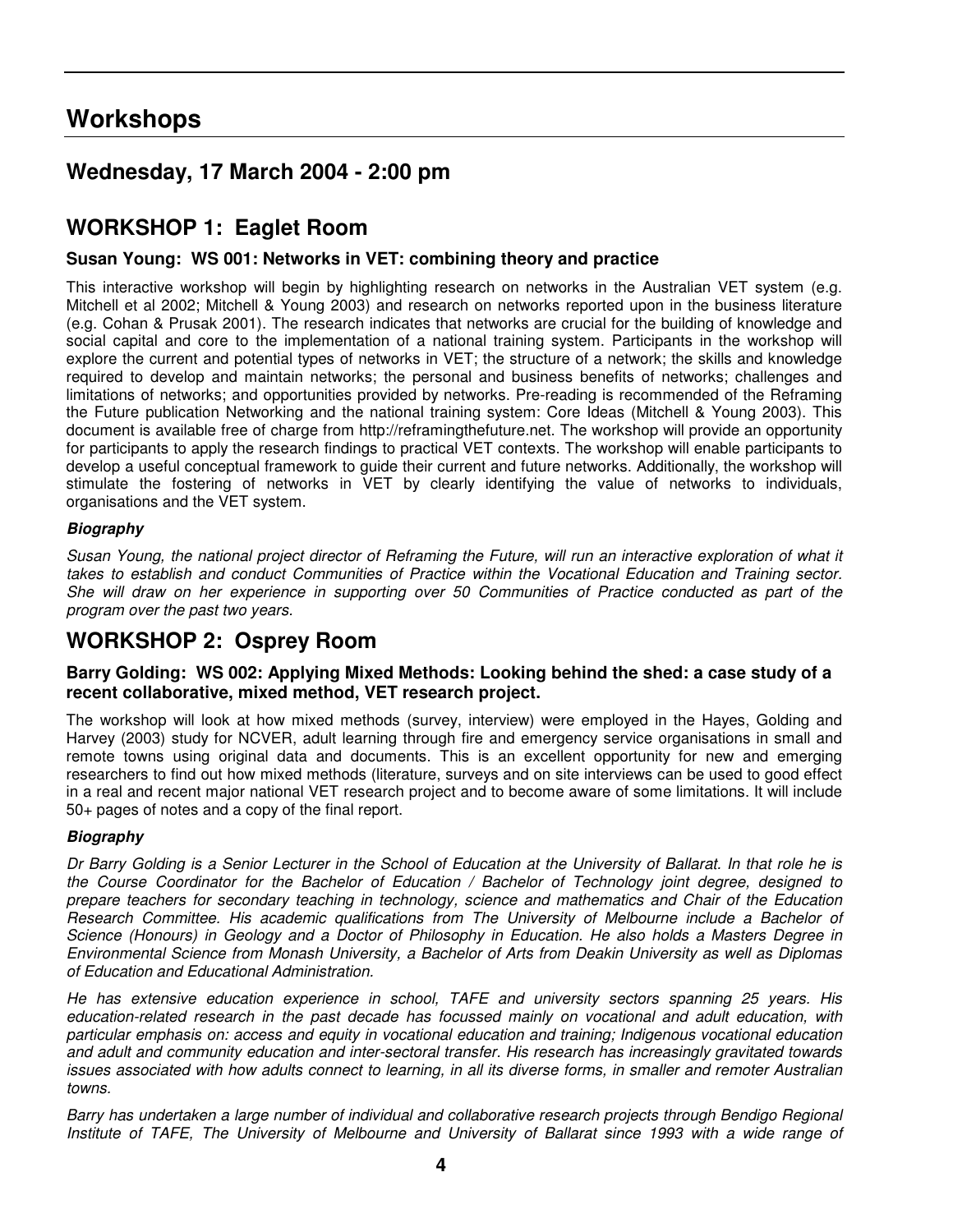# **Workshops**

*collaborating institutions, including: the Centre for Research and Learning in Regional Australia at University of Tasmania in Launceston; the Research Centre for Vocational Education and Training at University of Technology Sydney; RMIT; Swinburne University and La Trobe University's Centre for Sustainable Regional* Communities. Most of his research and consultancy has been national in scope, primarily for the National Centre *for Vocational Education Research but also for: the Australian National Training Authority; the Aboriginal & Torres Strait Islander Peoples' Advisory Council, Open Learning Australia's Indigenous On Line Project, the Adult, Community and Further Education Board in Victoria and several Commonwealth Departments. In 2004 Barry is on the Executive of the Australian Vocational Education and Training Research Association.*

## **WORKSHOP 3: Boardroom**

## **Michael Brown: WS 003: Practitioner Research**

Educational practitioners have most often been viewed as receivers and implementers of research rather than producers or co-producers of knowledge. Practitioner research is an approach to researching professional practice that identifies values and builds upon the knowledge and understandings of the practitioners. Subsequently practitioner research poses a challenge to the often-accepted orthodoxy of expert, objective and outsider researchers. Using the methodology of practitioner researcher ensures that those that do the work - do the researching.

Zeichner and Noffke (2001) cite five traditions or streams within practitioner research. These include the action research field that has developed from the work of Collier and Lewin and which has been the basis of much research within schools in the USA. The second stream is related to the British 'teacher as researcher' movement that arose in popularity in the 1970s and 1980s. This was also the origin of the third stream, which is the distinctively Australian work in action research associated with Stephen Kemmis and Robin McTaggart. Fourth is the quite recent research that involves the self-study stream of researching ones own practice. This has become very popular amongst university and college educators. The fifth stream is the tradition of participatory research that has gone hand in glove with popular education and social movements in the majority world. To these a sixth could be added of what Nita Cherry calls 'scholarly action learning'and what Zuber-Skerrit calls action learning/action research or ALAR.

Practitioner researchers are those that are both practitioners and researchers. They are often researching their own work or work that is of importance and relevance to them. Their research studies are often small scale and highly situated and context specific. This research is often joined to theoretical frameworks and concepts associated with reflective practice, and/or transformative and experiential learning.

According to Peter Jarvis (1999:72) the typical practitioner researchers are involved in researching issues and aspects of their work like:

- $\blacksquare$  the changing nature of their practice,
- the relationship between professional preparation and practice,
- the way that practitioners develop their practical knowledge,
- the development of expertise,
- habituation and tacitness,
- $\blacksquare$  the effects of the habitus,
- the development of professional identity,
- the inter-relationship between levels of expertise and identity, satisfaction and so on,
- the relationship between practice and continuing education

This workshop provides an overview and introduction to study design and planning, data collection, analysis and interpretation and writing up using practitioner research.

## *Biography*

Mike Brown is a senior lecturer in workplace research in the Department of Industry, Professional and Adult *Education at RMIT University, Victoria, Australia. He coordinates and supervises in the higher research degrees 'by project'program. He has spent many years working inside and alongside vocational education and training with a view towards changing curriculum and pedagogical practices.*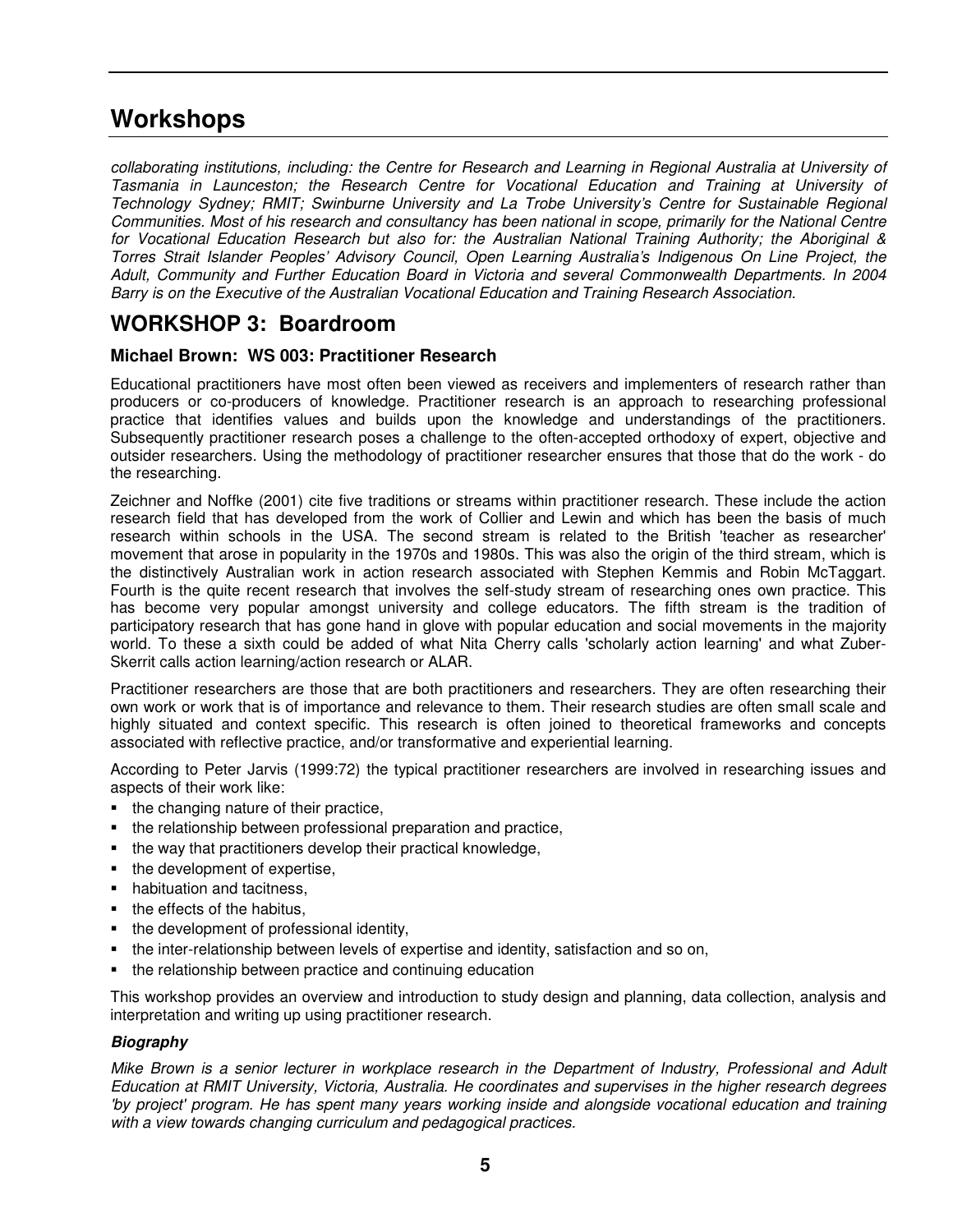# **Workshops**

## **WORKSHOP 4: Falcon Room**

## **Hugh Guthrie & Kaye Bowman: WS 004: Writing Better Reports**

Hugh Guthrie and Kaye Bowman will outline the new approaches being adopted as part of the national managed research and evaluation program to produce reports of VET sector research.

In addition Hugh and Kaye will draw on their considerable experience to highlight the features and approaches that make for a good and useful research report.

## *Biography*

*Hugh Guthrie is Manager, Teaching and Learning at the National Centre For Vocational Education Research (NCVER) in Adelaide. His educational expertise includes needs analysis, curriculum and instructional design, educational evaluation and the development of performance measures. His role involves brokering the knowledge and other information arising from both NCVER's managed and in-house research and other sources on teaching and learning issues.*

*Dr Kaye Bowman is General Manager of NCVER. Dr Bowman's responsibilities include the national research and evaluation program under contract from the Australian National Training Authority (ANTA) and VOCED, the international database for technical and vocational education and training (VET) research. She also takes joint responsibility with her co-General Manager for NCVER's program of in-house research and analytic work and consultancy and international activities.*

Dr Bowman was formerly Director of Planning and Performance Review at ANTA. She has also worked in the *Queensland VET system. Previously she has worked in the field of regional development, including on national projects run by the National Centre for Urban and Regional Studies, the Commonwealth Department of Local Government, and state projects both in Western Australia and Queensland. Originally from Victoria, Dr Bowman holds a Bachelor of Science Honours (Biochemistry) and PhD (Human Ecology) from the Australian National University.*

## **WORKSHOP 5: Meeting Room**

## **Cheri Mangrai: WS 005: e-Learning and Teaching**

Several companies at the ATP are developing tools to enable learning and teaching. The environment at the ATP makes us very aware of emerging changes in vocational settings, and related changes in learning needs, that result from technological change. In particular there is an emerging need in many fields for sustained professional development or cross training as one form of vocation is supplanted by another. There will be four companies making presentations. Some key themes for the discussion could be:

- What are the changes in vocational learning do we expect in the near future?
- What new forms of learning are possible with new technologies?
- How could systems support the administration of courses and more flexible course offerings?
- What is the role of the students, and the teachers, in these new settings?

The companies requested are:

- **Regal Information Technology**
- Mobile Robots and Mindbooks
- BodyOnline
- ARC Research and Development Pty Ltd
- K-Grid
- RM Australasia Pty Ltd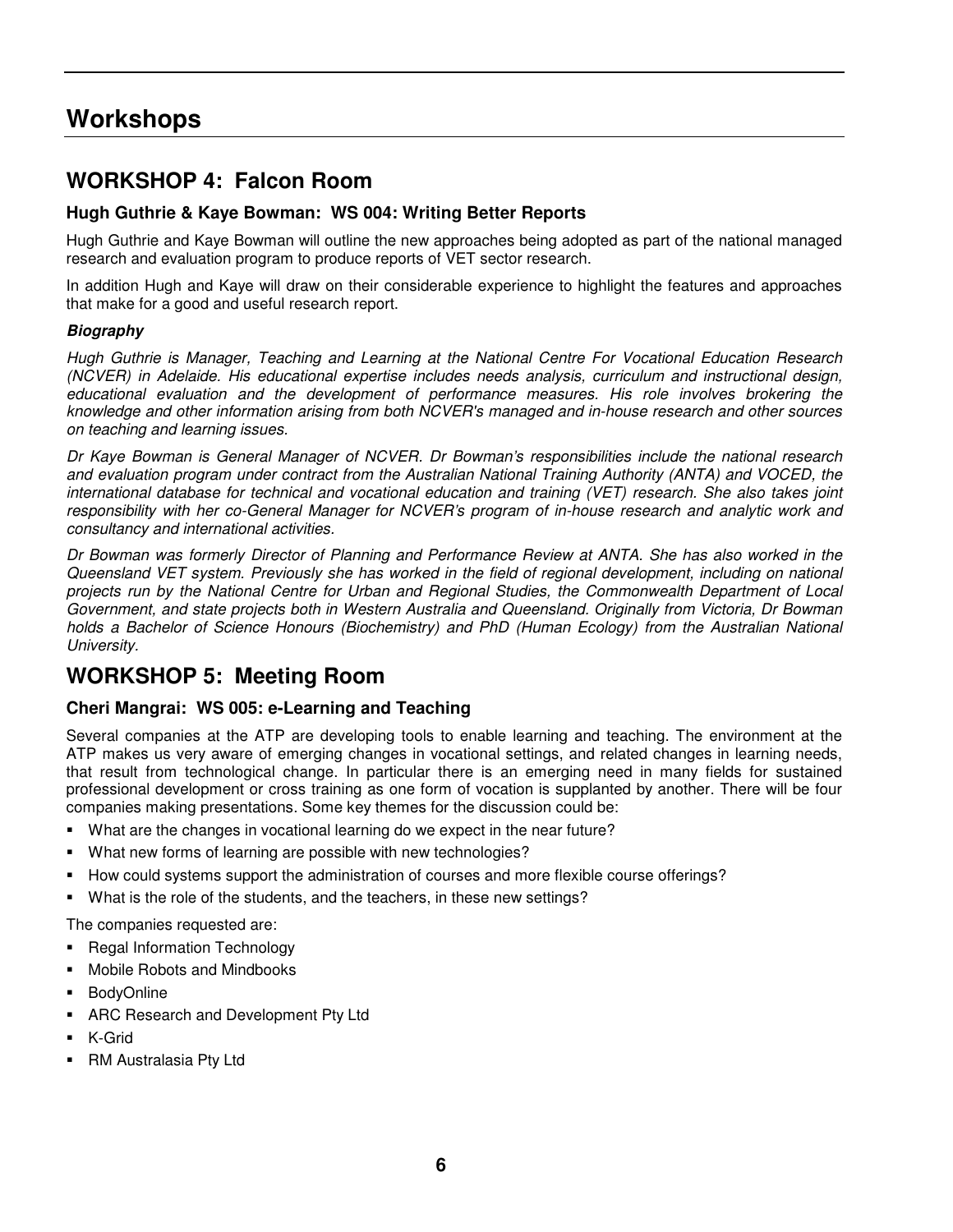# **Sponsorship and Exhibition**

## **Exhibitors – overviews**

## **Australian Council for Private Education and Training (ACPET)**

ACPET was established in 1992 as a not-for-profit company under the Corporations Act. It is now the only national body representing the Independent post-compulsory education and training sector in Australia. ACPET has nearly 600 member organizations delivering a full range of higher education, vocational education & training and ELICOS courses in all states and territories.

ACPET is the peak national body representing the sector in discussions with Commonwealth, State and Territory Governments and their agencies.

ACPET's primary aim is to assist its members to become more viable and competitive and to ensure that domestic and international students can make a genuine 'user choice' between public and private providers of post-compulsory education and training.

ACPET is committed to providing quality services to its members and works actively to enhance and develop the reputation and standing of independent providers.

More detailed information on ACPET and the advantages of membership will be provided to delegates in the conference satchels or alternatively please visit ACPET's website at: www.acpet.edu.au.

## **Australian National Training Authority (ANTA)**

ANTA is a statutory authority providing a national focus for vocational education and training. ANTA's mission is to ensure that the skills of the Australian labour force are sufficient to support internationally competitive industry and to provide individuals with opportunities to optimise their potential

Visit the ANTA website at www.anta.gov.au/dapResearch.asp to find out the key research priorities for 2004.

ANTA's website also features a range of other useful information on vocational education and training in Australia, including:

- case studies of productive partnerships between registered training organisations and industry;
- fact sheets on Australia's training system;
- copies of ANTA publications, including our free magazine and e-newsletter;
- profiles of the latest Australian Training award winners; and
- the latest news and events.

## **Australian Flexible Learning Framework**

What is the Australian Flexible Learning Framework? The Australian Flexible Learning Framework (the Framework) is a unique, world-class initiative designed to create and share knowledge about flexible learning and to support its take-up in the Vocational Education and Training (VET) sector. Ultimately, by making the VET sector more flexible, the Framework is contributing significantly to Australia being a global leader in education and industry.

Up to \$20 million per year has been committed to fund projects and initiatives under the Framework.

So, what is the Framework all about? Essentially, it's a five-year, national collaborative program of the Commonwealth, States and Territories in conjunction with ANTA. The Framework identifies five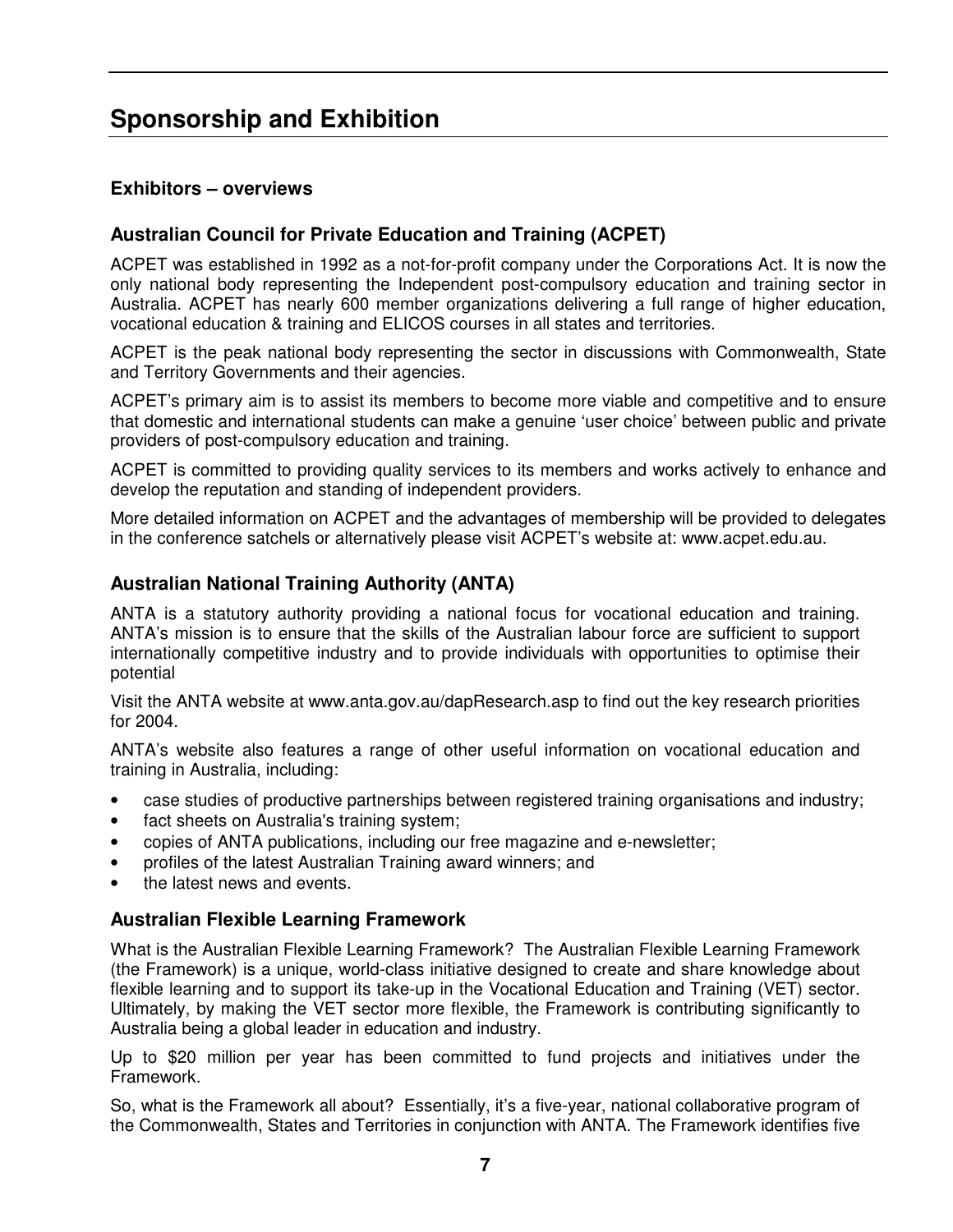# **Sponsorship and Exhibition**

complementary goals that seek to make the take-up of flexible learning in the VET sector in Australia a smooth one:

- creative, capable people
- supportive technological infrastructure
- world-class online content development, applications and services
- enabling policies
- problem-solving regulation

## **NCVER**

The National Centre for Vocational Education Research Ltd (NCVER) is a not-for-profit company owned by the state, territory and federal ministers responsible for vocational education and training (VET).

In this capacity, NCVER:

- collects and analyses national VET statistics and survey data
- undertakes a strategic program of VET research and development
- communicates the outcomes of its research and data analysis to policy-makers and practitioners
- collects and makes available VET research findings from Australian and international sources through the VOCED research database
- undertakes commercial consultancies
- builds links with similar international organizations to foster comparative analysis and collaboration on issues of mutual interest

A board of eight directors, who represent state, territory and federal governments, industry, unions, and training authorities, manage NCVER.

Exhibition floorplan here?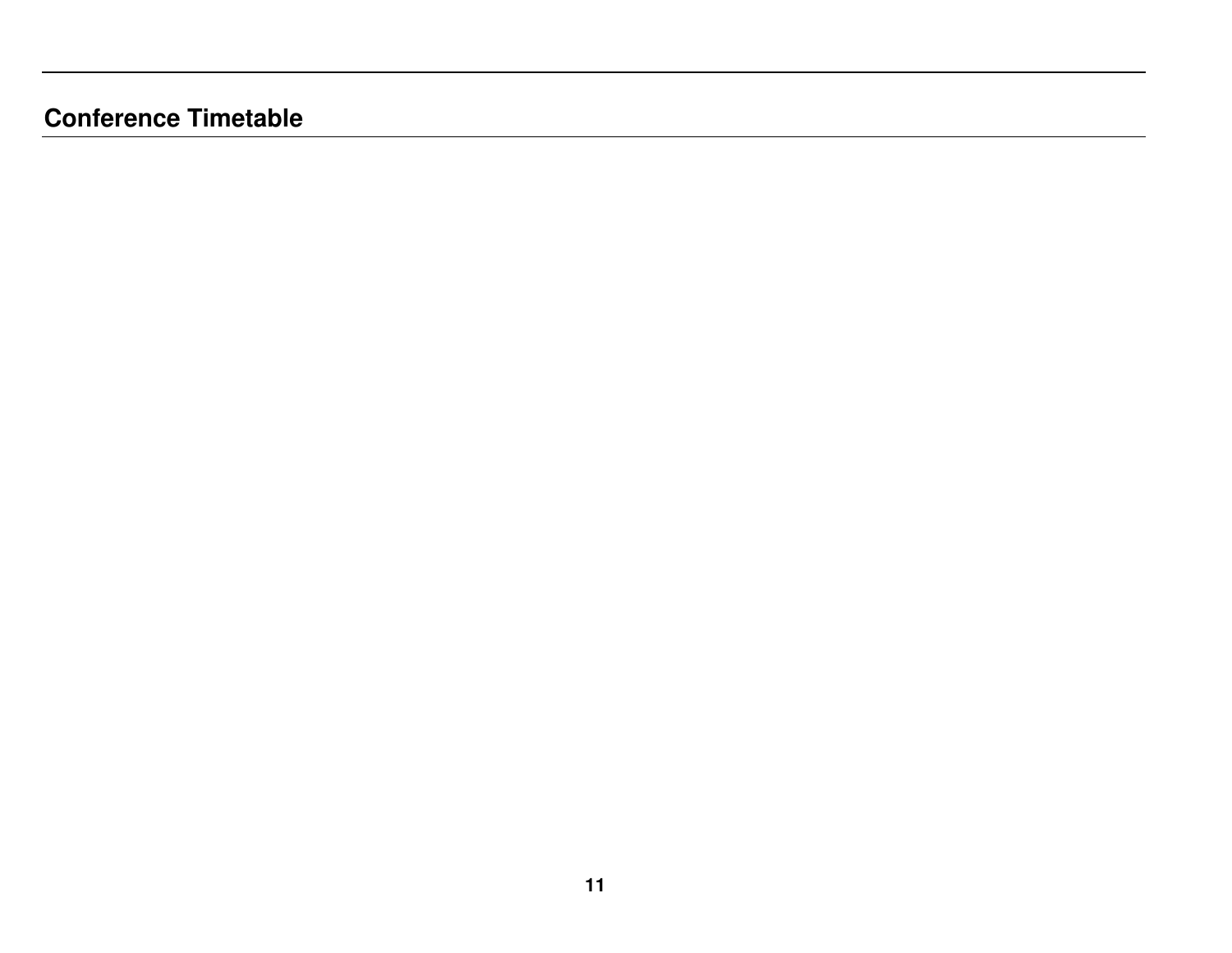# **Keynote Speakers**

# **In order of presentations:**

## **Ms Aurura Andruska, DEST, Canberra, ACT**

## **Opening Address:**

*Biography: Aurora Andruska is responsible for the Department's programmes and policies in the area of Vocational Education and Training. Aurora formerly led the Department's Corporate Strategy Group and was instrumental in the Department's recognition as a people orientated organisation which values diversity, creativity and commitment.*

*As a long-standing and respected member of DEST, Aurora has been responsible for many Departmental initiatives including the development and implementation of changed funding arrangements for non-government schools. She also played a major role in the development and implementation of the student assistance programmes AUSTUDY and ABSTUDY including changing work practices in Student Assistance Centres.*

## **Dr Jane Figgis, AAAJ Consulting Group, WA**

## **Title: Learners, Practitioners and Researchers: The Art of Telling Their Stories**

I want to explore here some of the conventions we use in trying to share what we know and have learned in vocational education and training. Could we make our knowledge more persuasive, memorable, pleasurable to its intended audience? Are there voices, tools and techniques that might usefully be added to the kit?

*Biography: For many years Jane worked as a broadcaster on ABC Radio National where she presented, among other programs, the award-winning Education Report. She helped set up the consulting group AAAJ in* 1998. A significant part of her consulting work has been in vocational education and training including managing *ANTA's Blue Sky Project 'Fresh Thinking about Learning and Learners'.*

## **Ms Kareena Arthy, ANTA, QLD**

## **Title: Future Directions of ANTA's Research Program**

*Biography: Kareena Arthy rejoined ANTA in January 2002 to become Director, Planning and Performance Review. As Director, she has responsibility for the statistical analysis that underpins the Authority's National Strategy and for the production of the Authority's Annual National Reports that provide performance information* on a range of key measures. Ms Arthy also has responsibility for managing the ANTA Agreement planning and *funding arrangements and ANTA's external research and evaluation program. This includes industry skills forecasting and demand for VET.*

*An economics graduate (University of Queensland), Ms Arthy began her career as an econometrician with the Australian Bureau of Statistics, also working with the Department of Prime Minister and Cabinet before joining* ANTA in 1994 as senior economist. She gained a wide range of experience during her five years at ANTA *(1994-'98), managing projects across flexible delivery, research, the training market, and communications. Ms Arthy returned to ANTA after a three-year secondment (1999-2001) as vocational education and training policy adviser to the then Australian Government Minister for Education, Training and Youth Affairs, Dr David Kemp.*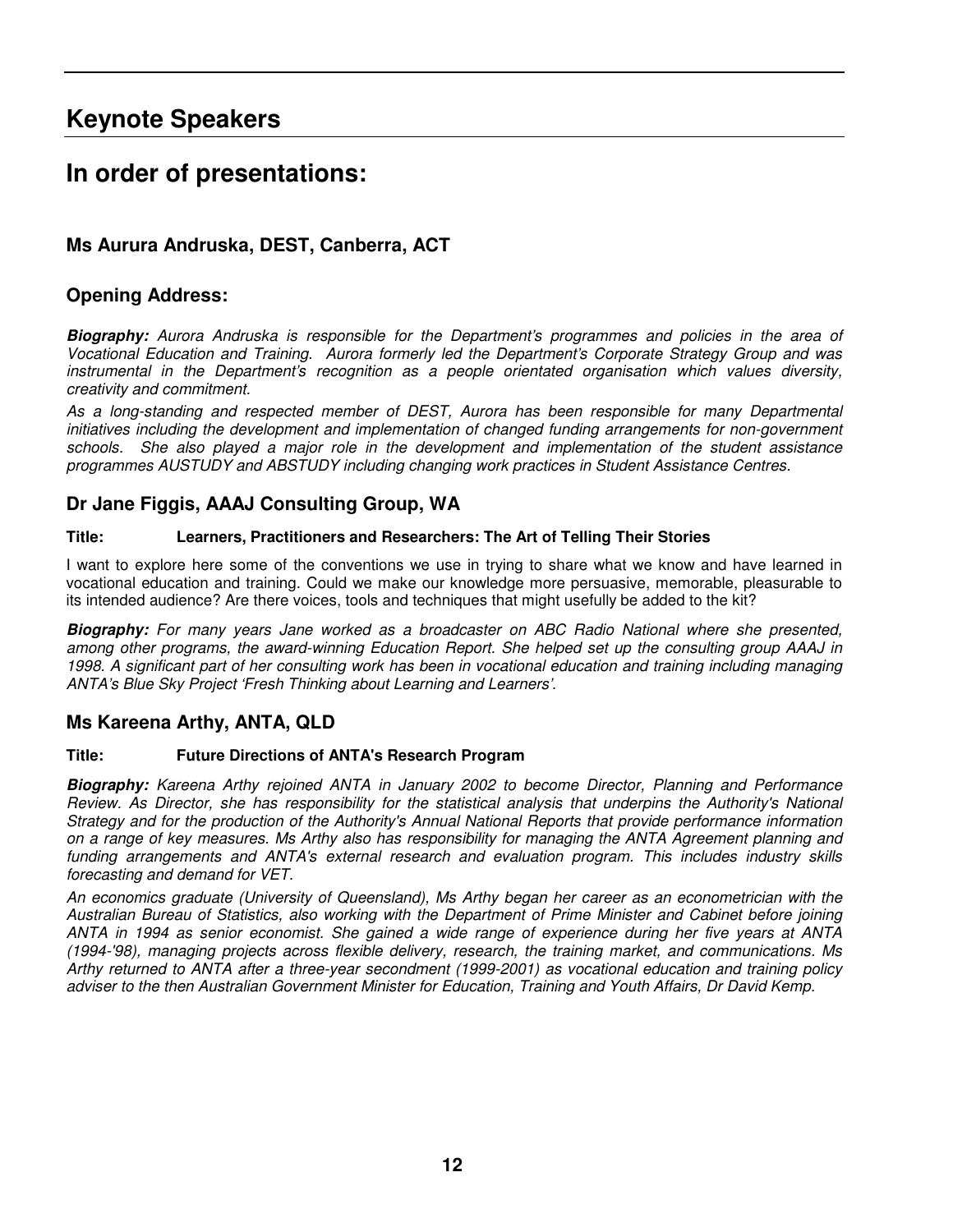# **Keynote Speakers**

## **Dr Tom Karmel, NCVER, SA**

## **Title: Lifelong Learning and Older Workers**

Argument about the ageing of the population has focused on the importance of increasing labour force participation rates of older persons. One way of doing this would appear to be through education and training because we know that more educated persons tend to have a stronger attachment to the workforce. In addition, the lifelong learning agenda is partly premised on the idea that people who develop their skills over their lifetime will be more employable as they get older. This paper uses a number of the surveys of education and training to examine these issues. First, it looks at the relationship between educational qualifications and employment over the life cycle. It then examines the role that increasing educational levels has had in maintaining labour force participation and, rather speculatively, projects their impact on future participation rates. Finally, it looks at the relationship between education and training undertaken later in life and engagement with the labour market.

**Biography:** *Dr Karmel took up the position of Managing Director, National Centre for Vocational Education* Research in August 2002. Prior to this position he has held senior positions in the Federal government in the *areas of education, employment, labour market research and the Bureau of Statistics. His research interests* have centred on the labour market and the economics of education. He has a doctorate from the Australian *National University in the area of economics of education.*

## **Mr Mark Lucas, ACPET, NSW**

## **Title: Nothing's private about the private VET sector**

When one thinks about the private sector, one realises how little is known. This is not because the sector is private by nature (except in commercial matters!) but rather there is no public appreciation of the major contribution private RTOs make to the delivery of accredited training in this country. It is estimated that up to 45 percent of accredited VET courses are delivered by and through private providers, and 70 percent of this is on a fee for service basis. Mark's address will examine the nature and extent of the private VET sector and ACPETs plans to encourage research into the important contribution that private providers make to VET in Australia.

Biography Mark Lucas is the Chair of the National Board of Directors of the Australian Council for Private Education and Training. Mark is in his third term of office as National Chair and has been an ACPET director for *six years. Mark is the Chief Executive and Managing Director of ASPECT/ILA, a large VET and higher education private provider, with campuses in Sydney and Perth. His colleges are part of the international* ASPECT group. Mark is on a number of government committees at state and federal level and has a sound *appreciation and knowledge of the private VET sector.*

## **Professor Kaye Schofield, University of Technology, Sydney, NSW**

## **Title: High Level Review of Training Packages**

In November 2002 the ANTA Ministerial Council requested the National Training Quality Council (NTQC) to establish a High Level Review of Training Packages. During 2003 the Review examined the likely context in which Training Packages will operate in future, and identified a range of issues around the implementation of Training Packages. The work undertaken in these two phases has contributed to the third and final phase of the review, which is being undertaken by Professor Rod McDonald and Kaye Schofield. This third phase - which is not yet completed - has been asked to suggest options for enhancing the Training Package model and its supporting structures. The research brief poses four questions:

- 1) What would the capable VET sector need to look like in the future?
- 2) What Training Package components & structure will best meet current & future labour market, industry & individual needs?
- 3) What TP development & renewal (life cycle) is best able to accommodate such diversity?
- 4) What other VET sector responses are needed for the future?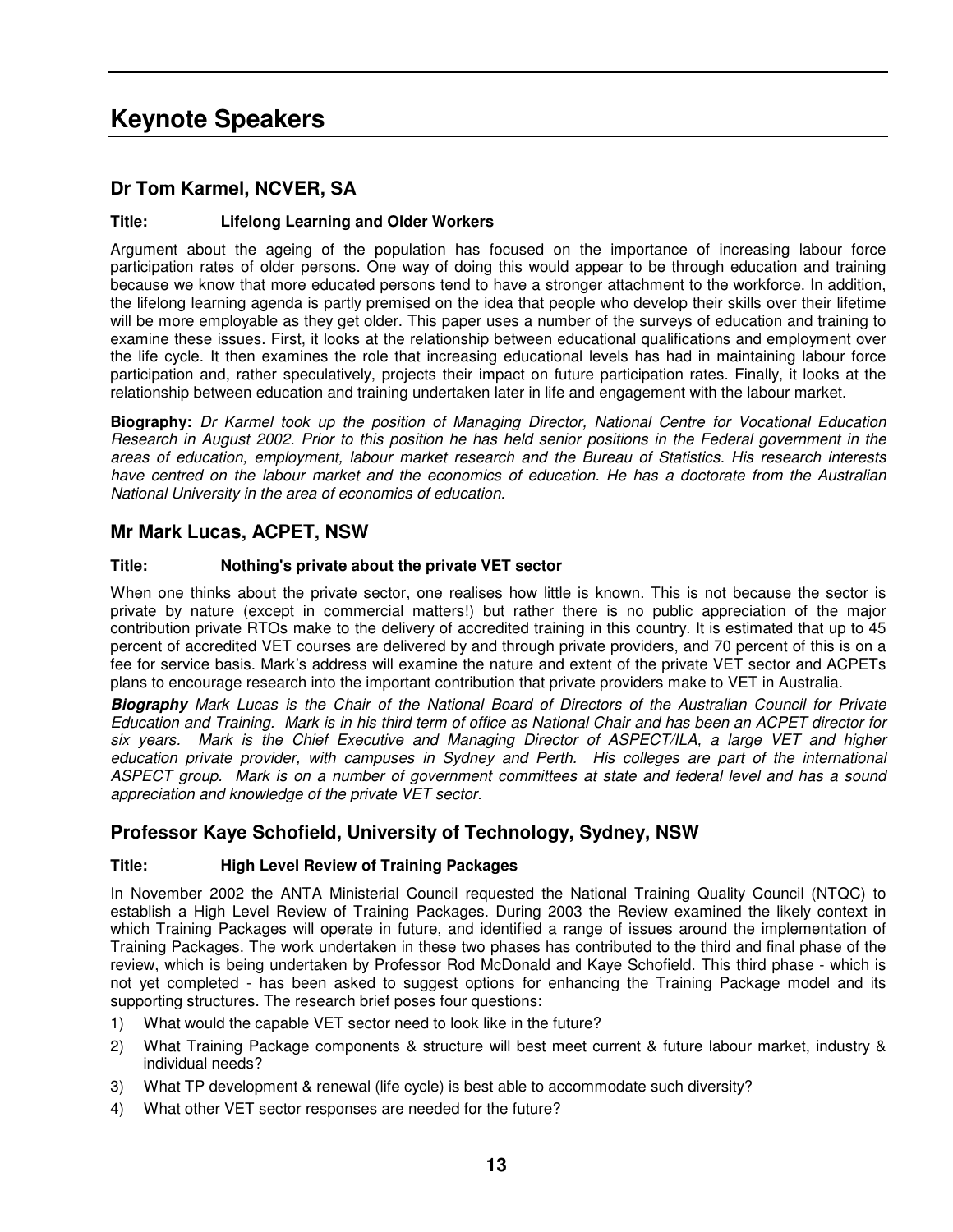# **Keynote Speakers**

In her address, Kaye will speak to these four questions.

*Biography: Kaye is one of Australia's leading independent commentators, researchers and policy analysts in* the field of skills formation. Over the past decade she has led many highly influential inquiries at national and state levels. These have included research and policy reviews in areas as diverse as the quality of the *apprenticeship and traineeship systems in Queensland, Tasmania and Victoria; a Ministerial Inquiry into skills for* the future in South Australia; flexible learning, the future of work, the role of industry in training policy, building *organisational capability, and product development and distribution.*

Before establishing her firm in 1994, she was the Chief Executive Officer of the South Australian Department of *Labour and Administrative Services and, before that, the CEO of the South Australian Department of Employment and TAFE. During that time she was a member of the inaugural SA Economic Development Board, the Board of the MFP and of the Aboriginal Lands Trust of SA.*

Kaye holds an appointment as Adjunct Professor in the Faculty of Education at the University of Technology Sydney. She currently chairs the NSW Board of Adult and Community Education and the TAFE SA Board and is *a Trustee of both the Dusseldorp Skills Forum and the Sydney Cricket and Sports Ground Trust.*

## **Mr Neil Black, TAFE NSW North Coast Institute, NSW**

## **Title: On Teaching to Learning**

Staff in TAFE NSW - North Coast Institute are implementing a range of flexible and innovative teaching and learning practices in response to customer needs. With a particular emphasis on examples of work-based, online and blended learning, Neil will outline the learning experiences of teachers in relation to achieving effective outcomes for students when applying flexible modes of delivery. Neil will also attempt to draw a comparison between the practitioner's experiences and what the research tells us about the criteria for successful outcomes with work-based and online/blended learning.

The North Coast Institute has also changed certain human resource practices as a result of research into 'What makes a great teacher? - Attributes of Excellence in VET' by two of the Institute's teaching practitioners, Helen Corben and Kerry Thompson. In 2003 Helen and Kerry received the AVETRA and TAFE Directors Australia Joint Research Award for their work and Neil will explain how the Institute has made strategic changes to its HR practices as a result of this work.

*Biography: From a background in agriculture and farm management, Neil commenced his career with TAFE* NSW as a horticulture teacher at Ryde College in 1971 and quickly realised his passion for both the subject and teaching. In 1984 while Head of the Horticulture Division of TAFE NSW Neil co-authored the text book -"Growing Media for Ornamental Plants & Turf" NSW University Press (1984) which is now in its third edition and *is still being used as a teaching resource in a range of institutions.*

In 1989 Neil was appointed Chief/State Manager of the TAFE NSW Rural and Mining Industry Training Division and in 1991 moved with the Division to Orange in the Central West of New South Wales. When institutes were *first established in NSW in January 1992, Neil was appointed Institute Director for Western Institute, while* retaining responsibility for the Rural & Mining Industry Training Division. He held these dual roles until 1996 when he relinguished the direct Training Division role to firstly focus on leading the Western Institute – which in 1999 was named NSW Training Provider of the Year. In mid 2000 Neil moved from Orange to Port Macquarie to take up the position of Institute Director for the North Coast Institute, the position he currently holds.

In 1988 Neil received the Australian Institute of Horticulture Excellence Award for his contribution to Australian *horticulture and then in 2003 Neil was presented with the National AUSTAFE Award for Educational Leadership. Neil is known throughout NSW, plus nationally and internationally through conference papers, as an advocate* for flexible learning and for generally improving educational opportunities for those living in regional and rural *areas. In this regard Neil chairs the TAFE NSW Flexible Learning Steering Committee and initiated the now* biannual TRIC (TAFE in Rural & Isolated Communities) conference. Neil is an active member of a number of *regional and statewide committees and of TAFE Directors Australia.*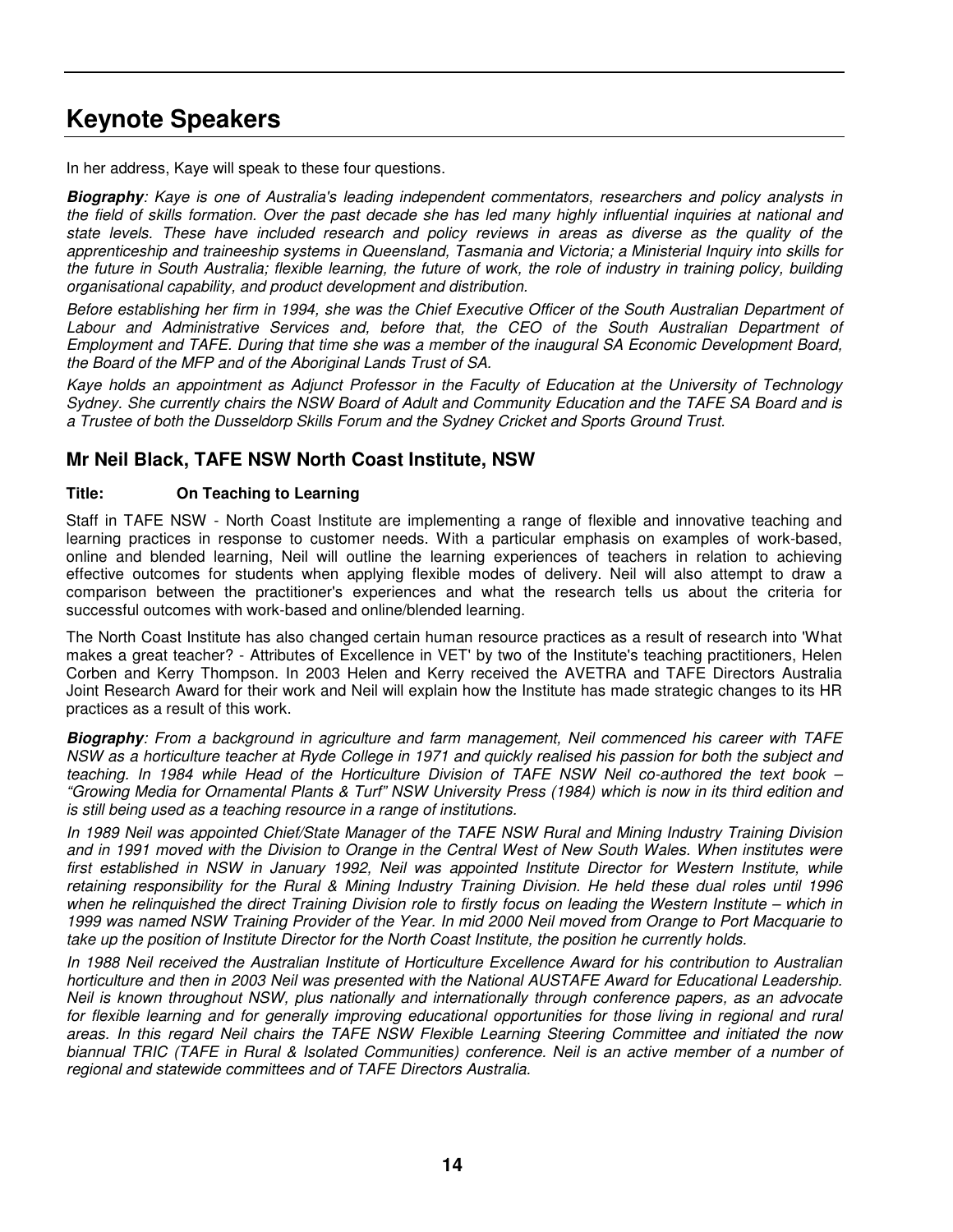# **Diversity Panel**

## **Wednesday, 17 March 2004 - 5:00 pm**

## **Chair: Professor Roger Harris, Vice-President, AVETRA, SA**

Professor Roger Harris has had extensive experience in VET teacher training and VET research. He is currently Director of CREEW (Centre for Research in Education, Equity and Work) at the University of SA. His recent *research includes a range of nationally-funded projects on workplace trainers, VET staff development, VET professionals' work, apprenticeships and traineeships, Training Packages and workplace learning. He is currently Vice-President of the Australian VET Research Association (AVETRA) and editor of the Australian Journal of Adult Learning.*

## **Ms Margaret Spalding, Deputy Chair, Chief Minister's Disability Advisory Group**

### **PANELIST: Disabilities**

*Margaret Spalding is the General Manger of the Koomarri Association ACT Inc. During her time as General Manager, Margaret has developed the Koomarri Association so that it now serves a significantly increased* number of clients and their families, has established additional types of service provision; and has gained wide*spread public support, not only in the ACT, but also in the surrounding districts.*

She contributes to the human service industry at strategic policy and directions levels, as a member of the *current and previous ACT Disability Ministerial Advisory Councils, the 2002 ACT Disability Reform Group, the ACT Leadership and Development Group and the Australian Social Role Valorization Group.*

## **Mr Daniel Stubbs, ACT Council of Social Service, ACT**

### **PANELIST: Disadvantaged**

Daniel Stubbs is the Director of the ACT Council of Social Service Inc. (ACTCOSS). ACTCOSS is the peak *representative body for not-for-profit community organisations, and disadvantaged and low-income citizens in* the Territory. ACTCOSS has the twin roles of representation and advocacy. As Director, Daniel works to identify *and pursue a social justice agenda for the people of the ACT.*

Prior to working with ACTCOSS, Daniel has spent a number of years working within the disability sector and has *a reputation as a strong advocate for people with disabilities and disadvantaged groups generally.*

Daniel has also worked in a range of policy areas both inside and outside of government. These areas have *included employment, education, human rights, equity issues, economics and the environment. This experience has provided Daniel with broad knowledge of effective social planning and policy making.*

*Daniel has an honours degree in economics from the University of Melbourne.*

## **Mr Vaughan Croucher, CIT, ACT**

### **PANELIST: Literacy**

Vaughan Croucher is Dean of Learning Services at Canberra Institute of Technology. He has worked in all levels *of education. His experience in literacy teaching includes teaching children, adults, migrants, Indigenous* Australians and people with disabilities. He has been a past Vice President of the Australian Council for Adult *Literacy and is currently a member of the Board of Adult Learning Australia.*

## **Ms Pauline Robinson, CIT, ACT**

## **PANELIST: Overseas Students**

*The Canberra Institute of Technology currently has around 700 international students from over 30 countries. In her position as manager of the International Division at CIT, Pauline manages marketing and recruitment of international students, ESOS compliance, visa issues, student accommodation and induction, and works closely with the Faculties on matters of pastoral care and academic issues.*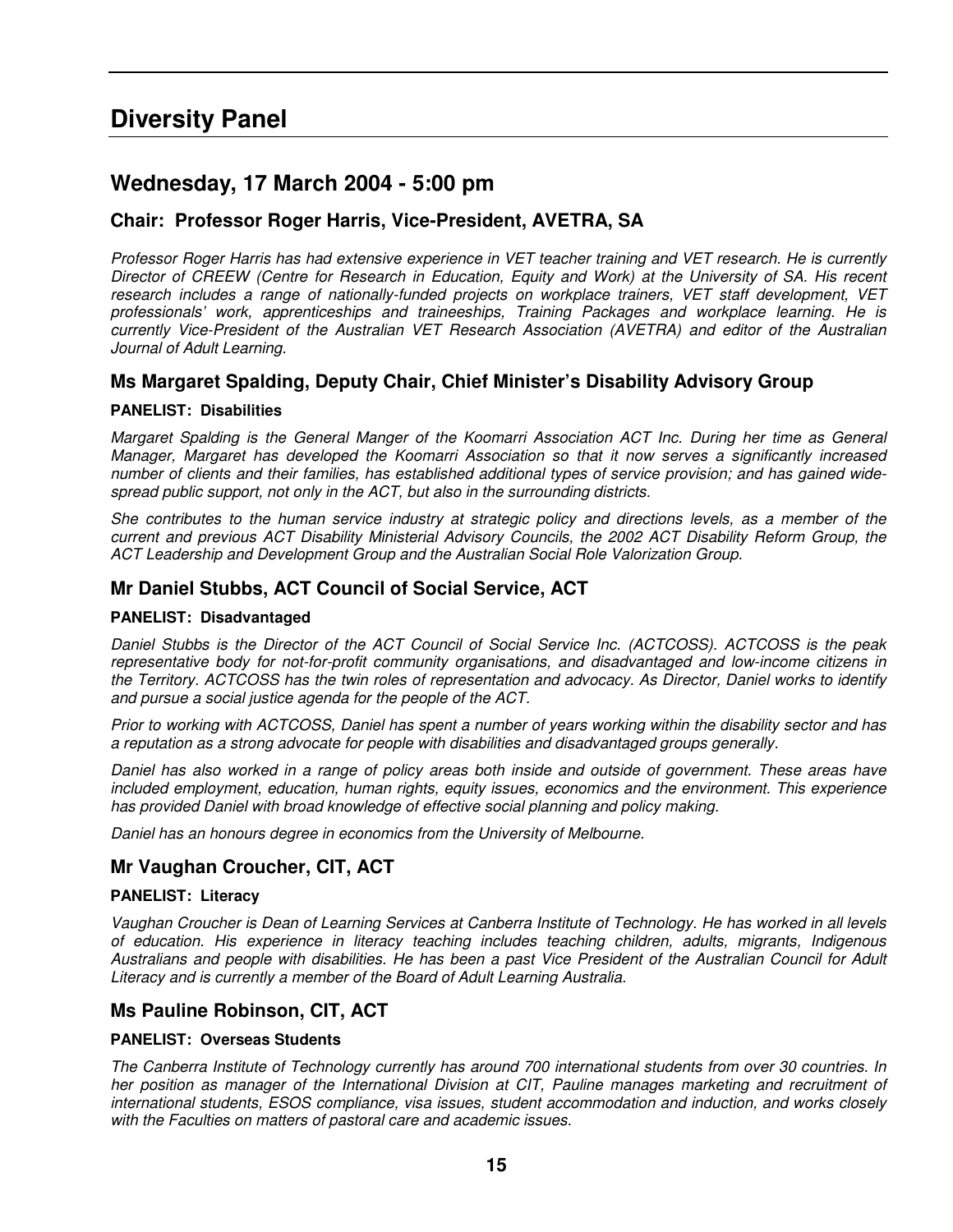# **Diversity Panel**

## **Wednesday, 17 March 2004 - 5:00 pm (cont)**

## **Ms Caroline Hughes, CIT, ACT**

### **PANELIST: Indigenous**

Caroline Hughes is a Ngunnawal Woman. She has been the Manager of the Yurauna Centre (C.I.T's Centre for *Indigenous Students) for 2 years.*

*Prior to coming to C.I.T. Caroline worked in New South Wales and Queensland in various student support positions. Caroline has qualifications in Administration and accounting and completes her Bachelor of Education degree through UTS this year.*

*Caroline very actively supports the educational needs of Indigenous People by serving on a number of key committees in the Australian Capital Territory*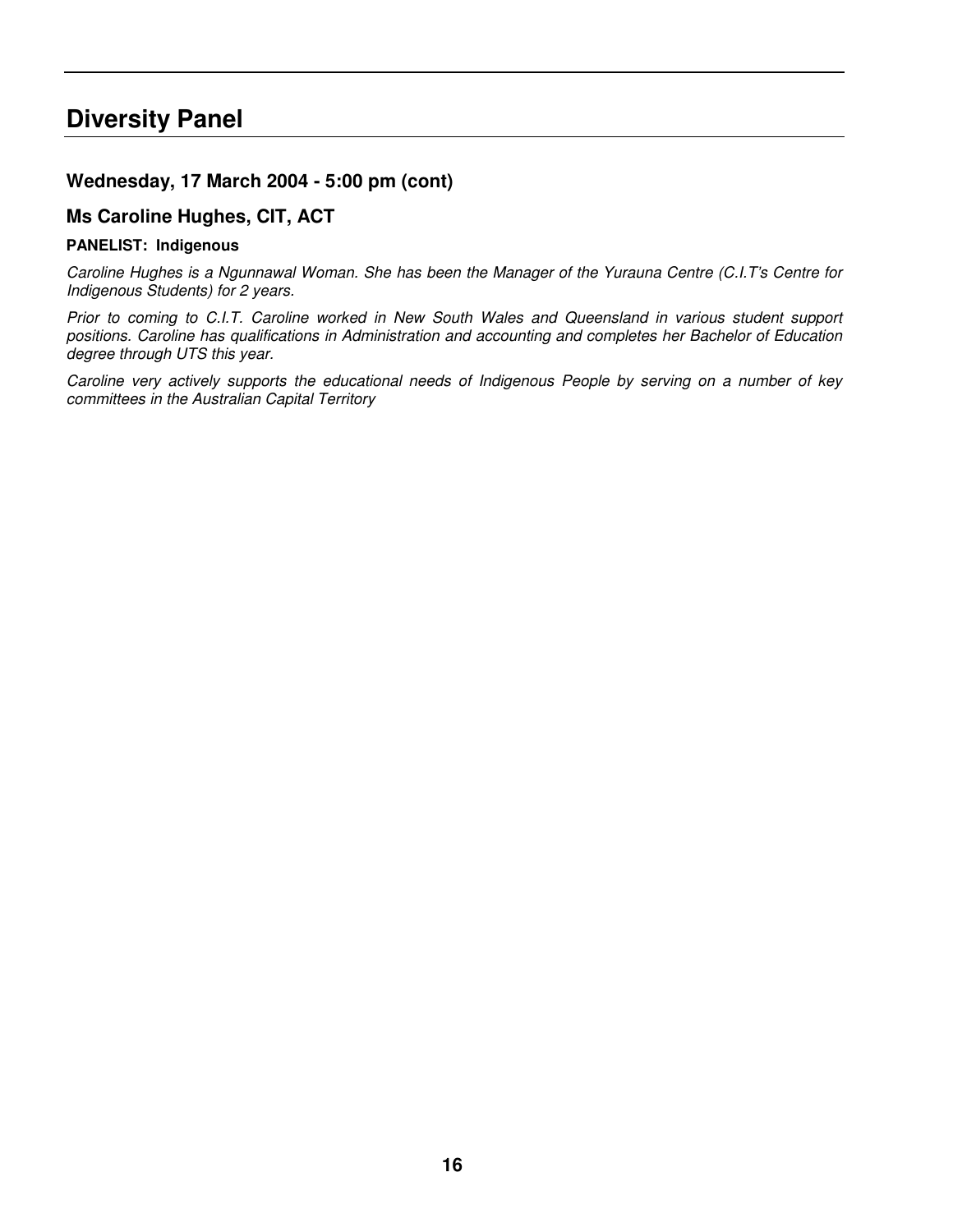# **Index of Papers**

*(alphabetical by first-named author)*

| Author(s)                                                                           |              | <b>Identifier Paper Title</b>                                                                                                     |
|-------------------------------------------------------------------------------------|--------------|-----------------------------------------------------------------------------------------------------------------------------------|
| Mr Damon Anderson                                                                   | PA062        | Spoilt for choice? Individuals, VET markets and lifelong learning                                                                 |
| Dr Jo Balatti                                                                       | PA036        | How effective is action research in changing VET provider practices<br>aimed at improving Indigenous completion rates?            |
| Mr Llandis Barratt-Pugh                                                             | PA 068       | Emerging Learning from Workplace Learning Practices: Learning about<br>researching and mapping the spaces and patterns that are f |
| Andrea Bateman                                                                      | PA 058       | Grading: Accuracy of subject matter experts                                                                                       |
| Ms Marie Bedggood                                                                   | PA 057       | RPL in enterprise-based RTOs: How does it work?                                                                                   |
| Kaaren Blom & Berwyn Clayton                                                        | PA050        | What works where you are? A snapshot of training in five rural<br>communities                                                     |
| Robin Booth & Sue Roy                                                               | PA059        | Old but not out                                                                                                                   |
| Ms Louise Brooks                                                                    | PA045        | Trends in traditional apprenticeships                                                                                             |
| Mr Michael Brown                                                                    | PA 063       | The work-related learning of tertiary teachers in VET                                                                             |
| Gerald Burke & Paul White, Monash University, VIC                                   | PA 053       | Price measures in education and training                                                                                          |
| Dr Clive Chappell                                                                   | PA013        | Contemporary vocational learning - changing pedagogy                                                                              |
| Berwyn Clayton & Kaaren Blom                                                        | PA039        | Doing it well, doing it better: Practitioners, pedagogy and training<br>packages                                                  |
| Miss Holly Colyer                                                                   | PA042        | <b>Employer Provision of Structured Training</b>                                                                                  |
| Pene Davey & Pauline de Vries                                                       | PA028        | Enterprising Partnerships: Incubating Learning                                                                                    |
| Mark Davidson & Martha Goldman                                                      | PA023        | "Oh behave" Reflecting teachers' behaviour management practices to<br>teachers                                                    |
| Ms Susan Dawe                                                                       | PA031        | Enabling learners: diverse outcomes                                                                                               |
| Ms Catherine Down                                                                   | PA048        | Learning in a knowledge economy: What strategies are required?                                                                    |
| Ms Felicity Dunn                                                                    | <b>PA055</b> | The Credit Matrix - Building Bridges Between Qualifications                                                                       |
| Dr Victor Dunncliff                                                                 | PA029        | The Efficacy of Self-paced Learning Based on Print media                                                                          |
| Mr Greg Durkin                                                                      | PA037        | Learning by doing meets learning by working: concepts of experiential<br>learning and the implications for vocational learning.   |
| Ian Falk Charles Darwin University, NT, & Jo<br>Balatti, James Cook University, QLD | PA 060       | Identities of place: Their power and consequences for VET                                                                         |
| Dr Barry Golding                                                                    | PA046        | The applicability of networks in Australian adult and vocational learning<br>research                                             |
| Jock Grady & Chris Horton                                                           | PA041        | Towards a distributed VET research model for regional Australia                                                                   |
| Dr Sheila Grainger                                                                  | PA 067       | Practitioners as Professionals: Revealing the Artistry of Expert Educators.                                                       |
| Dr Maggie Haertsch & Ms Kylie Rowsell                                               | PA047        | The development of a Student Feedback System in a large education<br>organisation                                                 |
| Jock Grady, Donna Hensley & Maggie Haerstch                                         | PA025        | Case Studies of Excellent Practices and Ideas in Vocational Education,<br>Training, Teaching and Learning                         |
| Sue Holden & Shay Keating                                                           | PA040        | Generic skills development of three cohorts of learners within Victoria<br>University TAFE Division                               |
| Dr Sue Kilpatrick                                                                   | PA020        | Scanners, brokers and providers: Partners in developing learning<br>programs                                                      |
| Mr Kisilu M Kitainge                                                                | PA003        | Is institution based training for the future in the automotive industry? What<br>the trainees have to say.                        |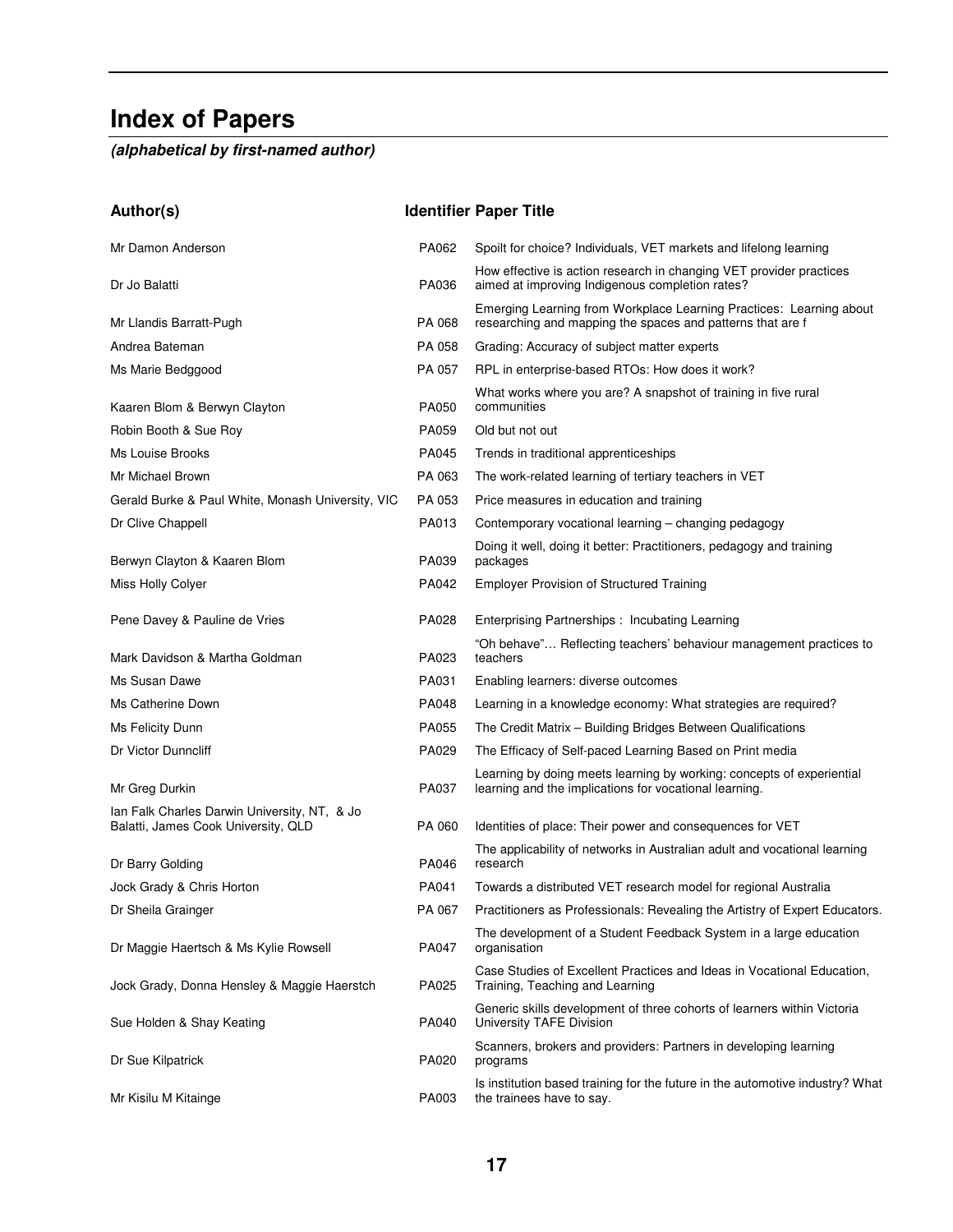# **Index of Papers**

# *(alphabetical by first-named author)*

| Mr Derek Kosbab                                                                          | PA002  | Dispositional and Maturational Development through competency-based<br>training interventions: Involving the Learner in the Process                                |
|------------------------------------------------------------------------------------------|--------|--------------------------------------------------------------------------------------------------------------------------------------------------------------------|
| Mark Landy & Sheila Fitzgerald                                                           | PA044  | The Sustainable VET Organisation: Making the Intangible Tangible                                                                                                   |
| Rose Lewanski & Shay Keating                                                             | PA030  | Communities of Practice: Supporting teachers of youth (15–19 years) in<br><b>TAFE</b>                                                                              |
| Christine Leys & Cath Starr, Jackie Jackson,<br>Pauline Rowston, Therese Jones           | PA035  | The Breakaway Project - An alternate path                                                                                                                          |
| Mr Mark Lucas                                                                            |        | Nothing's private about the private VET sector                                                                                                                     |
| Kinga Macpherson & Kerry Windsor                                                         | PA014  | Workplace Learning through core competencies                                                                                                                       |
| Fiona Martin & Catherine Down                                                            | PA049  | Leading edge technology in advanced manufacturing: Supporting the<br>needs of industry                                                                             |
| Suzy McKenna                                                                             | PA021  | Is a nod or a wink as good as a word?                                                                                                                              |
| Mr Timothy McNevin                                                                       | PA 052 | Flexibility vs. protection in managing teachers work - navigating a way<br>forward                                                                                 |
| Ms Cathy McNickle                                                                        | PA038  | HR and Flexible Delivery: What are the issues?                                                                                                                     |
| John Mitchell & Susan Young                                                              | PA011  | VET Practitioners as Specialist Change Agents                                                                                                                      |
| Susan Monti & Graham Stone                                                               | PA033  | Learner As Practitioner.                                                                                                                                           |
| Mr Gavin Moodie                                                                          | PA018  | Making the learner and the teacher the heart of VET policy                                                                                                         |
| Sue O'Keefe, Brian Dollery & Lin Crase                                                   | PA043  | Investigating the employees' decision to participate in VET:<br>Methodological considerations                                                                      |
| Ms Phoebe Palmieri                                                                       | PA061  | Staffing the agile organisation: the impact of flexible learning on human<br>resources practices in TAFE                                                           |
| Richard Pickersgill & Dr Peter Rushbrook                                                 | PA032  | The Poverty of 'Theory': Historical methodologies and a humanist<br>approach to research.                                                                          |
| Ms Karen Plane                                                                           | PA024  | Wine and Cheese or Chalk and Cheese? Discovering the 'Attitudinal<br>Ecology ' between VET and small business for capacity Building in<br>regional South Australia |
| Ms Ann Rice                                                                              | PA007  | TAFE Managers: Juggling Educational Leadership and Accountability                                                                                                  |
| Mr Ian Robertson                                                                         | PA 056 | Metaphor, online technology and recontextualisation in teaching                                                                                                    |
| Ms Bronwyn Robinson                                                                      | PA026  |                                                                                                                                                                    |
| Helen Anderson & Anna Rolleston                                                          | PA027  | Attrition and Retention: The Missing Voice of Missing Students                                                                                                     |
| Peter Rushbrook & Edward Wanigasekera                                                    | PA005  | Towards Papua New Guinea's first vocational education degree:<br>reconciling modernism and cultural sustainability                                                 |
| Mr Paul Ryan                                                                             | PA001  | Collaborative development of training in industry - Filling in the gaps                                                                                            |
| Mr Deen Sanders                                                                          | PA004  | The Strategic Training Package. Finally addressing the link between<br>University and VET. Education in the professional space.                                    |
| Dr Roger Harris, Dr Michele Simons, Dr Erica<br>Smith, Mr Tony Bush & Mr Ted Rosenblatt. | PA017  | The construction of learners and the process of learning: a case study of<br>the Certificate IV in Assessment and Workplace Training                               |
| <b>Associate Professor Andrew Smith</b>                                                  | PA010  | From VET to HRD.                                                                                                                                                   |
| Dr Erica Smith                                                                           | PA009  | Political construction of skill: The effects of policy changes in entry-level<br>training in Australia on participation rates and                                  |
| Peter J Smith & Jennifer Dalton                                                          | PA006  | Developing student agency through VET in schools: the role of structured<br>work placements                                                                        |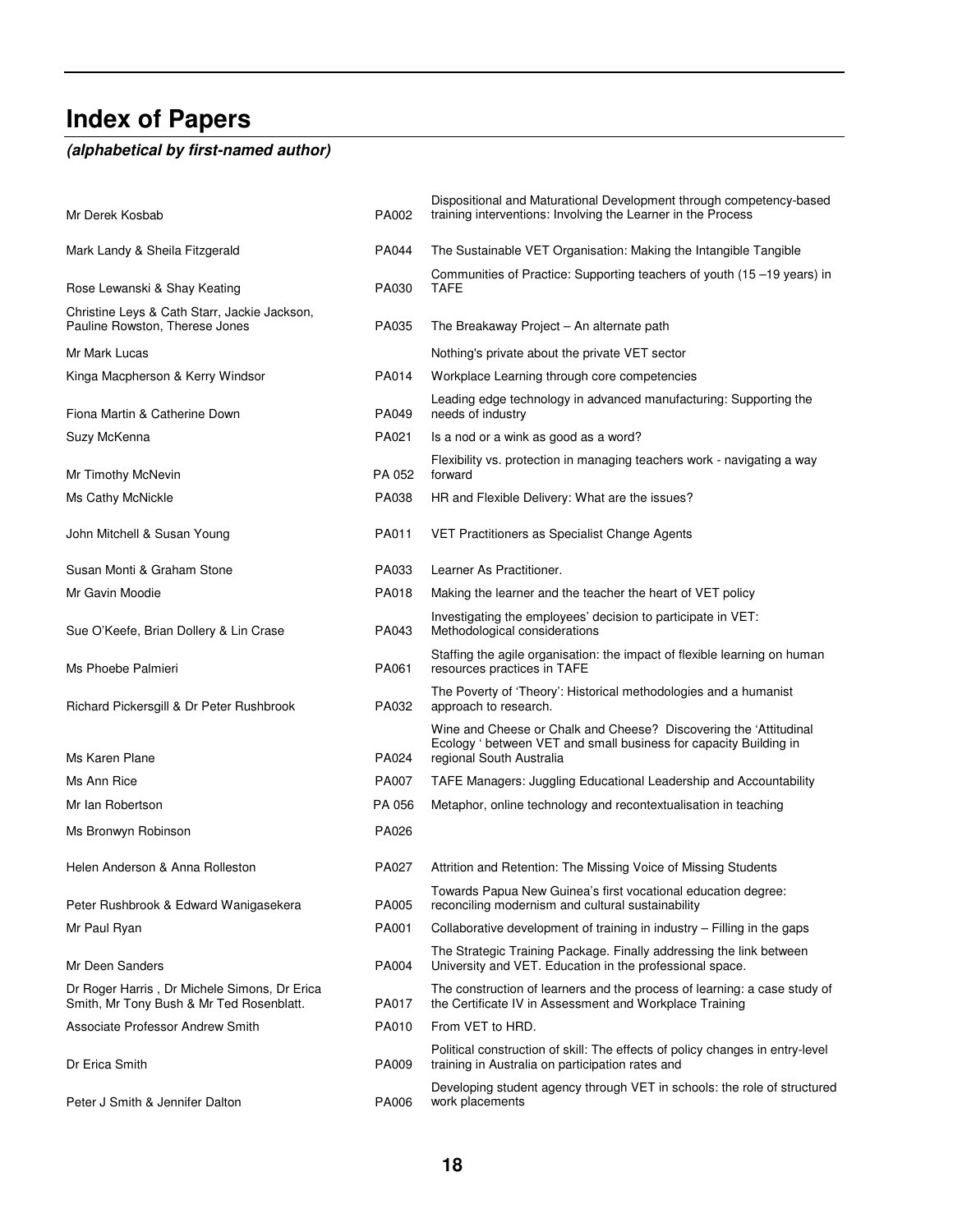# **Index of Papers**

# *(alphabetical by first-named author)*

| Dr Michele Simons & Dr Tom Stehlik         | PA012        | Getting connected: Professional development in online learning and<br>flexible delivery in the VET sector                         |
|--------------------------------------------|--------------|-----------------------------------------------------------------------------------------------------------------------------------|
| Tanya Tankard, Clare O'Kelly & Sharon Rice | PA016        | Learning Pathways - A Diverse, Equitable and Flexible Indigenous<br>Curriculum                                                    |
| Lisa Thompson-Gordon & Christine Robertson | <b>PA015</b> | Enriching the learning experience in workplace settings through<br>partnership                                                    |
| Mr Anthony Tyrrel                          | PA051        | New users of VET expect a new terminology - DISCUSSION                                                                            |
| Dr Louise Watson                           | PA034        | Student Fees and charges in VET: the case for reform                                                                              |
| Ms Lesley Wemyss                           | PA 066       | The new millennium the 'same worker'? New pedagogies for workers in<br>Industry coping with completing competency-based learning. |
| Ms Leesa Wheelahan                         | PA022        | What are the alternatives to training packages?                                                                                   |
| Dr T. Aumann & Ms. I Wittman               | <b>PA008</b> | e-business skill and training needs in selected industry sectors.                                                                 |
| Rhonda Hallett & Carolyn Woodley           | PA 064       | Conceptions of teaching in a dual sector institution: implications for staff<br>development                                       |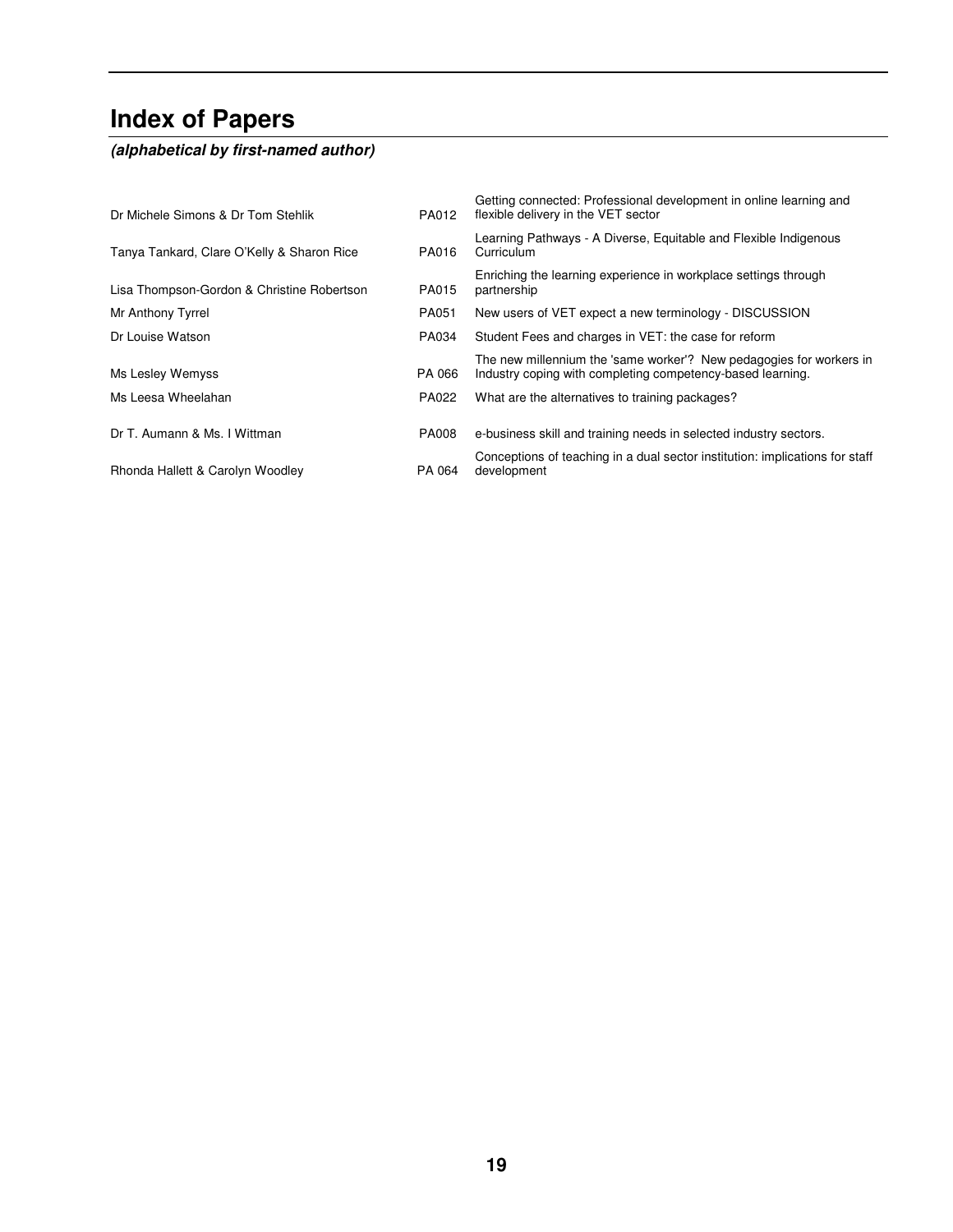## **Conference Presentations**

### **Full Paper and Poster Presentations**

### **\*\*\* Refereed papers**

Papers annotated with an asterisk in the Contents below have been refereed to comply fully with the verification requirements of the Department of Employment, Science and Training for a conference publication, full written paper refereed. An anonymous refereeing process has been used. For further information please refer to the 2002 Higher Education Research Data Collection: Specifications for preparing returns for the collection of data, Higher Education Division, Department of Education, Science and Training, Canberra (available online: http//: www.dest.gov.au/highered/research/herdc.htm).

### **Presenter/s: Mr Damon Anderson, Monash University, VIC Title: PA 062 Spoilt for choice? Individuals, VET markets and lifelong learning Stream: Current Issues and Research in VET. Friday 9:45**

**\*\*\*** In an era of vocational education and training (VET) markets and lifelong learning, the concept of choice has been given unprecedented significance in official policy rhetoric. Individual learners are encouraged to exercise increased choice and behave like rational consumers to satisfy their needs and preferences, and to enhance their lifelong employability and economic security in the face of rapid change. Simultaneously governments have become increasingly reliant on individual choice and agency, in place of action by state agencies, to achieve the desired outcomes of lifelong learning policy (Field 2000). Yet relatively little is known about the nature, dynamics and outcomes of choice in VET, or whether individuals are able and willing to exercise choice in VET markets in ways and to the ends envisaged by government.

The purpose of this paper is to report on the findings of an ANTA-funded research project which examined key dimensions of individual choice in VET, including: the study and career trajectories of VET learners; the scope for individual choice in VET; the extent to which individuals 'shop around' for VET; the factors that shape choice in VET; the criteria, information sources and complexity of choice in VET markets; and the relative importance of types of choice in VET. Issues and implications for VET policy and practice are identified. The paper concludes by reflecting on whether the current scope for individual choice is likely to promote or hinder lifelong learning.

## **Presenter/s: Helen Anderson & Anna Rolleston, Manukau Institute of Technology, New Zealand**

### **Title: PA 027 Attrition and Retention: The Missing Voice of Missing Students Stream: Meeting Learner Needs. Thursday 11:15**

This paper addresses the issue of attrition and retention of a minority group in a large multiethnic, urban polytechnic located in an area of low socio-economic status. One of the important findings in recent work on attrition and retention has been to note that while there are common factors with regard to cause and alleviation, there is also a significant element of local expression in the configuration of factors.

The purpose of this research has been to gather data from Maori and Pacific Islands students in a Manukau (South Auckland) polytechnic who have left their courses without completing. The focus of the research has been the students' view of the causes of their not continuing and their suggestions of strategies for improvement in the institutional arrangements for participation and support of Maori and Pacific Islands students.

A survey was conducted of Maori and Pacific Islands students who had left their courses after the first two weeks of study but before completion. While issues of contact and reply are endemic to this kind of study, the researcher achieved a return rate and depth of response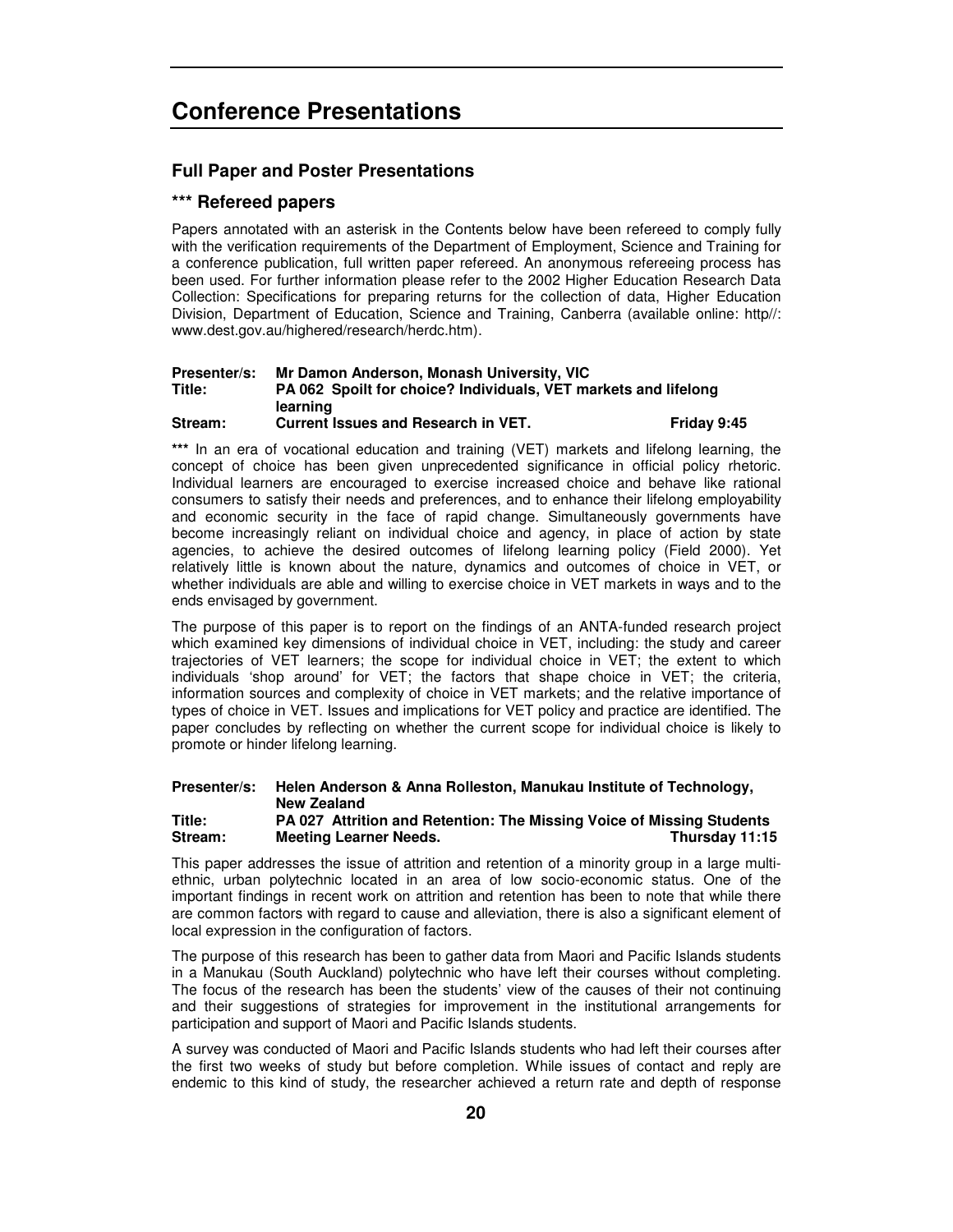which was both informative and supportive of the notion that local work can offer considerable insight when considered alongside internationally recognised models such as those of Vincent Tinto.

The findings of this research configures the dual impacts of "internal" institutional factors with regard to creating an engaging environment and the very real "external" effects of social and economic disadvantage in this locality. The findings are presented in a manner that reflects on the applicability of global research in this area to the local situation with Maori and Pacific Islands students. In a tertiary environment that has signalled high priority for the development of strategies to increase participation and success of Maori and Pacific Islands students at the tertiary level, these findings are a valuable contribution.

### **Presenter/s: Dr T. Aumann & Ms. I Wittman, Swinburne TAFE Division, VIC Title: PA 008 e-business skill and training needs in selected industry sectors Stream: Innovations in Workplace Learning Thursday 15:45**

During November 2003 – February 2004, the Swinburne University of Technology TAFE Division's Centre for Collaborative Business Innovation (CCBI) conducted research to determine current and emerging skill and training needs for e-business across four industry sectors. This research was funded via a grant from the Victorian Office of Training and Tertiary Education (OTTE), and it focussed on SMEs in the Culture & Recreation, Food Processing, Community Services & Health and Transport & Distribution sectors.

Using structured in-depth interviews with SMEs of various types, missions and locations across the four sectors, combined with structured in-depth interviews with business systems consultants, the current status of e-business uptake was clarified. Training needs and preferences in relation to e-business skill formation were also identified.

While the uptake of certain aspects of e-business was found to be strong amongst SMEs in all four sectors, most organisations are not exploiting the full potential that e-business offers. Few firms fully understand e-business, and few integrate e-business practices effectively into their overall business systems. The main barriers to further e-business expansion and integration were found to be cost and time constraints, a lack of skilled staff, and the unavailability of appropriate training options.

A distinct lack of knowledge about existing e-business networks, support and training options was evident. Nevertheless, there is a clear preference for e-business training that is short, self-paced and relevant to immediate business needs, focussed on such things as the implementation and management of integrated e-business systems, vendor relationship management, and software for managing client relationships.

### **Presenter/s: Andrea Bateman Title: PA 058 Grading: Accuracy of subject matter experts Stream: Current Issues and Research in VET. Friday 13:30**

With the implementation of competency based assessment within the Australian vocational education and training (VET) sector the focus has been on valid and reliable assessments to ensure that there are consistent outcomes across training providers. Underpinning this has being the notion of providing assessment judgements within a dichotomous reporting framework; that is competent or not yet competent. This study investigated the appropriateness of subject matter experts in developing performance rubrics for competency as defined by the Public Services Training Package. Levels of performance were identified along a continuum for interpretive purposes and competency decision making. Groups of judges estimated the relative difficulty of each of the rubrics. Item response theory calibrated the rubrics. A comparison of judges' estimates of difficulty and interpretation of developmental continuum, was compared to the outcomes of item response analysis.

The findings indicated that the specialists who developed the items and their relative difficulty levels were accurate in their judgments. The internal consistency measure was high indicating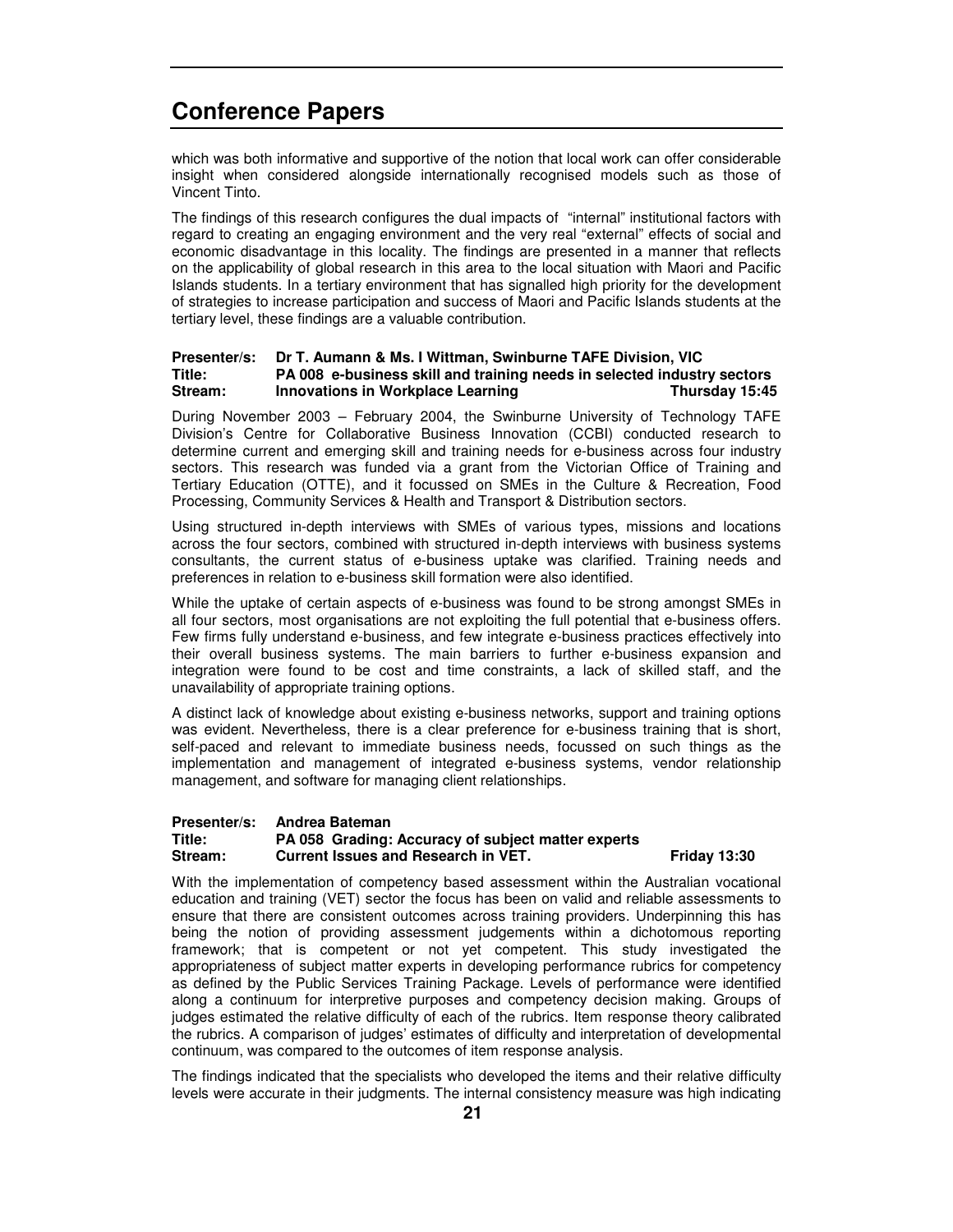that the assessment instrument was a reliable measure of the construct. The criterion validity measure (person separation index) was high. There was room for improvement in terms of the construct validity (item separation index) of the instrument.

The study concluded that standard setting using subject matter experts proved adequate for developing performance rubrics.

### **Presenter/s: Dr Jo Balatti, James Cook University, QLD Title: PA 036 How effective is action research in changing VET provider practices aimed at improving Indigenous completion rates? Stream: Current Issues and Research in VET Thursday 11:15**

\*\*\* Action research is a collective form of enquiry that is both a recognised research methodology and a change process. As an organisational change process, action research encourages a collective approach to problem definition, action planning, taking action and reflection. In recent times, action research has been enjoying a wave of popularity as a change process in educational institutions and other organisations. This paper draws on a recently completed NCVER funded project that investigated the effectiveness of action research in changing VET provider practices in order to improve Indigenous completion rates. Action research was used over a twelve-month period by a team in each of four TAFE institutes. The experience of action research was new to all team members except for the team facilitators. As a process by which colleagues learn better ways of thinking, interacting and working, the approach implemented in this context proved to have limitations as well as strengths. The paper describes the model, its outcomes, and the factors that impacted on its effectiveness.

### **Presenter/s: Ms Marie Bedggood, University of Ballarat, VIC Title: PA 057 RPL in enterprise-based RTOs: How does it work? Meeting Learner Needs**

Recognition of prior learning is acknowledged as a crucial element in lifelong learning, in the development of training cultures within enterprises and as a mechanism to assist mature age workers obtain formal recognition and certification of skills gained through work, learning and life experiences (Smith, forthcoming; Australian National Training Authority 2003b). The extent of its importance has been stressed by the inclusion in the Australian Quality Training Framework Standards for Registered Training Organisations of a standard that relates specifically to the mandatory offering of recognition. Standard 8.2(a) states that 'The RTO must ensure that RPL is offered to all applicants on enrolment' (ANTA 2001, p.18). Further, one of the Australian National Training Authority's overarching national initiatives outlined in A national marketing strategy for VET: Meeting client needs is the simplification of recognition processes in order to, amongst other things, encourage the completion of qualifications among key industry sectors (Australian National Training Authority 2000).

While recent research has looked broadly at recognition implementation and practice across a range of Registered Training Organisations (RTOs) and sectors, there is much less detailed information about skills recognition within industrial settings. Therefore, the outcomes of this study were intended to fill a gap in our existing knowledge about the valuing, utility and effectiveness of recognition within some of the key organisations in VET-enterprise RTOs.

This study was undertaken by CURVE at Canberra Institute of Technology and the Assessment Centre, at the University of Ballarat. The study looked at five medium and large sized enterprise RTOs that provide training and skills recognition services for their employees, and one enterprise that is in a partnership with its local TAFE institute for assessment purposes. The enterprise-based RTOs were selected on the basis of their willingness to participate in the research and the range of Training Packages and AQF qualifications that they offer. The enterprise RTOs included a mix of public agencies and private enterprises.

The enterprises involved in this study provided significant information about how recognition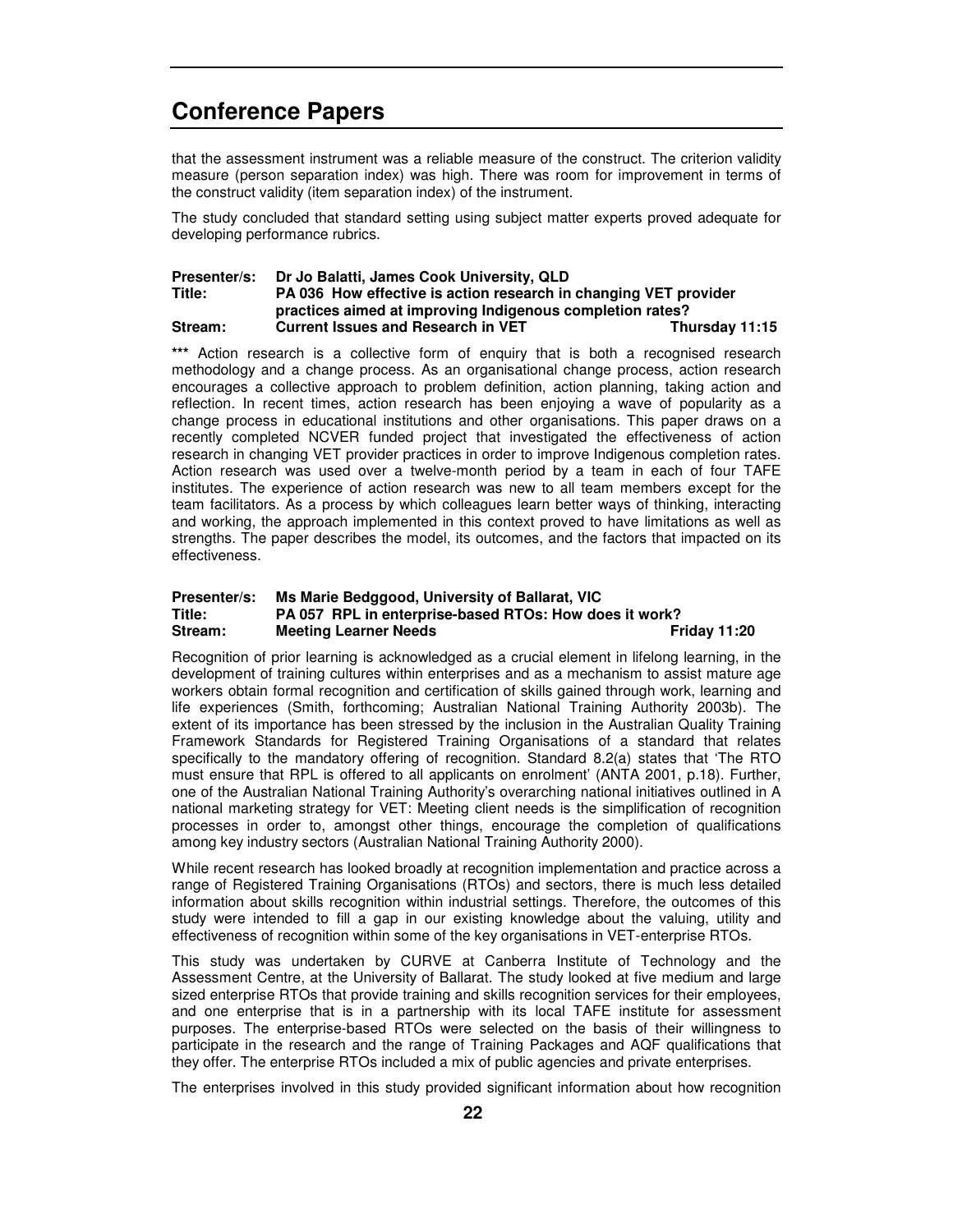within enterprise RTOs can operate. As key players in vocational education and training they demonstrate various modes of commitment to recognition and clearly indicate that it is neither a static nor a simple concept, but evolves according to the needs of the organisation.

| Presenter/s: | Kaaren Blom, Training & Adult Ed, DEYFS, ACT & Berwyn Clayton,                       |                     |
|--------------|--------------------------------------------------------------------------------------|---------------------|
|              | <b>CURVE, CIT, ACT</b>                                                               |                     |
| Title:       | PA 050 What works where you are? A snapshot of training in five rural<br>communities |                     |
| Stream:      | <b>Meeting Learner Needs</b>                                                         | <b>Friday 11:20</b> |

It has been widely reported in recent years that Australia's regional and rural communities have extensive needs for skill development. Vocational education and training can assist these communities to develop the necessary skills to enable them to survive and to prosper in a social and economic environment transformed by globalisation, national policies and regulatory imperatives.

The purpose of this research was to investigate the implementation of training packages in rural areas and the ways in which providers, community and industry stakeholders interact to achieve positive training outcomes.The major drivers of training in the five communities examined in this study were the same as those that influence training activity throughout regional and metropolitan Australia. National training policy, industry skill requirements and state government initiatives played paramount roles in determining what and how training was delivered. Considerable influence was also brought to bear by the market, which dictated the focus, direction and form that training was to take.

Thin markets and the small numbers engaging in training constantly challenged providers of vocational education and training servicing these rural communities. While competition policy has elsewhere engendered a healthy training market, it can be more productive for providers in rural communities to collaborate in order to deliver the most effective vocational education and training. This study found evidence of extensive collaboration between stakeholders in rural communities, where networking and partnerships have allowed resource and information sharing, avoidance of unproductive duplication of effort, and positive outcomes for providers, learners, enterprises and the communities. The study suggests that policies and incentives that support enhanced collaboration will assist in the broadening of training possibilities in non-metropolitan Australia, and better meet the needs of rural learners.

### **Presenter/s: Robin Booth & Sue Roy, VEAC, NSW Title: PA 059 Old but not out Stream: Meeting Learner Needs Friday 11:20**

The Australian population is ageing at an alarming rate and caring for us all in our decline an increasing concern. There are growing demands for quality aged care provision. All facilities are required to meet accreditation standards. The aged care workforce is not expanding quickly enough to meet this skill need. The bulk of care giving is done by personal care assistants at AQF3 level. This workforce has low status and seemingly little accredited training.

There are mixed views on whether recognition of skills can or should assist this process. In a snapshot of the aged care sector workforce we ask the important questions of employers and staff:

Why do we need to train existing worker in aged care sector? What type of training is needed? What are the barriers to training and skills recognition and how are these barriers being overcome?

This current NREC funded research project from the suite of existing worker research managed by NCVER considers these issues. The project is being conducted by staff at VEAC and the Centre Undertaking Research in Vocational Education (CURVE), Canberra Institute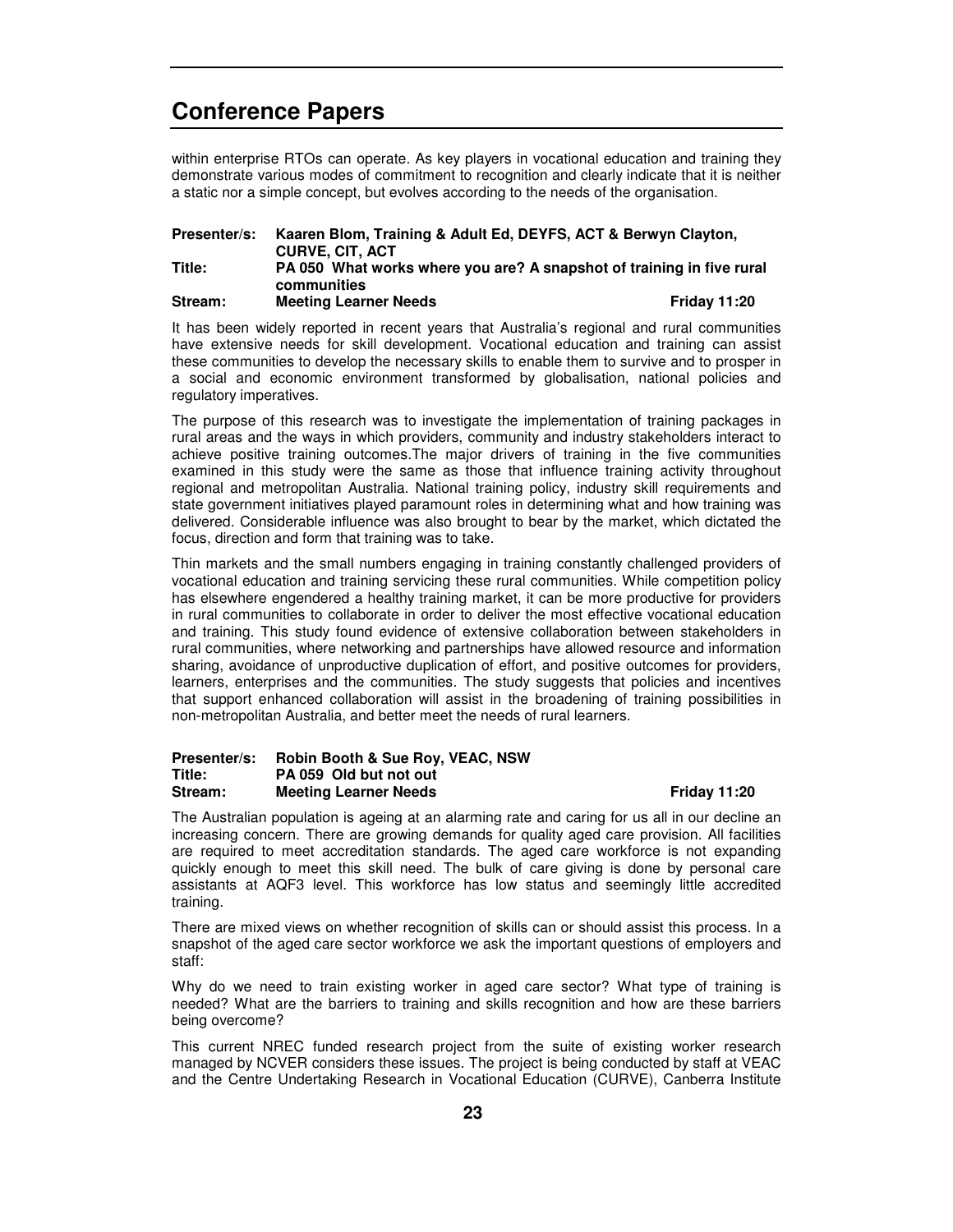of Technology.

### **Presenter/s: Ms Louise Brooks, NCVER, SA Title: PA 045 Trends in traditional apprenticeships Stream: Current Issues and Research in VET Friday 11:20**

This paper analyses the trends in traditional apprenticeships since 1996. The definition of a 'traditional apprentice' used in this report is contracts within the trades and related workers occupation group which are at AQF level III qualification or above, with more than two years expected duration for full-time and more than eight years expected duration for part-time or school-based contracts. Trends in 'traditional apprenticeship' contracts are compared to trends in other contracts. Characteristics of all apprentices and trainees in-training are also examined.

The study found that growth in the apprenticeship and traineeship system in the past six years has been mostly outside of 'traditional apprenticeships'. 'Traditional apprenticeship' numbers have grown slightly over the period with growth in most trade occupations.

The analysis concludes that 'traditional apprenticeships' were mostly undertaken by younger males, at Australian Qualifications Framework (AQF) level III and full-time. While other apprenticeships and traineeships were more likely to be undertaken by older females working part-time.

There has been growth in the overall participation rate of apprentices and trainees as a proportion of employed persons, from 2% in 1996 to 4% in 2002. However the proportion in the trades and related workers occupations has been consistently around 11% over the period. There is also a high proportion of teenagers in trade employment who are studying 'traditional apprenticeships'. The proportion is also significant for full-time teenage employment.

### **Presenter/s: Mr Michael Brown, RMIT University, VIC Title: PA 063 The work-related learning of tertiary teachers in VET Current Issues and Research in VET**

This paper provides a discussion on the work-related learning of tertiary teachers within VET. The paper works its way through four main points. The paper begins with a brief analysis of the current rendition of the Certificate IV as the initial qualification and foundation for VET teacher practitioners. This analysis provides the impetus for the alternate exploration and application of the notion of work-related learning to the area of teaching within the VET sector. A tentative framework for the study of the work-related learning of tertiary teachers is suggested and this is explored with regard to its potential for postgraduate research and teacher education within this sector.

### **Presenter/s: Gerald Burke & Paul White, Monash University, VIC Title: PA 053 Price measures in education and training Stream: Current Issues and Research in VET Friday 11:20**

This paper examines the main purposes for undertaking price deflation and in particular distinguishes between price deflation in budgeting and in performance reporting.

**Budgeting**: Governments base their budgets for education and training on policy, which only occasionally requires the exact maintenance of standards of provision of personnel and other resources. If governments do wish to maintain existing standards of provision, then they require price index numbers that reflect the costs of the personnel and other resources. But if there is no explicit commitment to maintaining a current standard then alternative approaches can be and are used. However, for transparency it is desirable that information should also be available on how the costs of inputs have changed so that the effects of policy changes can be distinguished from price changes.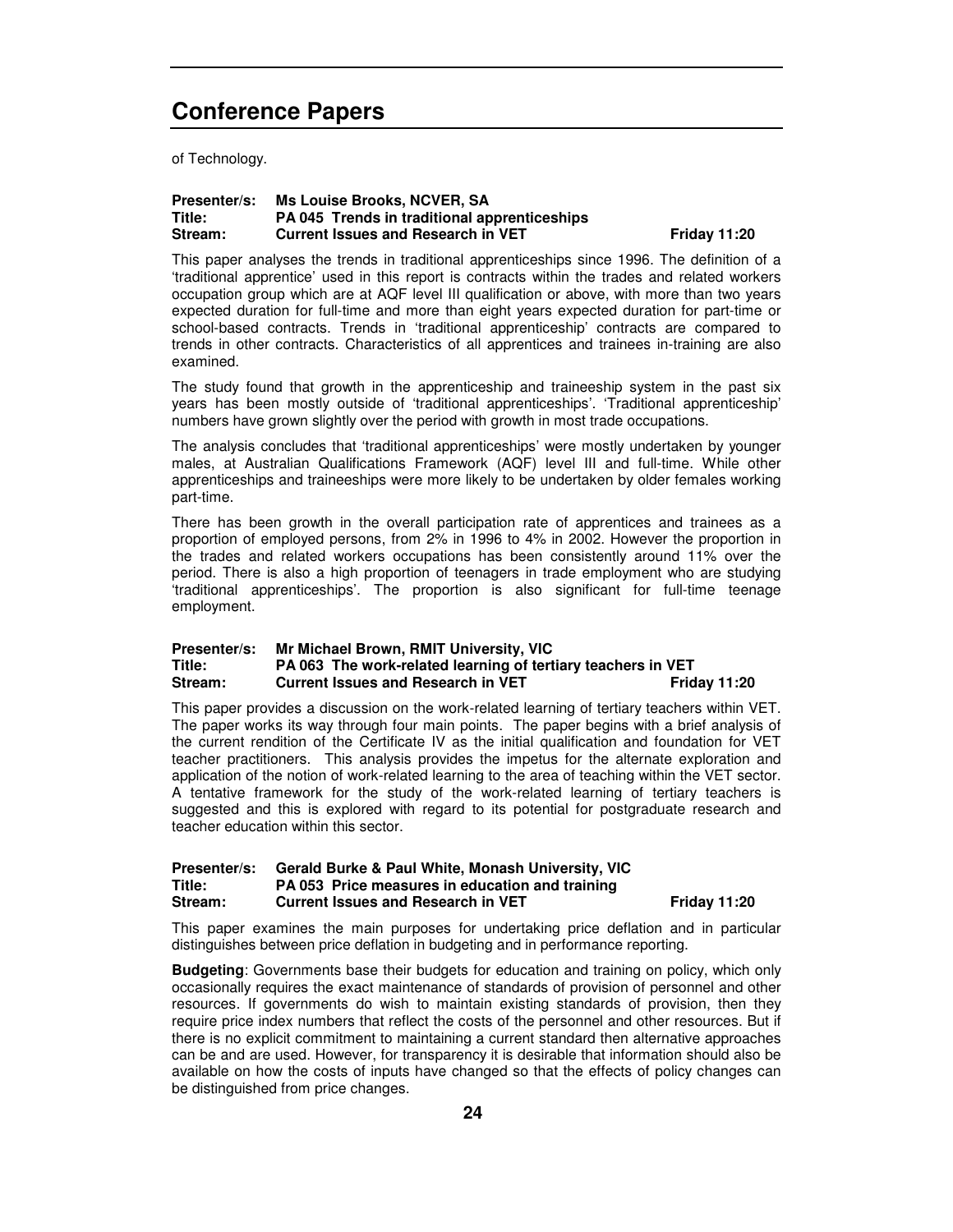National authorities in fact use a range of different methods to adjust educational budgets. The results can vary considerably across the different sectors. This can be illustrated by the adjustments made from 1997 to 2002 by the Commonwealth. University operating grants were adjusted by a Cost Adjustment Factor (CAF) that increased by 10 per cent. In contrast, recurrent funds for government and non-government schools were increased in line with a measure of Average Government School Recurrent Cost (AGSRC) that rose by over 30 percent.

**Performance Reporting**: In performance reporting it is usual to seek to compare inputs with outputs. It is necessary to have both inputs and outputs expressed free of price changes. In the main sectors of education non-monetary measures of output can be used—such as hours of training in vocational education and training (VET) or equivalent full-time students (EFTSU) in higher education. There is no problem with price changes regarding those outputs since they are not measured in monetary terms—there are important questions about the changes in the quality of outputs over time but they are not the subject of this paper.

Inputs can also be measured in non-monetary terms such as number of teachers. A common measure used to compare inputs and outputs is the teacher-student ratio. But for measures of all the inputs the usual measure is expenditure on the inputs. To compare inputs over time it is necessary to deflate the expenditure on the inputs by a measure of prices that reflects the costs of the inputs, e.g. the cost of teachers and of non-teacher resources. The best measure of wage costs in the education sector is the Wage Cost Index (WCI) for Education. Various indexes may be appropriate for the non-wage component of costs though the non-farm GDP implicit price deflator (NFGDP deflator) may be a reasonable approximation for such costs.

This is in contrast with the common current practice (e.g. by ANTA and the Productivity Commission), which is to use the NFGDP deflator or a similar economy wide measure for both the wage component and the non-wage components of costs in the education sectors. The NFGDP deflator is not an appropriate measure where wages make up a large proportion of costs, as is the case in education. There are often considerable differences over time between increases in measures of overall inflation such as the NFGDP deflator and increases in measures of costs in labour intensive areas such as education and training. The differences occur because, in the overall economy, prices of goods and services increase by less than wages—productivity increases allow at least part of the wage increases to be absorbed.

**VET**: Particular consideration is given to the VET sector. An overall index comprising 69.5 per cent Wage Cost Index (WCI) for the Education industry and 30.5 per cent of a 'VET non-wage index' is proposed for use in performance reporting in the VET sector. The percentage shares are based on analysis of the wages and non-wage components in the total expenses in the VET sector over five years.

The use of the WCI for the wage component needs further consideration. On the basis of a comparison of changes in the WCI with the changes in the agreed salaries of TAFE teachers in recent years, the WCI seems a reasonable measure of wage changes in VET at this stage.

The index for the non-wage expenses in the VET sector has been constructed for this study from relevant components of the Consumer Price Index (CPI) and some Producer Price Indexes. The internal components vary, some such as computers and insurance quite considerably. Overall, this non-wage component has moved closely in line with the NFGDP deflator in the last five years but has more apparent validity.

### **Presenter/s: Dr Clive Chappell, University of Technology, Sydney, NSW Title: PA 013 Contemporary vocational learning – changing pedagogy Strange The Pedagogy of VET Thursday** 15:45

Changes taking place in industry, the labour market, work and work organization together with changing conceptions of knowledge, skill and learning are now impacting on the Australian VET system. Although these changes have important implications for VET provision there has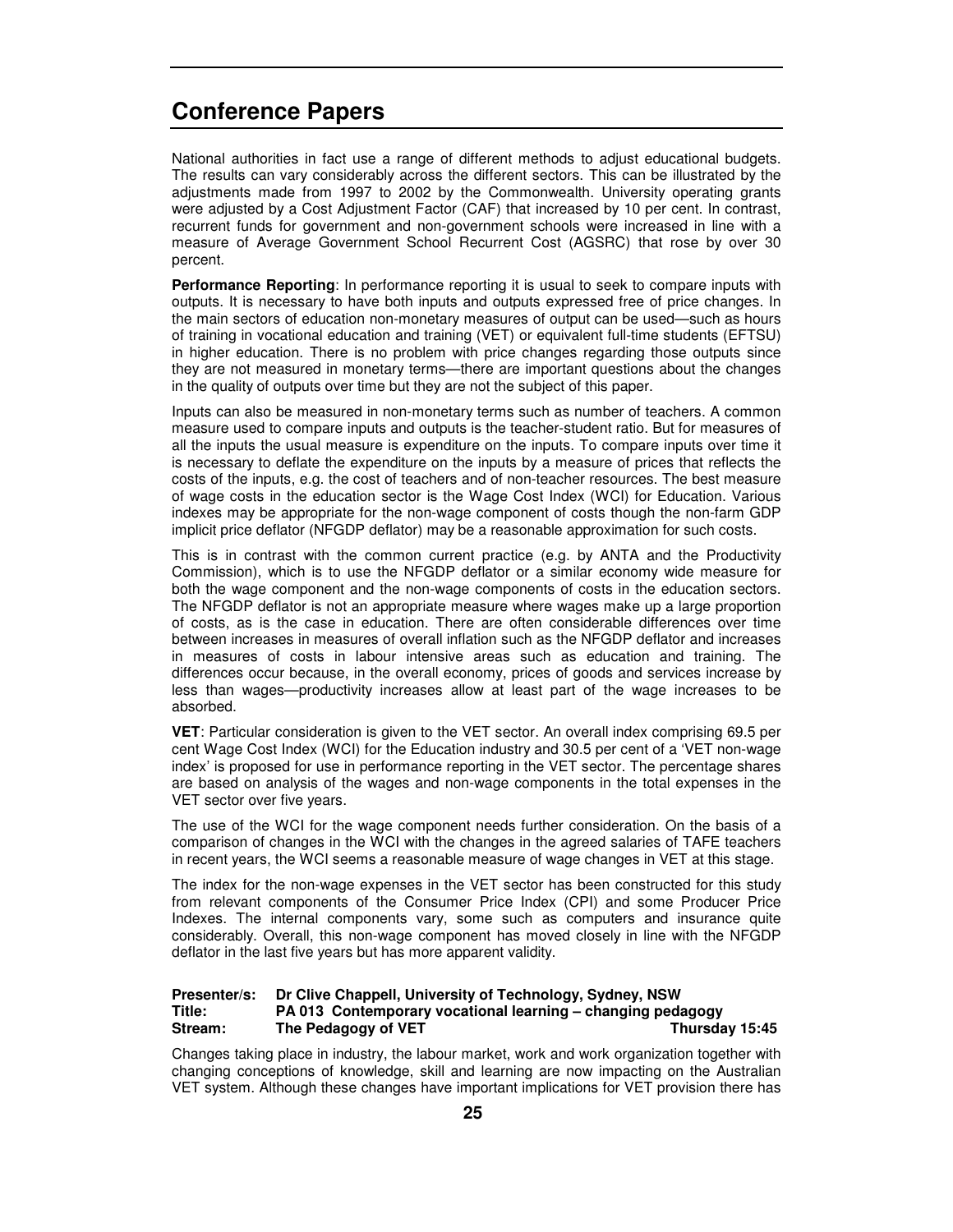as yet been little research that looks at the impact of these changes through the lens of pedagogy and vocational learning. This is the focus of this paper. Recent research both in Australia and overseas suggests that as a result of these changes all educational sectors are experiencing:

- A shift in focus of educational policy and practice from institutions to learners and from teaching to learning.
- A greater focus on work and workplaces as significant sites for learning.
- Increased emphasis on vocational outcomes that move beyond the acquisition of technical skills and competencies to outcomes that explicitly seek to change the ways in which people engage with work.
- Increased emphasis on the role of vocational education and training in developing people.
- In order to respond to these shifts new understandings of pedagogy have emerged in which VET teaching and learning practices are seen as needing to become more: learnercentred, work-centred and attribute focused
- These new understandings of pedagogy align themselves more with constructive learning theories rather than transmission theories of learning particularly when harnessed to an emerging goal of VET in terms of developing people.
- The emerging guiding principle of pedagogical practice is constructive alignment. That is the appropriateness of particular pedagogical strategies to the different purposes and settings in which contemporary vocational, workplace and organizational learning takes place.

### **Presenter/s: Berwyn Clayton, CURVE, CIT, ACT & Kaaren Blom, Training & Adult Ed, DEYFS ACT Title: PA 039 Doing it well, doing it better: Practitioners, pedagogy and training packages Stream: The Pedagogy of VET Thursday 15:45**

This paper reports on a scoping study conducted for the Australian National Training Authority in 2003 into teaching and learning. The research was designed to identify key issues and themes that VET practitioners identified as being challenging in the translation of training packages into teaching, learning and assessment strategies. Recent research had provided evidence that practitioners were still coming to grips with the changes to pedagogical practice in a training package environment and it was considered strategically important to support the development of professionalism within the VET system and re-emphasise the importance of pedagogy.

The study verified an observation commonly made in the extensive literature on teaching and learning in VET: that VET practitioners are delivering in a range of contexts, using broad ranging strategies and various tools and technologies to meet the needs of diverse learners. It also found clear evidence that a considerable amount of effective and innovative teaching and learning was taking place.

However, what some teachers and trainers were doing well continued to challenge some other practitioners. A good deal of the research literature had previously pointed to the skills and knowledge gaps that many practitioners have when working in a training package environment. This study provided further evidence that a number of pedagogical issues need to be addressed and VET practitioners supported to build their capabilities to take on the current and future challenges in VET delivery.

### **Presenter/s: Miss Holly Colyer, NCVER, SA Title: PA 042 Employer Provision of Structured Training Stream: Current Issues and Research in VET Thursday 15:45**

This paper will analyse factors associated with employer-funded structured training. By taking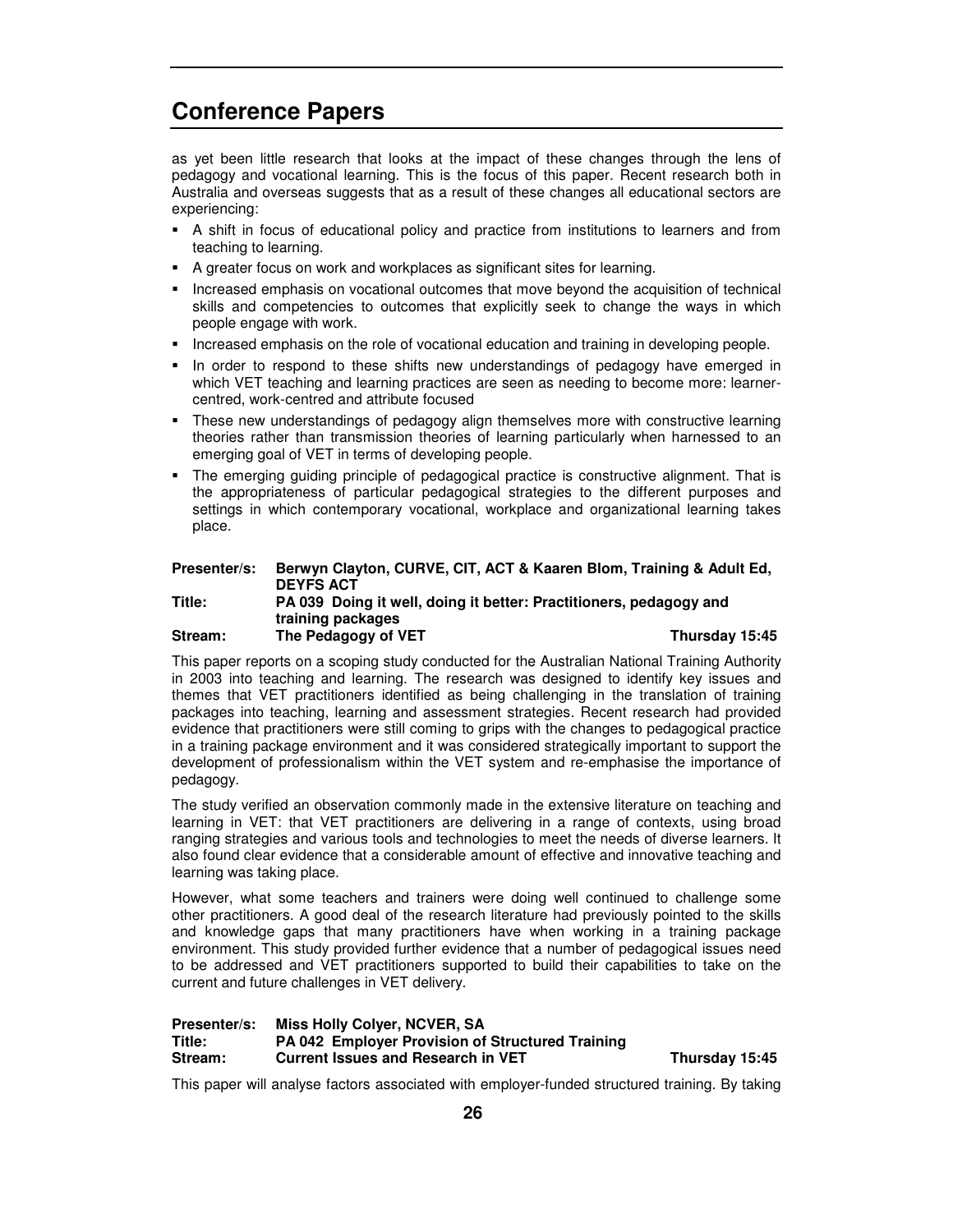stock of previous research in the area, and analysing data from the ABS 2001-02 Training Expenditure and Practices Survey (TEPS), the paper researches issues such as drivers for training, workforce changes and reasons for increases in training being offered.

With legislative conditions differing across states, and within Industries, it is important to look closely at reasons why employers provide training to their employees and the composition of their training budgets. The paper will also look at various characteristics such as how and where the structured training was provided, constraints on training by different employer types and reasons why training was or was not provided.

### **Presenter/s: Pene Davey & Pauline de Vries, Douglas Mawson Institute of Technology, SA Title: PA 028 Enterprising Partnerships : Incubating Learning Stream: Involving the Learner in the Process Thursday 11:15**

In 2003, Douglas Mawson Institute of Technology (DMIT) undertook one of ten New Practices in Flexible Learning Projects awarded as part of ANTA's Australian Flexible Learning Framework. This New Practice set out to research and trial an integrated enterprise learning model to provide a bridge between the simulated business environment of Practice Firms to the real world of entrepreneurial small business operating within an established Business Incubator. A secondary objective was to investigate how employability skills could be effectively mapped, developed and assessed within this learning environment across 3 Training Packages.

While there were specific learning goals and deliverables anticipated from this project, the action research has focussed on how this new learning environment – the Work Studio, Creative Resolutions – might enhance both the learning outcomes and employment opportunities for participating VET learners. The focus has also been on exploring how teaching practices need to adapt and change when collaborating with business partners in this new learning environment.

The paper will detail the methodology and processes involved in implementing this 'new practice' in teaching and learning. It will both document and evaluate the learning outcomes from 3 perspectives – the learner/student, the teacher/facilitator and the business incubator partner, Todd Street Business Chambers – and propose a way forward to develop and sustain VET/Business partnerships which are mutually enhancing for learners and small business as well as contributing to local community capacity building. The trial has opened up new possibilities in learning environments and affirmed the premise that small business/VET partnerships can work more productively when the contributions each can make are mutually valued and effectively integrated.

| Presenter/s: | Mark Davidson, Education Qld, QLD & Martha Goldman, Tropical North                    |                     |
|--------------|---------------------------------------------------------------------------------------|---------------------|
|              | QId. TAFE. QLD                                                                        |                     |
| Title:       | PA 023 "Oh behave" Reflecting teachers' behaviour management<br>practices to teachers |                     |
| Stream:      | The Pedagogy of VET                                                                   | <b>Friday 13:30</b> |

TNQTAFE is conducting an action research project aimed at improving pedagogical practice, using an approach known as 'classroom profiling'. This approach has been widely used and well documented in primary and secondary schools in Queensland during the past six years.

Classroom profiling is a process whereby a trained observer makes detailed observations of teacher-student interactions and provides constructive feedback to the teacher. This is done in a confidential, supportive and non-judgmental manner, on invitation by the teacher. A coaching methodology is employed based on principles of behaviour management and effective communication.

Data on observable behaviours has been collated during the time the program has been in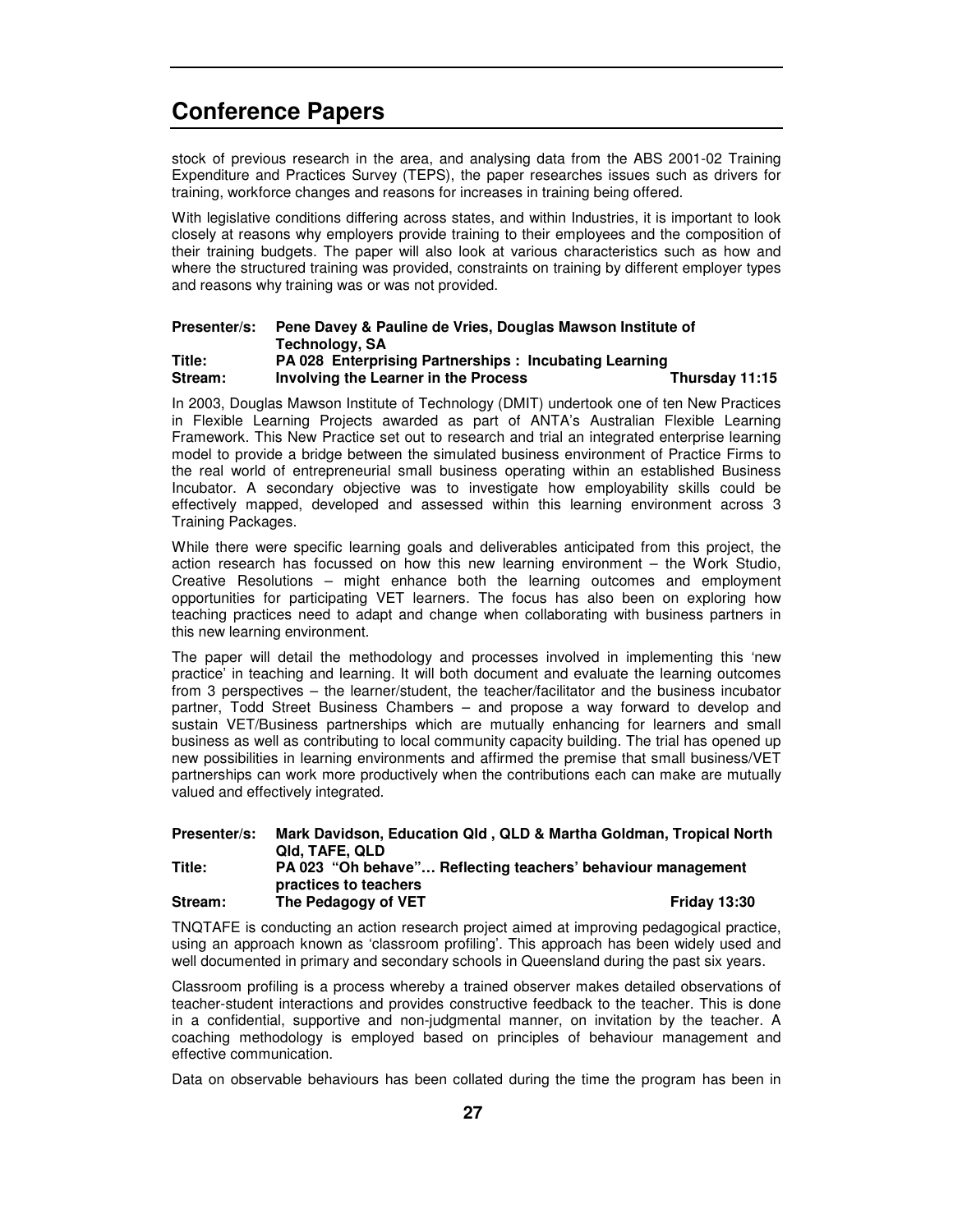place in Queensland schools, and although in the very early stages, data is now being collated in TAFE. While this data is very preliminary, it and anecdotal observations make for some very interesting comparisons with the school-based information.

The classroom profiling program will undergo some significant changes in the TAFE system, but promises to be a powerful tool for improving the professionalism of teachers, especially with forthcoming changes as a result of the Queensland government policy initiative 'Education and Training Reforms for the Future', which is likely to greatly increase the number of younger people attending TAFE.

This paper firstly outlines the classroom profiling program as it has developed in the schools sector during the past six years and presents a brief summary of the relevant quantitative and qualitative data. We then discuss how the program is being adapted for the TAFE context and the rationale for its implementation. Next we present the preliminary findings from the data and outcomes to date from the action research. Finally we discuss the implications for future practice and relevance for other VET organisations and practitioners.

### **Presenter/s: Ms Susan Dawe, NCVER, SA Title: PA 031 Enabling learners: diverse outcomes Stream: Meeting Learner Needs Thursday 11:15**

This paper reports on a follow-up study by the National Centre for Vocational Education Research (NCVER) to the report titled `Outcomes of enabling courses'(Phan and Ball 2001). Of the total VET student population, around 6% are in enabling courses or lower-level preparatory or pre-vocational courses. The previous research had indicated that one in twelve of the graduates from enabling courses re-enrolled in the same course in the following year. The main purpose of this research was to investigate the reasons why some students who have completed an enabling course remain at the same level of qualification or re-enrol in the same enabling course in following years.

Phan and Ball identified six groups as being most likely to include students who were reenrolling in the same level of qualification or the same enabling course. These included students:

- in the 40 to 64 years age group
- **from non-English speaking backgrounds**
- with a disability, particularly an intellectual disability
- whose highest secondary schooling was year 9 or below
- of Aboriginal or Torres Strait Islander descent
- who were unemployed prior to undertaking their course

Case studies undertaken focused on students in vocational preparation, disability and Aboriginal education programs at metropolitan and rural TAFE campuses. Staff report that low-level skills (literacy, numeracy and social) and unemployed status are the usual reasons why students re-enrol in enabling courses. Increased self-esteem or maturity are reasons some young people re-enrol in the same course. In addition, not all students are seeking to enrol in a mainstream course or employment, but are doing the enabling course for personal interest. Positive outcomes also include improved quality of life, health benefits, leadership in the community, encouragement of younger students by mature-aged students, and, with more self-confidence or motivation, personal interest may lead to paid or unpaid work in the community.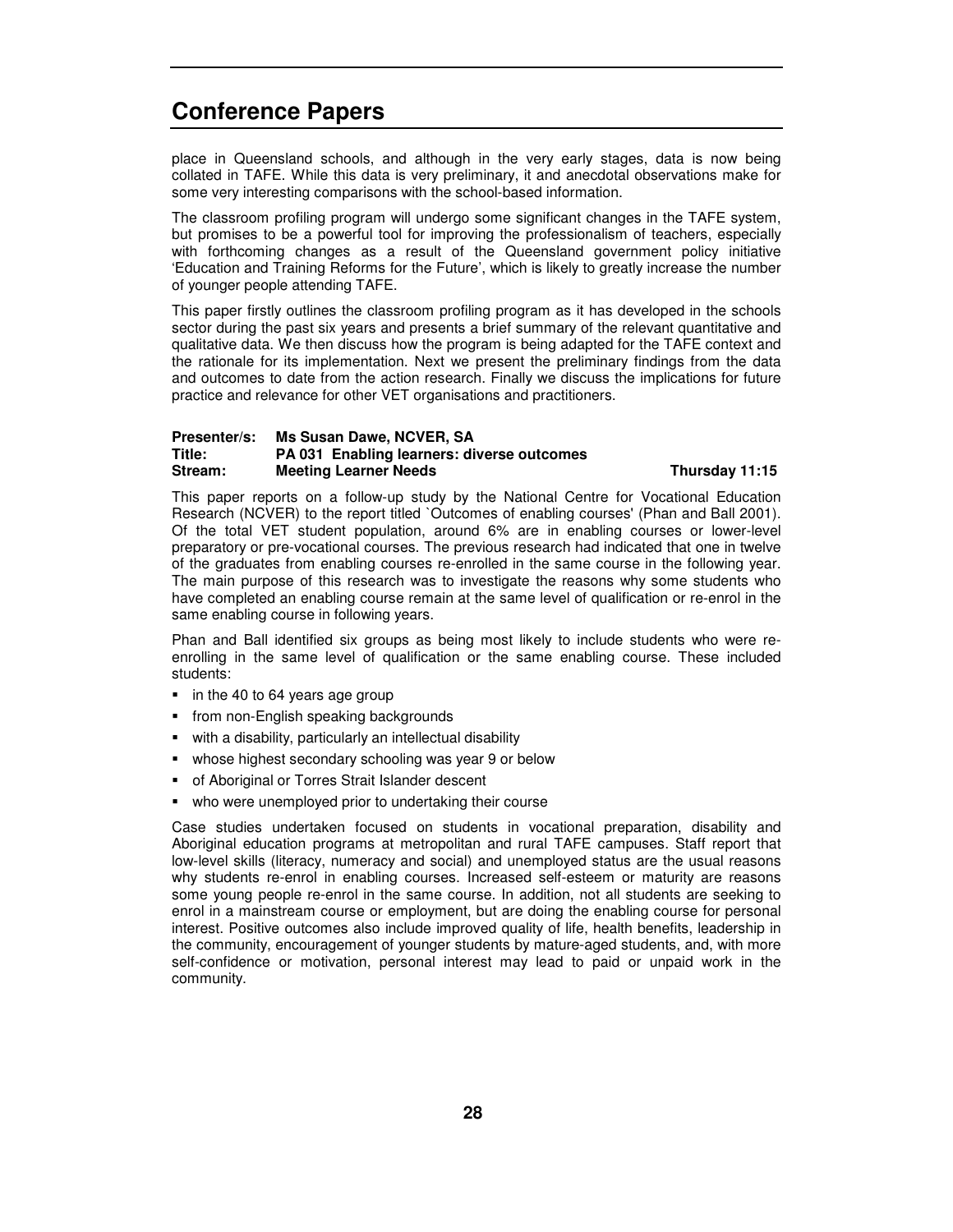| Presenter/s: | Ms Catherine Down, RMIT University, VIC                     |                |
|--------------|-------------------------------------------------------------|----------------|
| Title:       | PA 048 Learning in a knowledge economy: What strategies are |                |
|              | reguired?                                                   |                |
| Stream:      | The Pedagogy of VET                                         | Thursday 11:15 |

The concept of a knowledge economy presupposes that those working within it are able to construct, deconstruct and reconstruct knowledge in order to meet changing conditions of work and global markets. This leads to a fundamental question which needs to be addressed by vocational education and training practitioners and policy makers: How do we best prepare our current and future students to access, maintain and manipulate information within such a climate?

This paper reports on some of the tentative findings of a nearly completed PhD research project. Although the research focused on the perceptions of practitioners of how they adapted their current competence when moving across changing or different contexts, there was also an emphasis on the strategies which would enable such knowledge and skill transfer. The paper discusses these emerging strategies and speculates on how learning might be.

### **Presenter/s: Ms Felicity Dunn, Victorian Qualifications Authority, VIC Title: PA 055 The Credit Matrix – Building Bridges Between Qualifications Stream: Meeting Learner Needs Thursday 15:45**

The Victorian Qualifications Authority (VQA) is currently working on a credit-based framework – the credit matrix – that would be designed to apply across all the post-compulsory qualifications available in Victoria. Designed to work with, and enhance the Australian Qualifications Framework (AQF), the VQA believes that such a system could provide the basis for improving linkages between qualifications in the school, adult and community, vocational and higher education sectors. In this way, the credit matrix could, among other things, improve credit transfer and Recognition of Prior Learning (RPL) processes and overall make it easier for people to re-enter education and training and acquire qualifications throughout their lives.

### **Presenter/s: Dr Victor Dunncliff, Southbank Institute, QLD Title: PA 029 The Efficacy of Self-paced Learning Based on Print media Stream: Meeting Learner Needs Friday 13:30**

This paper discusses the results of a study conducted at Southbank Institute, Queensland, that examined the efficacy of using self-paced program delivery based on printed material as an alternative to a traditional classroom mode of delivery. A framework based on social cognitive theory was adopted to consider the results of learning achieved by two groups of students in a computer-aided drafting module of a vocational education and training (VET) program. Students from one of the groups undertook their learning using a self-paced mode of delivery based on printed material. Students from the other group experienced their learning in traditional classroom mode. A comparative evaluation of the two different approaches to the delivery of learning was conducted, based on the grades achieved by students and the reported experiences of the learners regarding the particular mode of delivery to which they were exposed. The results of the study revealed significant differences in terms of the academic success achieved, dependent on the mode of delivery experienced. Students who undertook their learning in the traditional mode were more likely to have achieved success and enjoyed their learning experiences than were their counterparts exposed to the self-paced mode of delivery. The study also revealed that for students undertaking their learning in self-paced mode when the principal learning resources were print-based, the possession of good reading comprehension ability coupled with the use of appropriate self-regulating strategies was a significant factor in achieving success.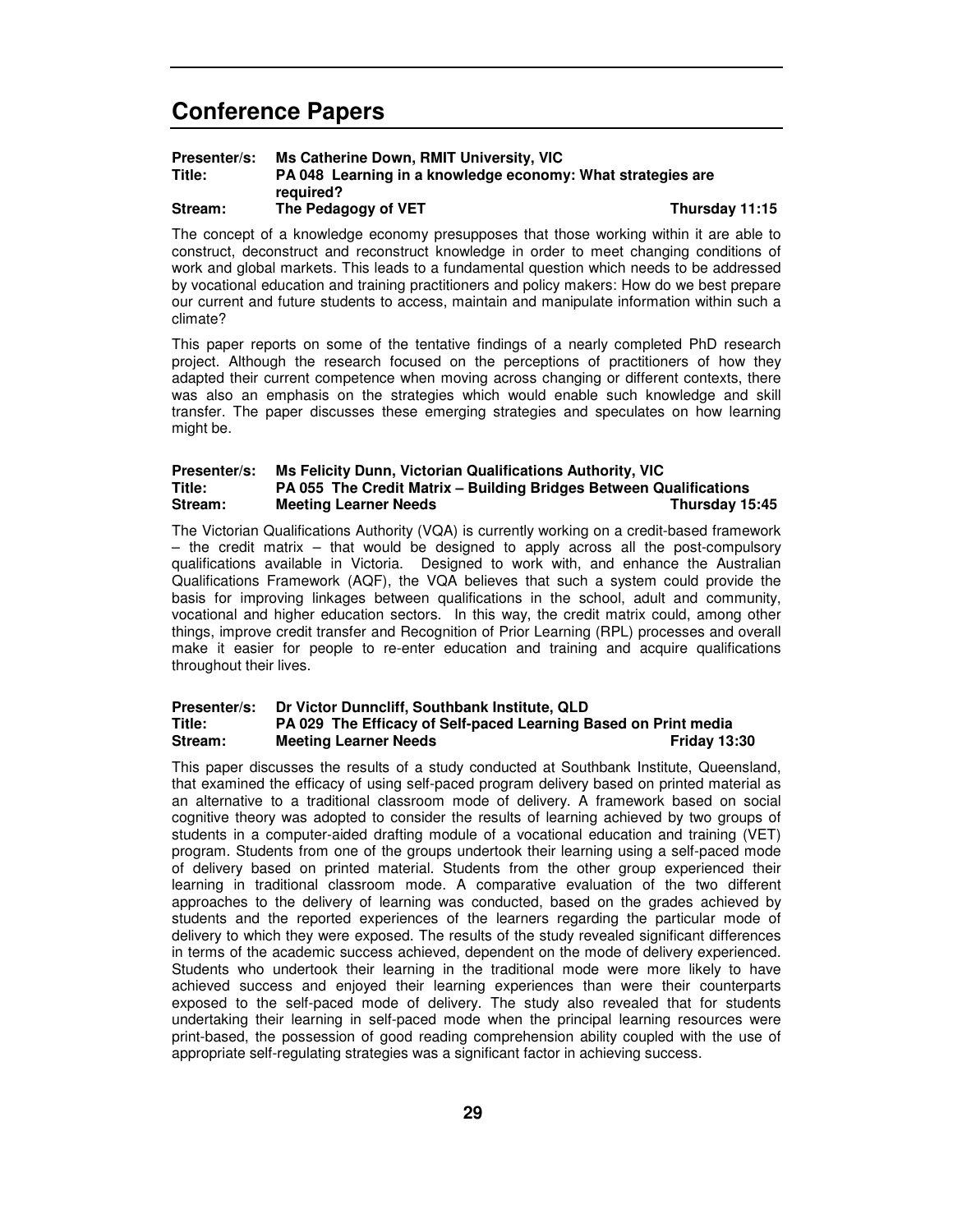### **Presenter/s: Mr Greg Durkin, NZ Flooring Industry Training Organisation Title: PA 037 Learning by doing meets learning by working: concepts of experiential learning and the implications for vocational learning. Stream: Involving the Learner in the Process Thursday 15:45**

The study of learning by doing (experiential learning) has highlighted many significant issues related to how people make sense of their world. Underpinning the notions of experiential learning & transfer are a complex series of suppositions about the way people relate and use understandings across a broad range of life settings. This paper presents the findings of a 2002 study into student perceptions of the nature and transferability of understandings developed through involvement in an experiential programme in light of contemporary research and literature. Looking beyond the extent of the research undertaken, the paper discusses how contemporary understandings of experiential learning can: (a) improve student learning within vocational education; (b) increase learner understanding of their own cognition; and (c) provide vocational educators with greater insight of the techniques and strategies used to transfer understandings.

### **Presenter/s: Professor Ian Falk, Charles Darwin Univ, NT, & Dr Jo Balatti, James Cook Univ, QLD Title: PA 060 Identities of place: Their power and consequences for VET Stream: Meeting Learner Needs Thursday 15:45**

\*\*\* In these times of 'flexible delivery' and the rise of e-learning, the roots grown through a person's identification with their physical localities - their places - seem to be increasingly deemphasised. The power of place certainly includes attachments to these virtual places, which are increasingly significant activities of contemporary life that include e-learning. However, it is the intention of this paper to tease out the strand of work on identities of place which is part of the broader framework on identity in VET learning already established by Falk and Balatti (2003). The literature and concepts around place-identity/ies are described, including some related specifically to Australian Indigenous senses of place. Nine examples to demonstrate the importance of place identity to VET and the need for further research in this area are then discussed. Place theory in our view has an enormous and as yet untapped potential to further our understanding and improvement of VET practices. Place theory has considerable relevance in many VET related contexts, not only the Indigenous-specific ones.

### **Presenter/s: Dr Barry Golding, University of Ballarat, VIC Title: PA 046 The applicability of networks in Australian adult and vocational learning research Stream: Current Issues and Research in VET Friday 13:30**

**\*\*\*** Networks have increasingly been recognised by educators as important in adult and vocational learning contexts, in that they have the capacity to help potential learners engage and become better connected with a wide range of learning organisations through their families, jobs and communities and also with opportunities for future learning and work. The importance of 'being connected', including through networks to and between learning organisations, has come into higher relief with a recent increase in theorising about aspects of social capital including learning networks, the growth of lifelong learning and an identification of the particular penalties associated with several forms of disengagement from learning for people of all ages. This paper begins with a scan of research literature on networks in adult and vocational learning. The paper identifies some new techniques involving networks, found by experience to assist in the process of adult and vocational learning research: particularly for identifying potential research interviewees within learning organisations and communities, strengthening relationships between learning organisations and identifying opportunities for future collaboration. It also provides some insights from new data on organisational networks derived from a number of recent research studies about learning networks in TAFE, adult and community education and public safety organisations in small and remote towns. The paper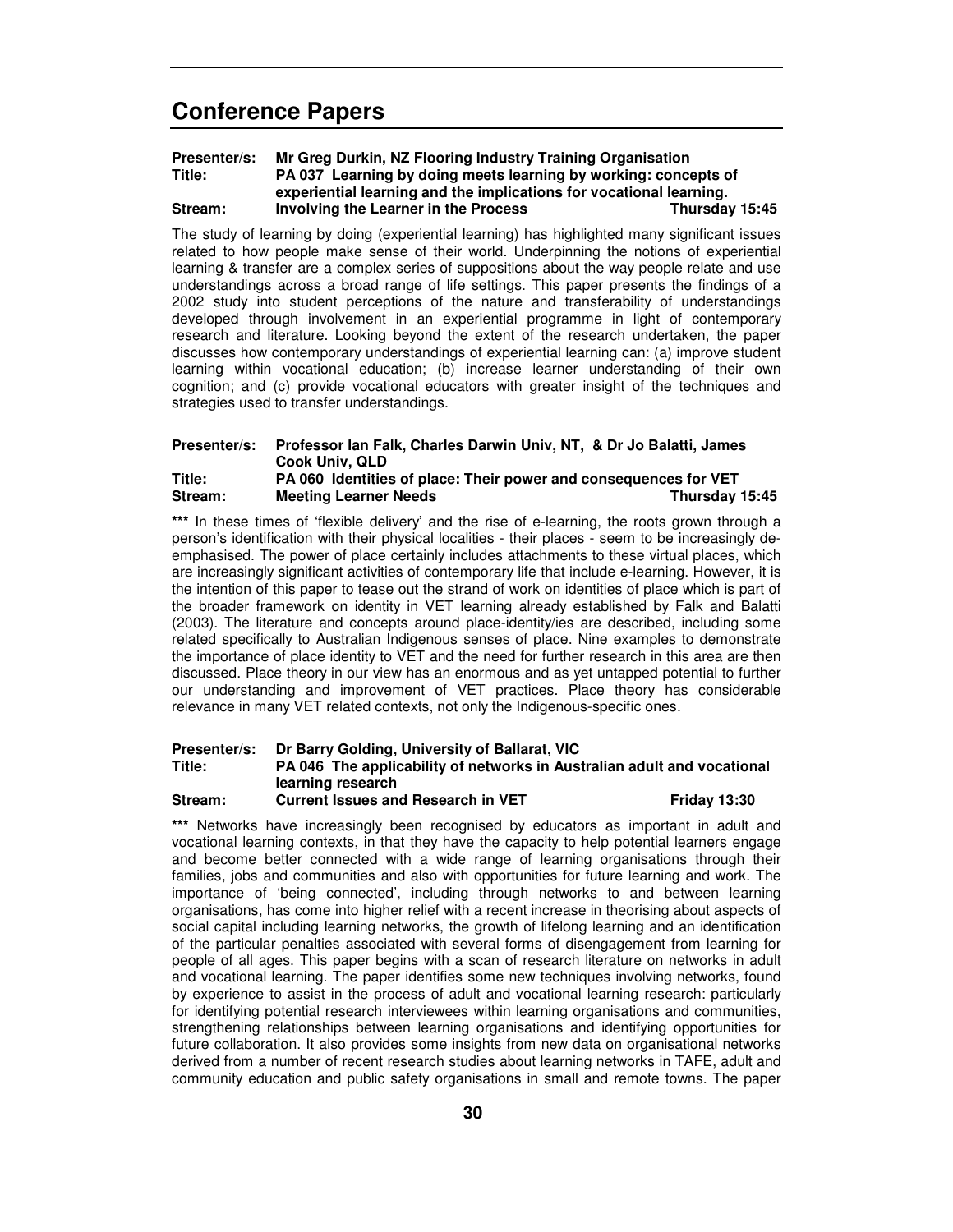finally provides a number of tentative, general findings about the broader applicability of network theory to research and theories about learning in such contexts.

| Presenter/s: | Jock Grady, TAFE NSW-Hunter Instit, NSW & Chris Horton, Wodonga |                     |
|--------------|-----------------------------------------------------------------|---------------------|
|              | Instit of TAFE, VIC                                             |                     |
| Title:       | PA 041 Towards a distributed VET research model for regional    |                     |
|              | Australia                                                       |                     |
| Stream:      | <b>Current Issues and Research in VET</b>                       | <b>Friday 11:20</b> |

Practitioner research can deliver significant benefits to the VET sector, primarily because it investigates, responds to and improves practice 'in situ', while gathering and analysing relevant data, and documenting and disseminating the knowledge gained to the wider professional community.

This paper reports on an initiative for broad-basing practitioner research by the development of a 'collaboratory'- a multi-institution, multi-practitioner framework that supports research projects focusing on 'located'experience and innovation in learning and teaching. The collaboratory model encourages diverse approaches to research and learning, built around shared practice values and epistemology.

Chris Horton from Wodonga Institute of TAFE's Centre for Research, Planning and Development, and Jock Grady from NSW TAFE's Hunter Institute's ITALIC (Institute Teaching and Learning Innovation Centre) are working with experienced TAFE R&D practitioners in several states to build this collaboratory approach.

| Presenter/s: | Jock Grady, Donna Hensley & Maggie Haerstch, TAFE NSW - Hunter     |                |
|--------------|--------------------------------------------------------------------|----------------|
|              | <b>Institute, NSW</b>                                              |                |
| Title:       | PA 025 Case Studies of Excellent Practices and Ideas in Vocational |                |
|              | <b>Education, Training, Teaching and Learning</b>                  |                |
| Stream:      | The Pedagogy of VET                                                | Thursday 15:45 |

Does the VET sector have a unique pedagogy?

The aims of this project were to:

- Provide teachers with examples of innovative teaching practice in the VET sector through the use of case studies; and,
- Examine the pedagogical aspects of these case studies for further work in the theoretical development of a VET pedagogy.

The project provides a current picture of developments in teaching and learning in the VET sector. It also captures the views of practitioners who are leading the field in innovative teaching and learning.

The case studies describe innovative teaching and learning practices where teachers are able to balance industry workplace needs and educational system requirements to ensure that the learner's needs have the best possible chance of being met.

Some of the practices described in the case studies illustrate what many teachers would consider traditional teaching methods; however, the practices are applied creatively to enhance the learning process. Other case studies describe the up-take of learning technologies that enhance every opportunity to meet the learners'needs.

The studies also depict a range of learning approaches and environments. They are drawn from a variety of VET organisations across Australia and internationally. All case studies contain an evaluation component of the teaching strategy.

Within all the case studies there are themes reflecting the VET focus on:

- **•** real or authentic workplace problems, and
- the provision of opportunities for learners to question and reflect on the skills they are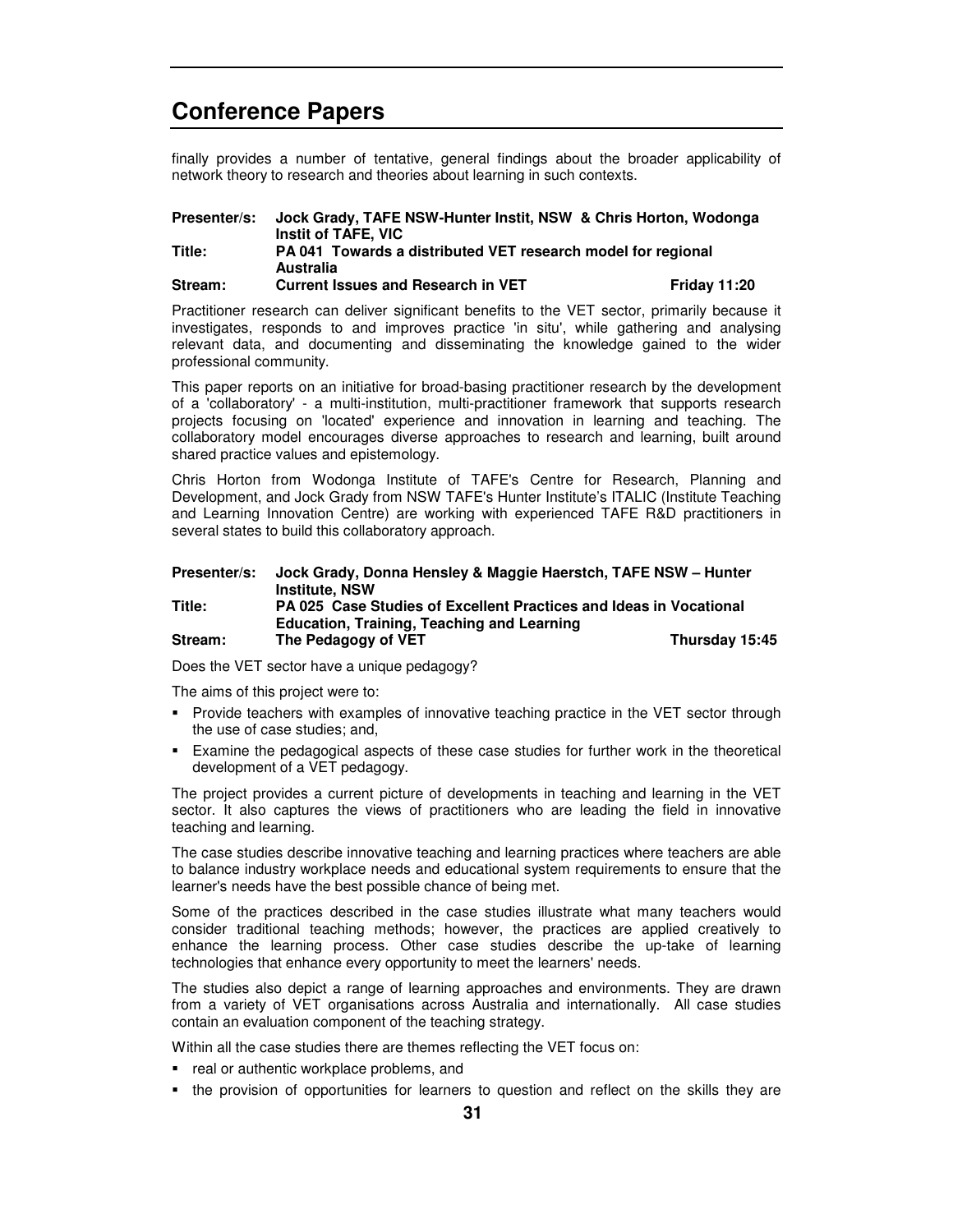acquiring for application within this context.

- Other themes that emerge include:
	- an emphasis on the learner having more responsibility for their own learning (self directed)
	- **a** recognition of various pathways for learners
	- a focus on collaborative learning partnerships with teacher, student and workplace, and
	- increased workplace practice opportunities either through placement or simulated environments.

### **Presenter/s: Dr Sheila Grainger, University College of Learning Title: PA 067 Practitioners as Professionals: Revealing the Artistry of Expert Educators.**

**Stream: The Pedagogy of VET Friday 11:20**

In this paper I explore the nature of practitioner knowledge, skills and expertise with particular reference to educators. I discuss different paradigms of and views on professional knowledge and trace their impact on the wider discourse of teaching and learning. Using video stimulated reflection to help teachers unlock their own knowledge in action I expose the complexity of teaching and highlight some possible implications for the pedagogy of Vocational Education and Training.

### **Presenter/s: Dr Maggie Haertsch & Ms Kylie Rowsell, Hunter Institute, NSW Title: PA 047 The development of a Student Feedback System in a large education organisation Stream: Meeting Learner Needs Thursday 15:45**

Understanding learner experiences and learner needs on completion rates for courses will improve teaching and learning, resource efficiency and learner experiences. It is widely understood that learners use a range of learning strategies to understand and integrate knowledge and skills yet there remains a major challenge in understanding the factors that improve a learners'chance of successful completion of a course. Although learning is greatly affected by socio-demographic influences, health and mental state as well as a broad range of environmental factors, learning that is affected by the delivery of the course, the style of teaching or facilitating and group interaction which is not well understood. Misko(1) in a survey of 769 students found distinct advantages in the use of flexible delivery over traditional delivery in a classroom. These included flexibility of learning that fits with the learners' lifestyle and clear benefits of being self-paced. However in the same study flexible learning placed additional challenges on the learner's self-discipline and feelings of isolation. This quality improvement project will build on the work done by Misko and will be able to track student's experiences in relation to their progress immediately on completion or early exiting of their course. The project is in the pilot phase and will be will examine the determinants of positive learning experiences and factors around learner behaviour relating to course assessment and completion rates. This work will be a significant contribution to the enhancement of VET pedagogy and will provide useful data using a rigorous scientifically sound research design, greatly needed the discipline of education (2,3). The authors will present the findings of work done to date and the strategies used in developing a system wide approach to the collection of this data.

### **Presenter/s: Rhonda Hallett & Carolyn Woodley, Victoria University, VIC Title: PA 064 Conceptions of teaching in a dual sector institution: implications for staff development Stream: The Pedagogy of Vet Friday 13:30**

Staff development processes and practices in a dual sector institution are complex as, in addition to meeting the separate needs of higher education academics and TAFE teachers,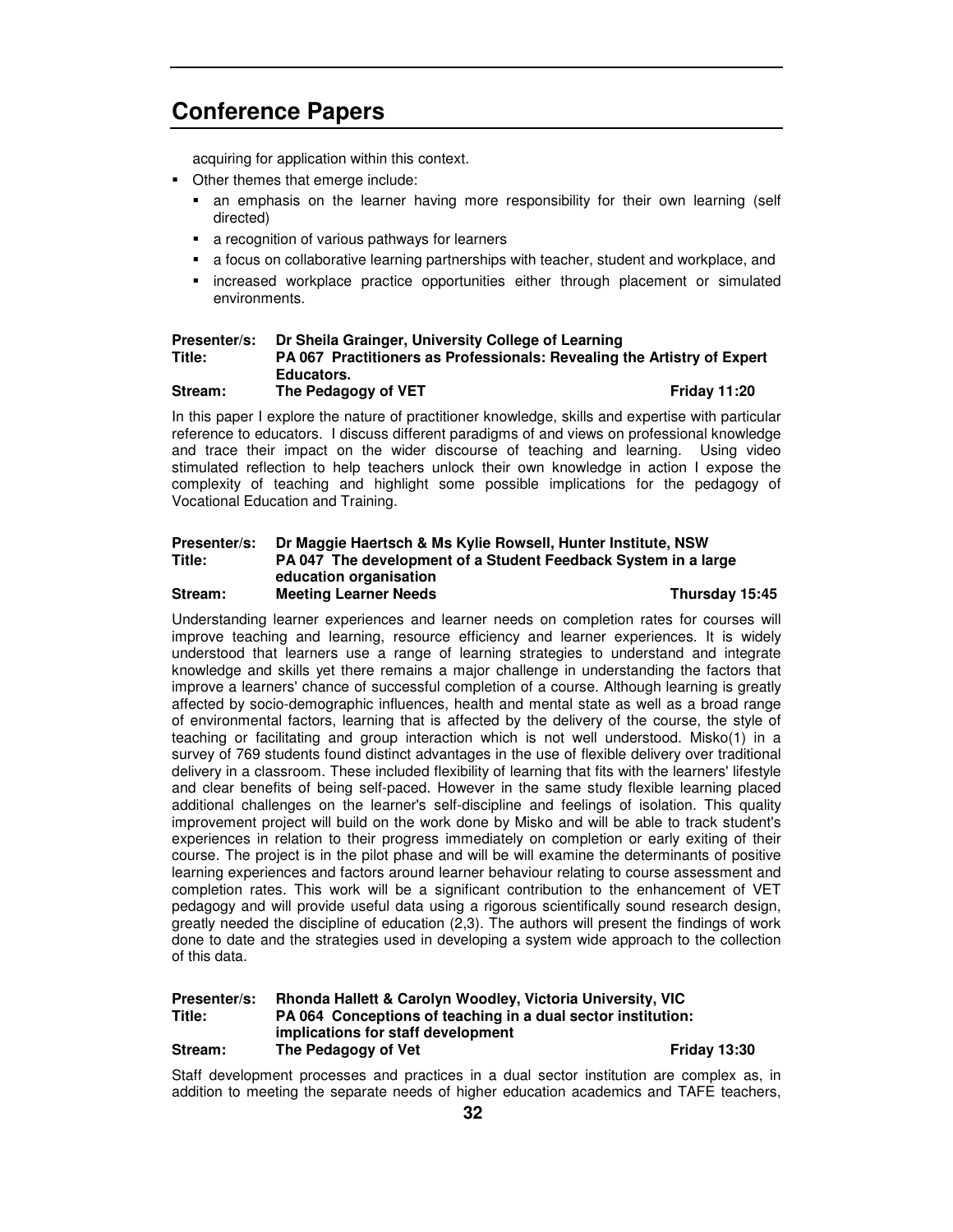there is an imperative to foster collaborative effort between TAFE and higher education. At VU, there is increasing recognition that there are different conceptions of teaching held by teachers within and across the University's TAFE and Higher Education divisions, and that a better understanding of these differences will inform the development of institution-wide professional development strategies. Recent research suggests that staff development practices in tertiary institutions will need to be conceptualised in terms of institutional workbased approaches that locate workers as learners.

This paper describes a project that explores conceptions of teaching held by TAFE teaching professionals in a dual sector institution. The project builds on extensive work undertaken to identify the conceptions of teaching held by academics in Higher Education. It seeks to develop a complementary study into TAFE teaching that will inform staff and curriculum development processes in a dual sector institution. It complements work undertaken by one of the investigators, R. Hallett, whose PhD project is a study of the working knowledge of Higher Education academics.

| <b>Presenter/s:</b> | Dr Roger Harris, CREEW, University of South Australia, SA, Dr Michele   |                |
|---------------------|-------------------------------------------------------------------------|----------------|
|                     | Simons, CREEW, University of South Australia, SA, Dr Erica Smith,       |                |
|                     | Charles Sturt University, NSW, Mr Tony Bush, Charles Sturt University,  |                |
|                     | NSW, Mr Ted Rosenblatt, TAFE Queensland, QLD                            |                |
| Title:              | PA 017 The construction of learners and the process of learning: a case |                |
|                     | study of the Certificate IV in Assessment and Workplace Training        |                |
| Stream:             | The Pedagogy of Vet                                                     | Thursday 11:15 |

To date, a large proportion of the VET literature on professional development for teachers and trainers has been technical in nature, describing the development, construction and outcomes of a wide range of professional development initiatives at both state and national levels. A smaller body of work has provided an analysis of the nature and extent of initial and on-going professional development undertaken by VET teachers and trainers at a general level or in relation to particular aspects of the national training reforms such as competency-based training or on-line learning. However, there has been little critical analysis of the curricula (or learning pathways) used to inform initial VET teacher / trainer development programs, particularly those that lead to the Certificate IV in Assessment and Workplace Training. This paper will address this gap by describing the outcomes of a study designed to examine ways in which learners and processes of learning are constructed, understood and embedded in developmental pathways that lead to the attainment of the Certificate in Assessment and Workplace Training. The outcomes of case studies conducted in 17 registered training organizations that deliver the Certificate IV will be reported. The results of the study will be examined with particular reference to the insights they provide about the types of learning cultures that might arise out from the work of VET practitioners who have completed the Certificate IV qualification.

### **Presenter/s: Sue Holden & Shay Keating, Victoria University TAFE Division , VIC Title: PA 040 Generic skills development of three cohorts of learners within Victoria University TAFE Division Stream: Current Issues and Research in Vet Friday 13:30**

The proposed paper will present findings of research conducted into three different learner cohorts at Victoria University (TAFE Division):

- **Foundation (Certificate of General Education for Adults) youth group.**
- **Existing workers (3rd year apprentice Carpenters).**
- **Adult learners (Diploma in Business Operations Management part-time students).**

The Centre for Curriculum Innovation and Development (CCID) Victoria University TAFE Division was contracted to undertake the project Mayer Plus: Employability skills development beyond the Mayer model project. The aim of this project is to develop a model and/or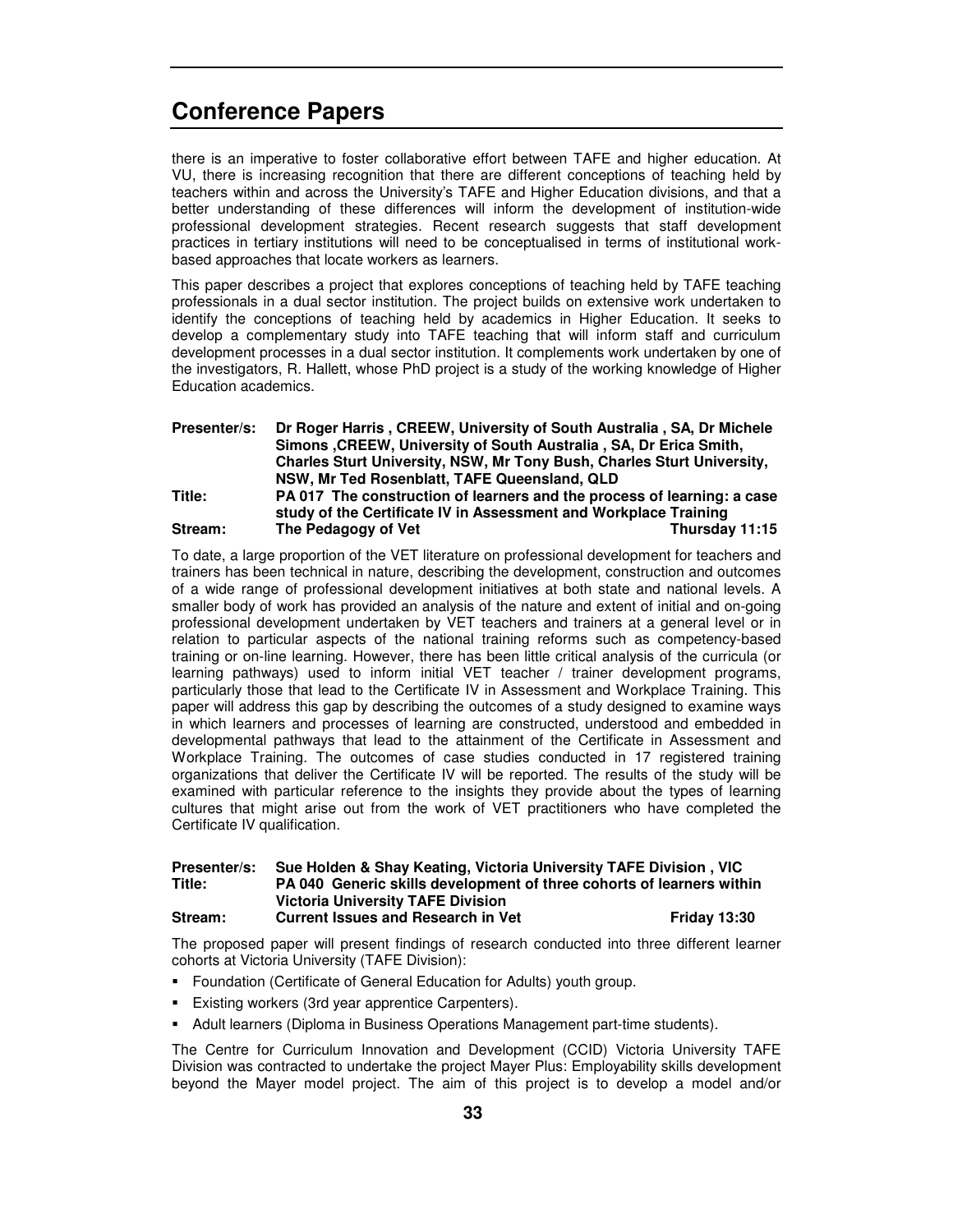products for generic skills development and assessment that can be customised for different learner cohorts within the VET sector. The researchers undertook interviews with students and teachers to discern how and where generic skills are being covered. The research questions explored include:

- How do different cohorts within the VU community (foundation, existing workers and older learners) articulate and perceive their generic skills and the transferability of these skills?
- Are there issues that impact upon generic skills development with these learner groups?
- What implications does this have for teachers facilitating the development and assessment of generic skills for each of these groups?
- What sorts of products can support the facilitation / assessment / recognition for each of these groups?
- How can teachers be effectively inducted in this approach? The results of the research will be used to inform a model of employability skills development and assessment that is customisable for the various groups. The details of this research process will be written up in three case studies. The paper will highlight some of these findings.

### **Presenter/s: Dr Sue Kilpatrick, University of Tasmania, TAS Title: PA 020 Scanners, brokers and providers: Partners in developing learning programs Stream: Involving the Learner in the Process Thursday 11:15**

**\*\*\*** This paper reports some of the findings from a project that aimed to identify effective processes for ensuring that the content of learning activities is relevant to the changing needs of clients, and evolves so as to always incorporate the best available knowledge and science. This paper focuses on findings relating to the drivers for the development of new or substantially revised learning programs. The project, 'Providing client-focussed education and training', was funded by the FarmBis section of the Department of Agriculture, Fisheries and Forestry. The project also produced a self-assessment checklist for training providers to identify ways of improving the development and delivery of training. The key issues include continuous monitoring of client's needs, and actively seeking opportunities to meet and work with industry organisations, other training providers and funding bodies.

There appear to be two drivers for the development of learning programs. One is problems or opportunities identified by people and organisations that could be termed 'scanners' and who tend not to be potential participants, the other is learning needs expressed by individuals or enterprises who want to participate in learning activities.

Scanners are typically industry organisations, government agencies and researchers, but may include providers and participants. Scanners identify learning needs that are not yet being expressed by potential participants, with the occasional exception of leading primary producers. Expressed participant needs drive the development of other programs. Providers become aware of the need for a new or substantially revised program, for example as a result of feedback from an existing program, because of legislative change or from delivering a similar program in other industries or contexts (for example computer training). Brokers (such as industry organisations who work to connect providers and participants) and 'champions' of training help participants identify and articulate their learning needs.

### **Presenter/s: Mr Kisilu M Kitainge, RMIT University, VIC Title: PA 003 Is institution based training for the future in the automotive industry? What the trainees have to say Stream: Meeting Learner Needs Friday 13:30**

\*\*\* Debates about what should and what should not be included in a training program have been a thorn in the flesh for educators, policy makers and industry practitioner for a considerable period of time. This paper reports and discusses views of automotive trainees about whether or not they believed their training was directed appropriately towards work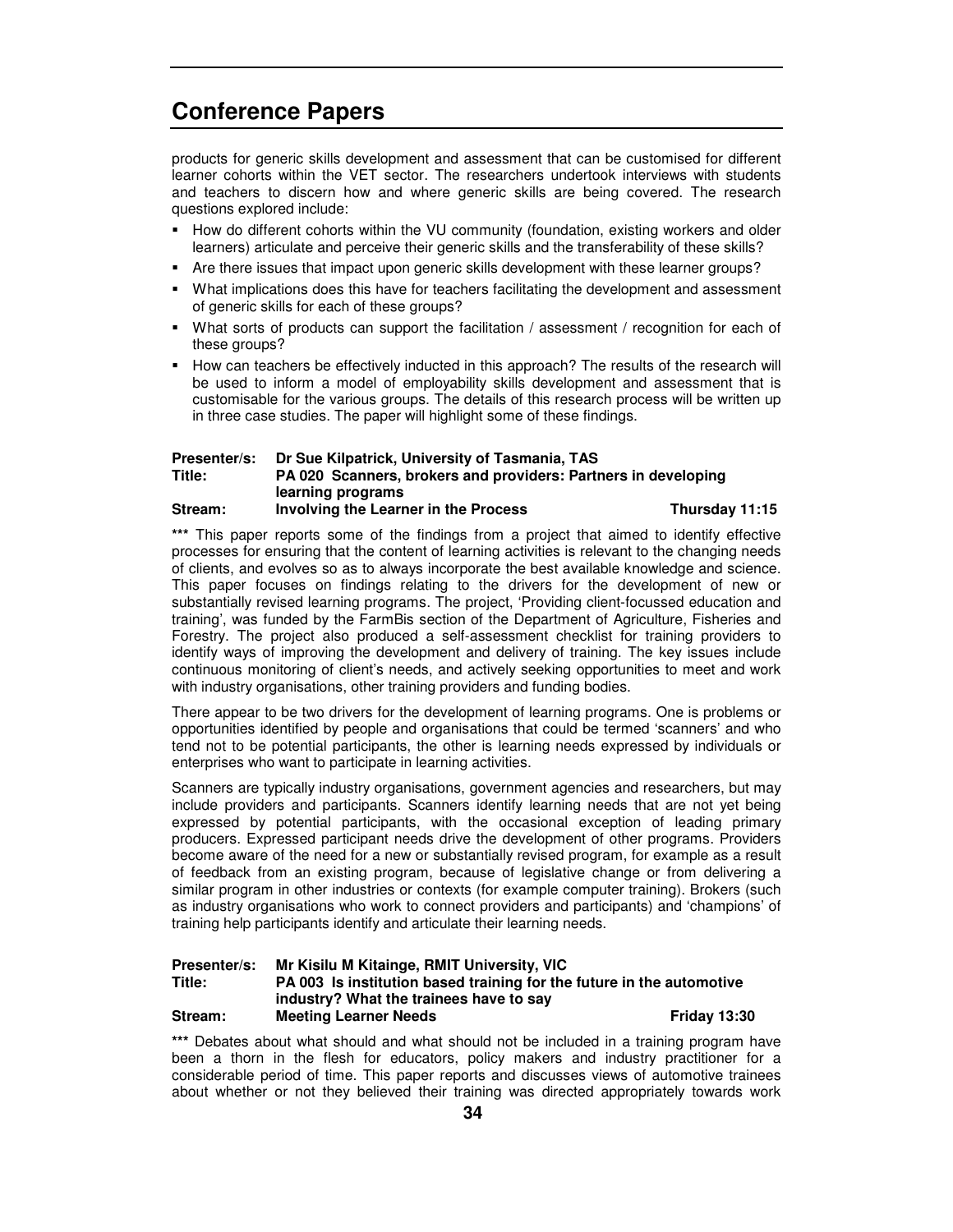within the automotive industry of the future. The data were collected from two sets of automotive trainees located in two totally different countries of the world, Kenya and Australia. The questions were similar and the views of the trainees are not significantly different. The questions that were asked are related to the emphasis of training, content of training and coping with technological change in the work place. Responses were also sought about the adequacy of training or whether there was need for retraining at the work place. The data were discussed according to each question and group based on two main themes. A way forward for the different stakeholders will then be recommended.

### **Presenter/s: Mr Derek Kosbab, VIC Title: PA 002 Dispositional and Maturational Development through competency-based training interventions: Involving the Learner in the Process**

### **Stream: Involving the Learner in the Process Thursday 15:45**

\*\*\* Presents a formative perspective on vocational learning that proposes that vocational competence is dependent upon dispositional development, which in turn results in moves towards maturation. Further, that dispositional and maturational outcomes occur as a result of a lifetime goal-setting intervention employed prior to training. Reports qualitative and quantitative research with unemployed adults engaging in vocational education that resulted in four findings. Firstly, that while Training Packages describe assessable outcomes in competency-referenced terms, trainees describe learning outcomes in non-competency referenced terms. Secondly, that vocational trainees describe their learning in terms of dispositional outcomes, that is, in terms of values, interests and attitudes. Thirdly, that dispositions can be categorised in terms of maturational concepts. Fourthly, in support of incremental theory, that trainees made moves towards maturation as a result of a lifetime goal-setting intervention employed prior to training.

### **Presenter/s: Mark Landy & Sheila Fitzgerald, TAFE frontiers , VIC Title: PA 044 The Sustainable VET Organisation: Making the Intangible Tangible Stream: Current Issues and Research in VET Friday 13:30**

If VET organisations are to thrive in the future they will need to develop a deeper understanding of the drivers of change across systems and the impact these have on organisational development and sustainability. We are currently witnessing a major change in the structure of the global economy – from a predominantly commodity based, industrial economy, to one that is increasingly dependent on intangible assets as the primary source of 'value'. Intrinsic to the development of this 'intangible economy' is the contribution of intellectual capital – a key intangible asset.

Furthermore, there is growing evidence that the degree to which a business is able to perform successfully in this new environment is now largely determined by its organisational flexibility, including the capacity to capture and leverage its intellectual capital. The effects of this transformative process, facilitated and nourished by the unprecedented power and universality of the information and communication technologies (ICTs), have far-reaching consequences for the way in which all businesses operate – including vocational educational and training (VET).

In broad terms, the aims of this report are twofold. First, to look more closely at the developments cited above and comment on their consequences for VET organisations. In so doing, we draw on the extensive literature relating to intangible assets and our research findings from the field. Second, if VET is to respond to these changes – whether that is in the local, national or international context – we propose a model of organisational sustainability that has three core characteristics: innovative, adaptive and networked. This is not to say that VET organisations do not exhibit these characteristics. Rather, our position is that, given the prevailing economic and social conditions, these three features need to be thought of and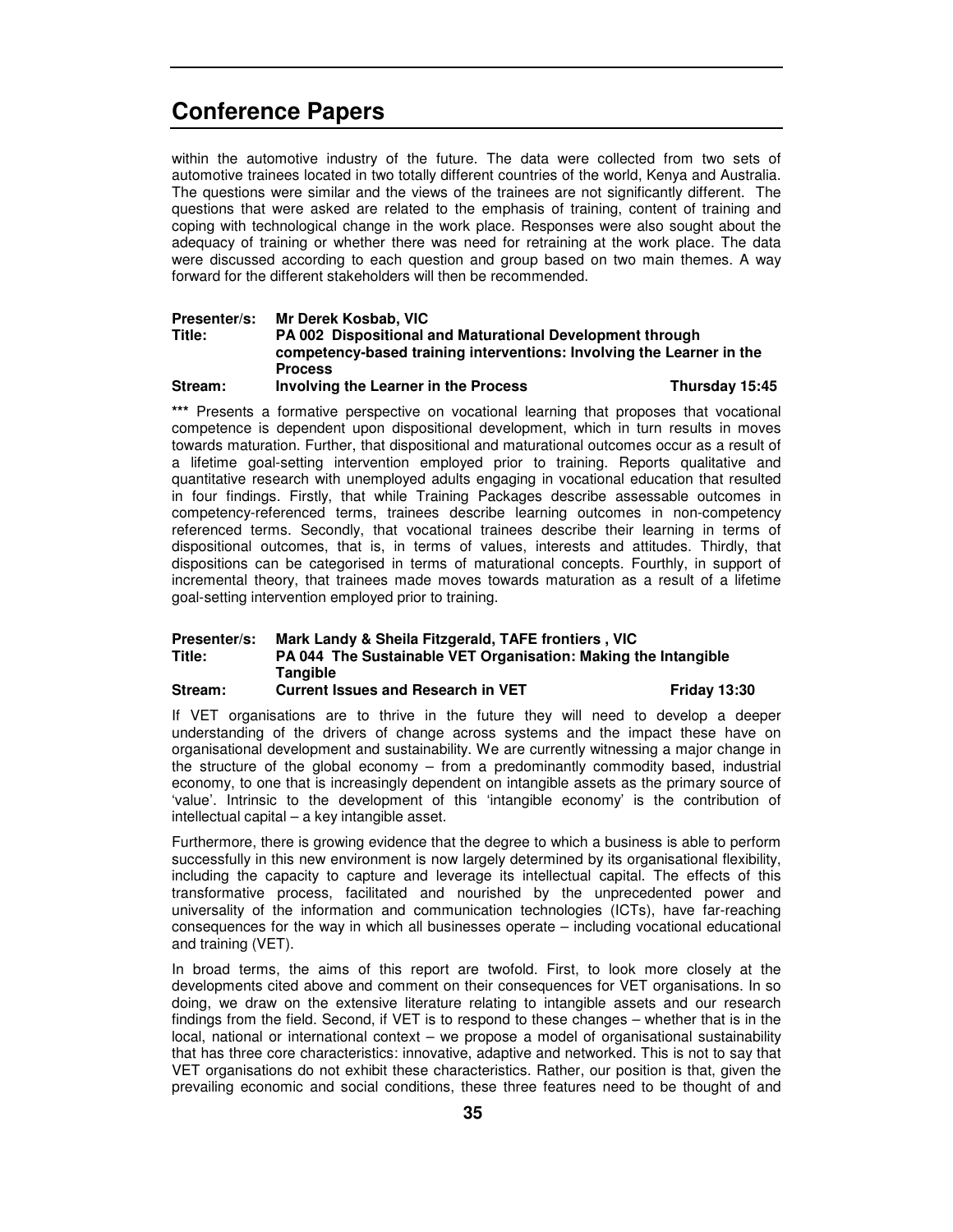further developed as the defining organisational capabilities of VET. Undertaking such a task is not without its 3 challenges, and we also report on the efforts being made by a number of VET and non-VET organisations in response to these changed circumstances.

At this stage of the project, our model of sustainability should be regarded as a 'work in progress'. Nonetheless, we believe that its essential features, supported by certain intellectual capital management tools and techniques outlined in this report, can assist VET organisations in the complex task of developing their own models of sustainability.

### **Presenter/s: Christine Leys & Cath Starr, NSW TAFE – Western Institute, NSW, Jackie Jackson, Pauline Rowston, Therese Jones, Mid Western Area Health Service, NSW Title: PA 035 The Breakaway Project – An alternate path Stream: Meeting Learner Needs Friday 9:45**

Those who are socially disadvantaged as adults often have poor education, higher unemployment rates, do not access health services as often as the general population and rely more heavily on social service infrastructure. Indigenous persons in Australia are overly represented in this group. If adolescents can be retained at school for longer periods, and gain the life skills to enable them to make positive choices, their chances of entering the cycle of disadvantage as an adult will be reduced.

The Cowra Breakaway Project stemmed from a request from the Aboriginal community to address behavioural and educational issues amongst teenage girls. A partnership between Cowra Health Service, the Aboriginal Health Team, Cowra High School, NSW TAFE-Western Institute, NSW Department of Education and Training (DET) district office, and the PCYC of the NSW Police developed from a community meeting. The target group was girls aged 13 to 15 years, predominantly indigenous, from disadvantaged families, who had poor school attendance and were at high risk of leaving.

The aim of the project was to develop and trial a community-based interagency approach in providing an alternative, off-campus, program for young female students with poor school attendance. This was to be achieved by: increasing attendance; by students re-engaging in learning activities; by developing life skills including a positive self-esteem and a positive body image; developing communication and assertiveness skills; and by matching these to the school curriculum.

Evaluation measures undertaken included the Coopersmith Self-Esteem Inventory, school and program attendance rates, reflective journals, student portfolios, group discussion and parental perceptions of the program.

Results have demonstrated improved self-esteem, increased school attendance, and an intention to stay at school. The program demonstrated positive outcomes in terms of both student and parental perceptions.

### **Presenter/s: Kinga Macpherson & Kerry Windsor, TAFE NSW Western Institute, NSW Title: PA 014 Workplace Learning through core competencies Stream: Innovations in Workplace Learning Thursday 11:15**

Workplace learning through the delivery of core competencies in Training Packages explores contextualised models for the development of generic competencies in the workplace and highlights the benefits to individuals, supervisors and the organisation.

This report overviews a range of issues faced by industry when providing training in generic skills or core competencies in Training Packages and reports on one industry's initiative in addressing this need.It demonstrates how the forest products industry utilises critical incidents and capitalises on legislative requirements such as participatory and consultative practices arising from the OH&S Act 2000 as the basis for workplace learning. It shows how these critical needs are integrated into work-based projects, aligned to the core competencies in the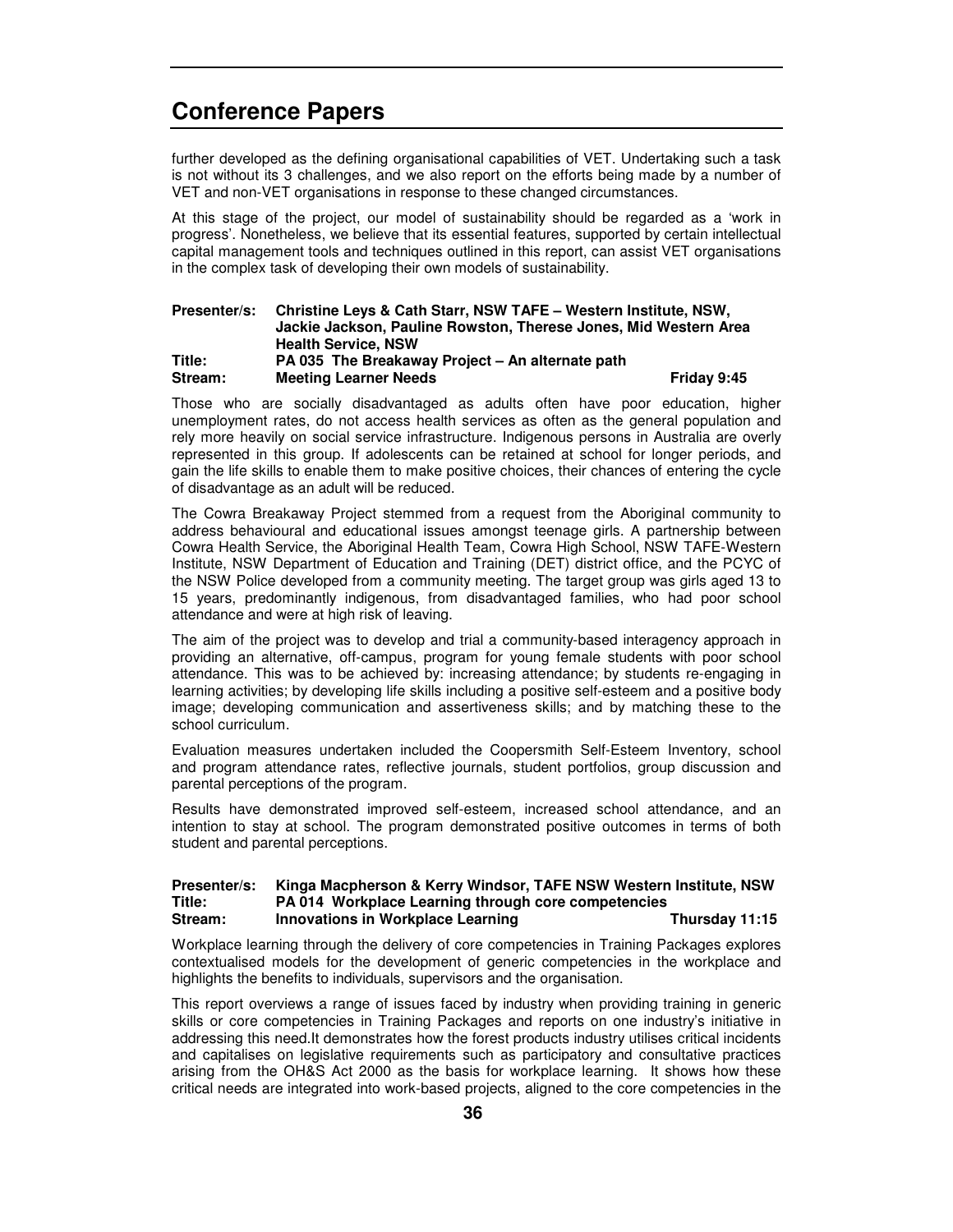relevant training package and delivered in a holistic manner. Participation and successful completion of these work related projects thus becomes the vehicle to achieving core competencies in Training Packages.

This report describes the personal and industry outcomes in terms of equity issues especially those relating to workplace language, literacy and numeracy requirements. By being contextual and purpose driven, these projects have helped establish a culture of workplace learning whereby the sponsors of the projects become learners themselves and outcomes are meeting both organisational and legislative requirements.

### **Presenter/s: Fiona Martin & Catherine Down, RMIT University, VIC Title: PA 049 Leading edge technology in advanced manufacturing: Supporting the needs of industry Stream: Current Issues and Research in VET Friday 13:30**

This paper aims to discuss the first trial of the Applied Technology Framework and an innovative approach to enterprise consulting within a medium sized company specializing in precision machining. It reports on both what happened and the enhanced understandings, which have flowed from this process. It begins with a brief outline of the Applied Technology Framework (ATF) and its aims and builds on a paper presented at the Post Compulsory Education and Training conference in December 2003 (Martin, 2003). This paper has been written through collaboration with other project team members involved: Catherine M. Down, Projects Director, Educational Development and John Pittman, Strategic Consultant, Office of the Director TAFE.

### **Presenter/s: Suzy McKenna, Regency TAFE SA, SA Title: PA 021 Is a nod or a wink as good as a word? Stream: Meeting Learner Needs Friday 13:30**

During 2003 fifty-five organizations received funding through Reframing the Future to undertake workbased learning projects focusing on the professional development criteria in ANTA's 'Bridging Pathways' and 'Partners in a Learning Culture' blueprints for implementation. An evaluation of these projects has found rich stories and substantial evidence of how VET professionals across Australia change, adapt and work together to adjust their knowledge, values, attitudes, resources and practices to meet the challenges of learner needs in our complex and diverse training system. This paper will present the evidence and illustrate it with stories from everyday VET experience where diversity, equity and flexibility move from rhetoric to reality.

### **Presenter/s: Mr Timothy McNevin, Australian Education Union, ACT Title: PA 052 Flexibility vs. protection in managing teachers work - navigating a way forward Stream: The Pedagogy of VET Friday 13:30**

During 2002, CIT undertook a VET Policy Advice Project on measuring teacher time in flexible learning. The project officer, Elizabeth McPherson, undertook a literature review, produced a discussion paper, conducted individual focus group discussions of the issue then produced a report that recognises all teacher roles as valuable and negotiation as the key to working out teacher hours. The report includes a set of principles, guidelines, tips and some best practice examples to assist with such negotiations. The project is described in the document "How are you measuring your teaching time in flexible learning?" The complete project documents are available at http://flexiblelearning.net.au/policies/year2002/home.htm.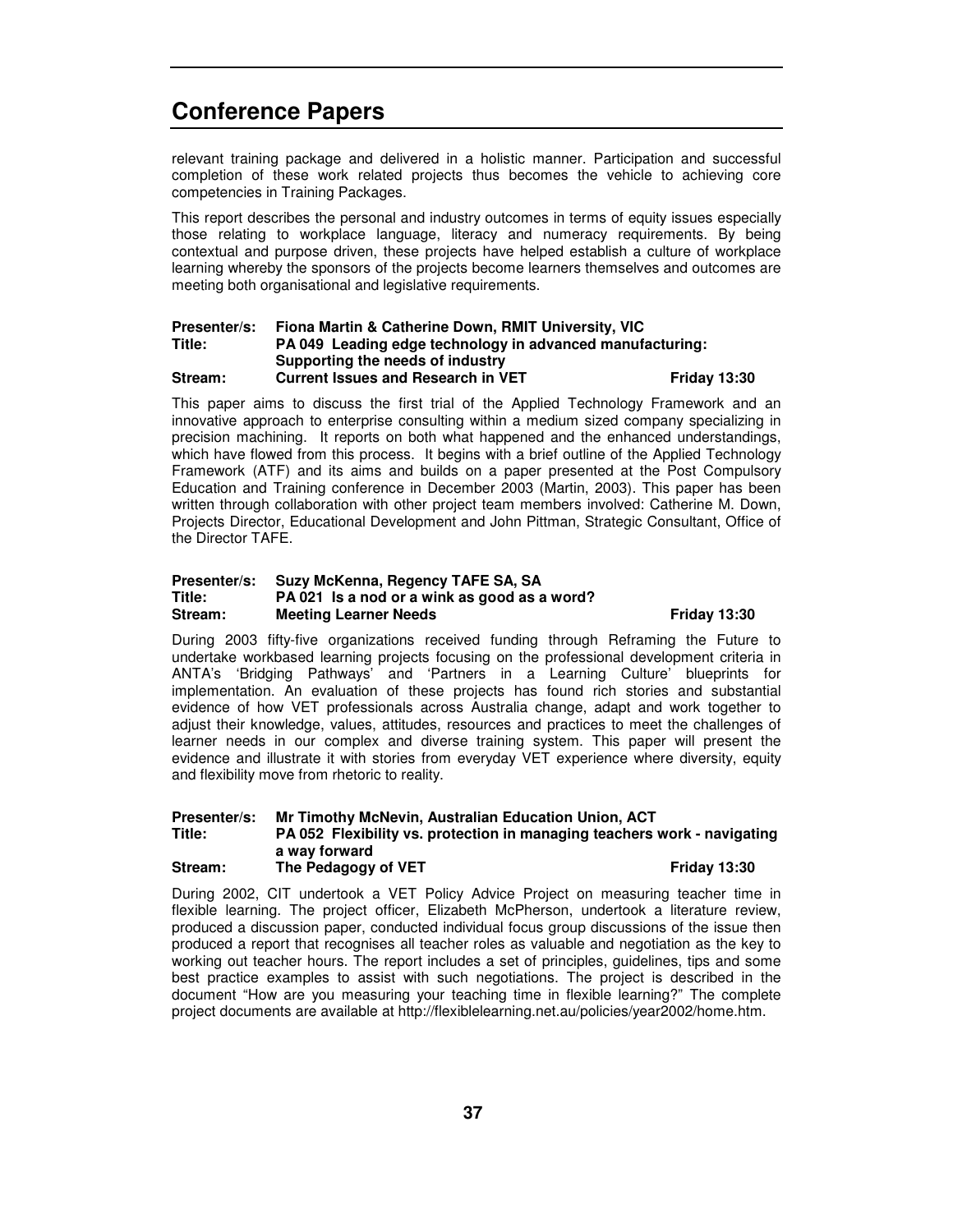### **Presenter/s: John Mitchell, John Mitchell & Associates, NSW & Susan Young, DFEEST, SA Title: PA 011 VET Practitioners as Specialist Change Agents Stream: The Pedagogy of VET Friday 13:30**

Significant structural and cultural changes are needed in VET organisations to support a responsive national training system (Mitchell & Young 2001). VET practitioners functioning as specialist change agents could be one way to bring about such changes (Mitchell 2002). While the organisational development literature (e.g. Cummings & Worley 1997) has established the legitimacy of the specialist change agent who is external to – but works with – organisations like Registered Training Organisations (RTOs), a research project was undertaken by Reframing the Future during 2003 to determine the potential role and efficacy of internal change agents within RTOs.

The paper indicates that it is important that more vocational education and training (VET) practitioners develop expertise as change agents to meet many of the challenges presented by a demand-driven national training system. However, the change agent role is complex and not to be under-estimated, as change agents need the agility to adopt a range of roles which could include being opportunists, diplomats and networkers. Change agents need an advanced range of skills and knowledge – as well as a high level of judgment, courage and sensitivity – to effectively assist the change process. Change agents also need to be reflective and insightful while coping with resistance, apathy, exuberance or turmoil.

## **Presenter/s: Ms Susan Monti & Mr Graham Stone, Northern Beaches College TAFE, NSW**

### **Title: PA 033 Learner As Practitioner Stream: Involving the Learner in the Process Thursday 15:45**

Students in the Diploma of Alcohol and Other Drug (AOD) Studies at the Northern Beaches College of TAFE, NSW, have been participating in an innovative learning strategy throughout 2002 and 2003, referred to as 'peer health promotion', which is a peer driven initiative that extends the traditional 'peer education' approach. This paper reports the initiatives that have been undertaken, the experiences gained and the likely outcomes of this study as the project continues into 2004.

Within this course the 240-hour vocational placement located within the drug and alcohol sector, which serves to link the theoretical and classroom environment with that of the AOD industry, has for many students in the past been experienced as a passive observational exercise. This peer education model, developed in late 2001 by the Community Services Section of Northern Beaches College of TAFE, aimed to maximise the learning outcomes from and for the AOD industry vocational placement subject for AOD Diploma students. The model rests on the Ottawa Charter for health promotion and draws out elements of the peer education model.

This paper describes the partnership, forged between an AOD agency (primary partner), the Alcohol Education & Rehabilitation Foundation Ltd (funding body) and the Northern Beaches College that has enabled AOD Diploma students to be involved in setting the vision, planning, delivery and evaluation of the Drug Awareness at TAFE project (DA@T). The aim of the DA@T project is to increase awareness specific to cigarettes, alcohol and cannabis within the body of TAFE students. Participating students received intensive training that included 'wrapping' a number of the AOD Diploma subjects around the peer health promotion initiative. Benefits and positive outcomes of the peer health promotion model include its cost effectiveness, its credibility as a source of information and its empowerment to both students and peers. This paper will examine the role of the learner as the facilitator of change.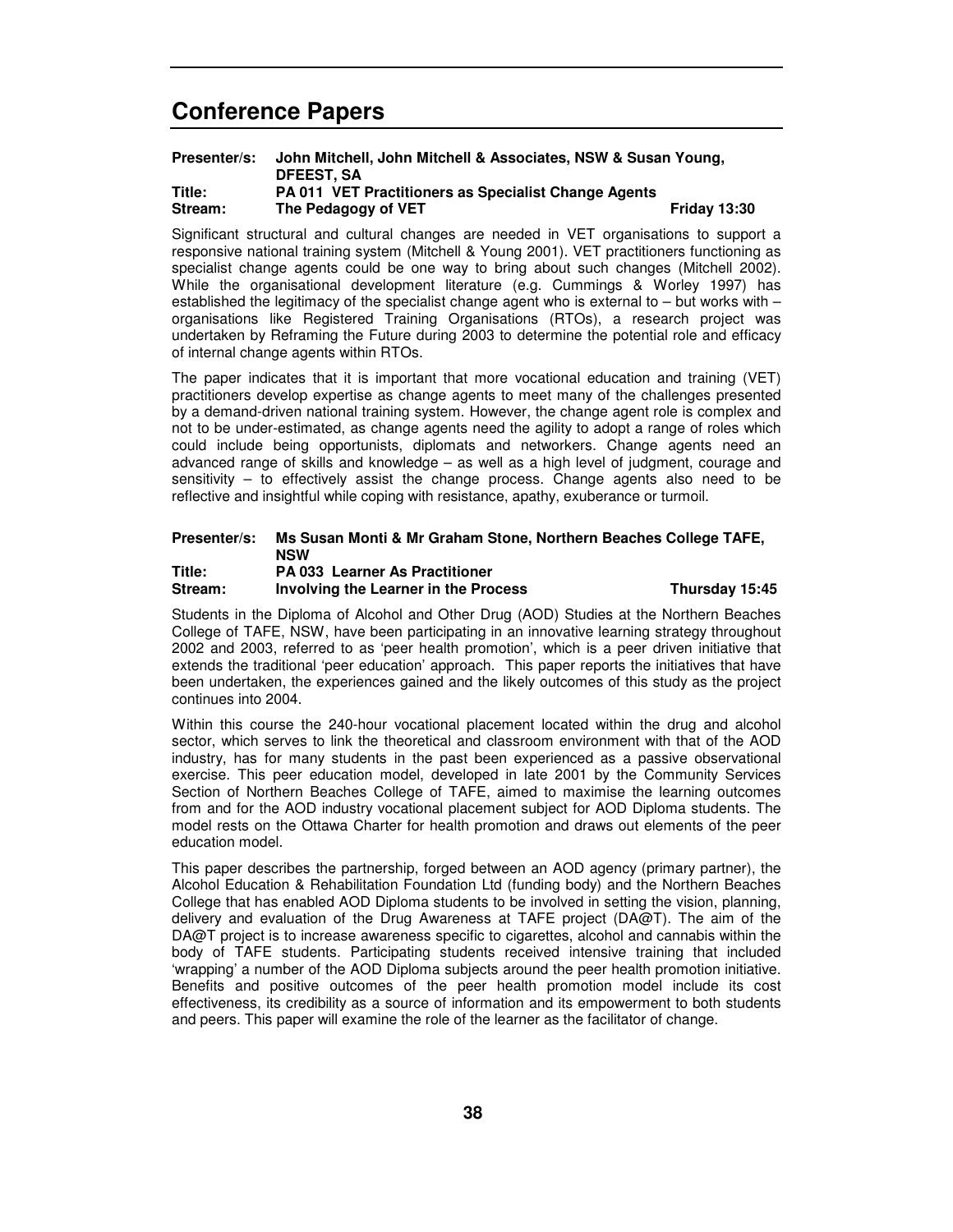### **Presenter/s: Mr Gavin Moodie, Griffith University, NSW Title: PA 018 Making the learner and the teacher the heart of VET policy Stream: Current Issues and Research in VET Thursday 11:15**

**\*\*\*** This paper considers the implications of students' needs and teachers' roles for vocational education and training policy. Governments do not fund vocational education and training just to satisfy students' needs and correspondingly they don't base their vocational education and training policies on students' needs alone. But what if they did? What would a vocational education and training policy look like if it were founded on this conference's theme – student and teacher: the heart of the matter? This considers the implications of students' needs and teachers' roles for vocational education and training policy. It starts by rehearsing theories of learning which posit that learning is most effective if it starts with each student's current knowledge and interests and reflects students' different learning preferences. It then reviews what is known of Australian vocational education and training students' educational backgrounds and interests to consider how learning may be organised and supported to best meet students' needs. Since teachers are central to constructing students' learning the paper considers how teachers may be best supported to meet students' needs.

| Presenter/s: | Sue O'Keefe, La Trobe University, VIC, Brian Dollery, UNE, NSW, & Lin |  |
|--------------|-----------------------------------------------------------------------|--|
|              | Crase, La Trobe University, VIC                                       |  |
| Title:       | PA 043 Investigating the employees' decision to participate in VET:   |  |
|              | <b>Methodological considerations</b>                                  |  |

**Stream: Current Issues and Research in VET Thursday 15:45**

**\*\*\*** Nurturing and enhancing the skills and abilities of the workforce is often critical to a firm's ability to sustain a competitive advantage, and to the ability of the economy as a whole to remain competitive. The need to continually develop the skills of employees has become even more of an imperative in the context of rapid technological change, globalisation of production and changing forms of work organization. Education and training confer significant economic and non-economic advantages for the individual, the firm and society, and whilst these gains are notoriously difficult to measure, they are almost universally acknowledged.

Whilst it is almost undeniable that an increasingly globalised economy requires a more highly skilled and malleable workforce, in the current context of reduced government intervention and increasing competitive pressures on enterprises, the provision and funding of education and training has itself become increasingly problematic. Accordingly, issues surrounding the precise nature of the relationship between the individual, the employer and the government are crucial to the future of VET in Australia.

This paper critically examines both the economic and psychological approaches to the examination of employees' decision to participate in VET, and presents a discussion of the advantages of a cross-disciplinary technique to enhance our understanding in this field. An experimental design process utilising this framework is also reviewed along with an examination of potential future research applications.

### **Presenter/s: Ms Phoebe Palmieri, Phoebe Palmieri Pty Ltd, VIC Title: PA 061 Staffing the agile organisation: the impact of flexible learning on human resources practices in TAFE Stream: The Pedagogy of VET Thursday 11:15**

Flexible learning, in its multitude of forms, has changed the ways in which teaching and learning take place throughout TAFE. The work and working lives of teachers have changed correspondingly, and flow-on effects are experienced by many non-teaching staff as well.

These changes, together with the introduction of Training Packages and other developments in the TAFE environment, have had a far-reaching impact on the ways in which work is planned, organised and managed.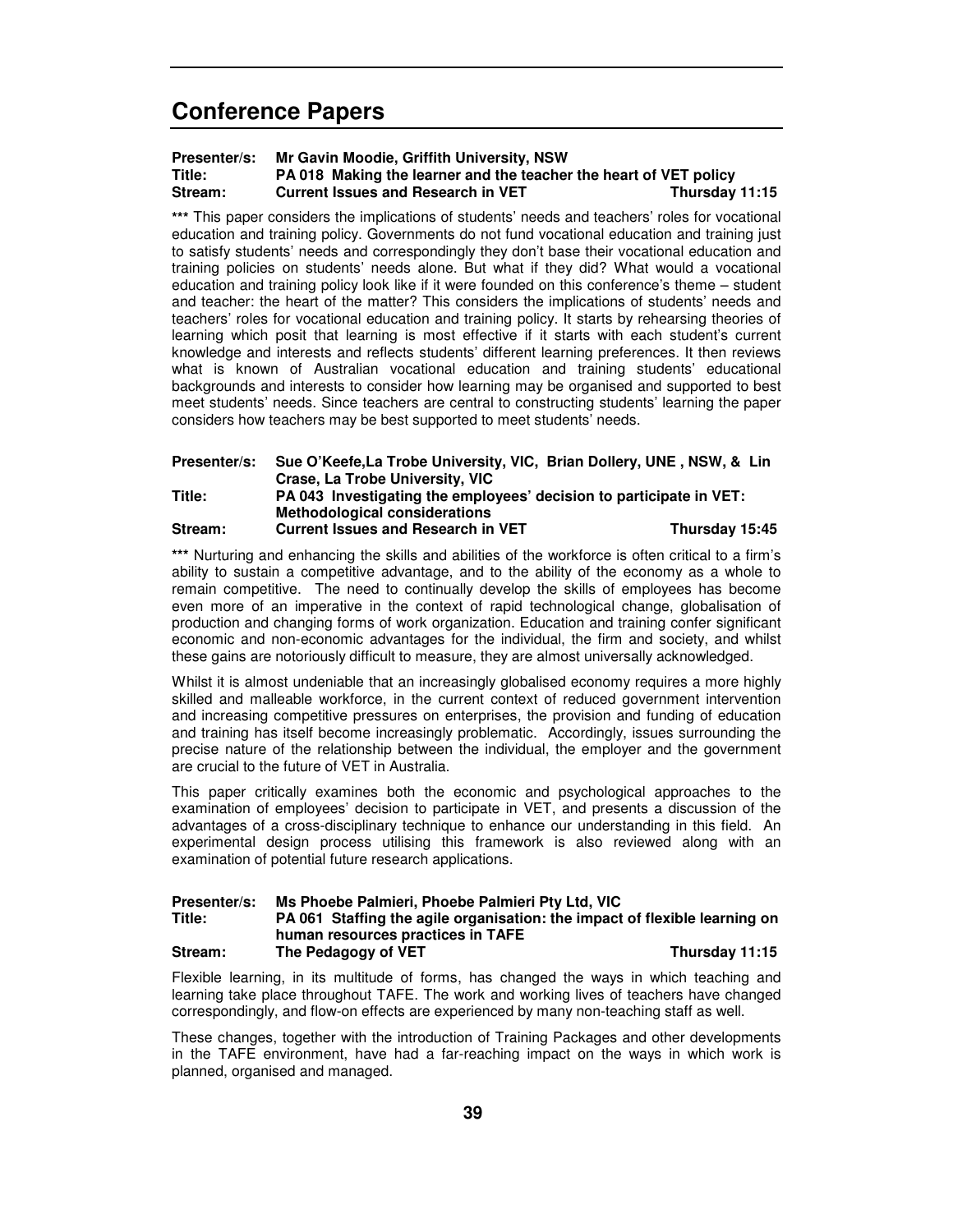The varied times, places and ways in which teaching takes place present challenges to the planning and management of work, and carry the potential for perceptions of inequitable distribution of workloads. Occupational health and safety issues arise when travel is involved, when teaching takes place on industry sites, and when work is done at home or at unconventional times. These matters require attention at the organisational level, and also increase the workload of managers, especially team leaders.

Training and professional development are important not only for those who teach, but also for those who provide support to services. The increase in recent years in the proportion of contract and sessional staff brings increased flexibility. At the same time, a more deliberate effort is needed to include these staff in the culture of the organisation, to incorporate and retain their intellectual capital, and to guard against deprofessionalisation of the workforce.

This paper draws on recent research by the author, and similar conclusions resulting from a parallel research project, which described how a number of TAFE Institutes are grappling with the complexities of human resource management in the flexible learning environment, and at the same time demonstrated the commitment of staff to their students and the opportunities for enrichment and job satisfaction presented by the varied aspects of flexible learning.

| Presenter/s: | Richard Pickersgill & Dr Peter Rushbrook, Charles Sturt University, |                |
|--------------|---------------------------------------------------------------------|----------------|
|              | <b>NSW</b>                                                          |                |
| Title:       | PA 032 The Poverty of 'Theory': Historical methodologies and a      |                |
|              | humanist approach to research                                       |                |
| Stream:      | <b>Current Issues and Research in VET</b>                           | Thursday 15:45 |

The paper argues two related points. The first is that research aims to produce knowledge based on evidence. The second is that the methods used by historians have much to offer contemporary VET researchers in the evaluation of evidence, the application of analytical reasoning and the presentation of results.

The claim that research can in fact produce knowledge is disputed by some sociologists of science, and by postmodernist theorists. Examples range across the humanities to the social and physical sciences. Education and VET research are not immune. In the United States and elsewhere some self-titled 'progressive' educators Social construction of knowledge theories depend largely on the philosophies of science developed by Popper, Kuhn, Lakatos and Feyerbend. These accept David Hume's sceptical argument about inductive knowledge.

From this it is argued that inductive research and reasoning are fatally flawed and/or that knowledge is sociologically rather than empirically determined. Postmodernism is less coherent but more pervasive. It explicitly seeks to undermine enlightenment rationality, empirically derived knowledge, and western humanism. In part 1 of the paper we defend the assumptions of social science research. We argue that both inductive scepticism and postmodernist 'discourse' lead to forms of irrationalism and relativism.

In part 2 we outline the methods used by historians to evaluate evidence and interpret social change. Against post-modernism and the sociologists of knowledge we argue that historical and other social science methods can produce valid knowledge. We defend the validity of inductive reasoning in knowledge production. We illustrate our discussion using two examples from current work.

| Presenter/s: | Ms Karen Plane, University of South Australia, SA                  |                     |  |
|--------------|--------------------------------------------------------------------|---------------------|--|
| Title:       | <b>PA 024 Wine and Cheese or Chalk and Cheese? Discovering the</b> |                     |  |
|              | 'Attitudinal Ecology ' between VET and small business for capacity |                     |  |
|              | <b>Building in regional South Australia</b>                        |                     |  |
| Stream:      | <b>Current Issues and Research in VET</b>                          | <b>Friday 13:30</b> |  |

Bagshaw (2000) writes that emotional intelligence is embedded in life and work, an asset with strong commercial advantage for the organisation's stock of emotional capital. 'Emotional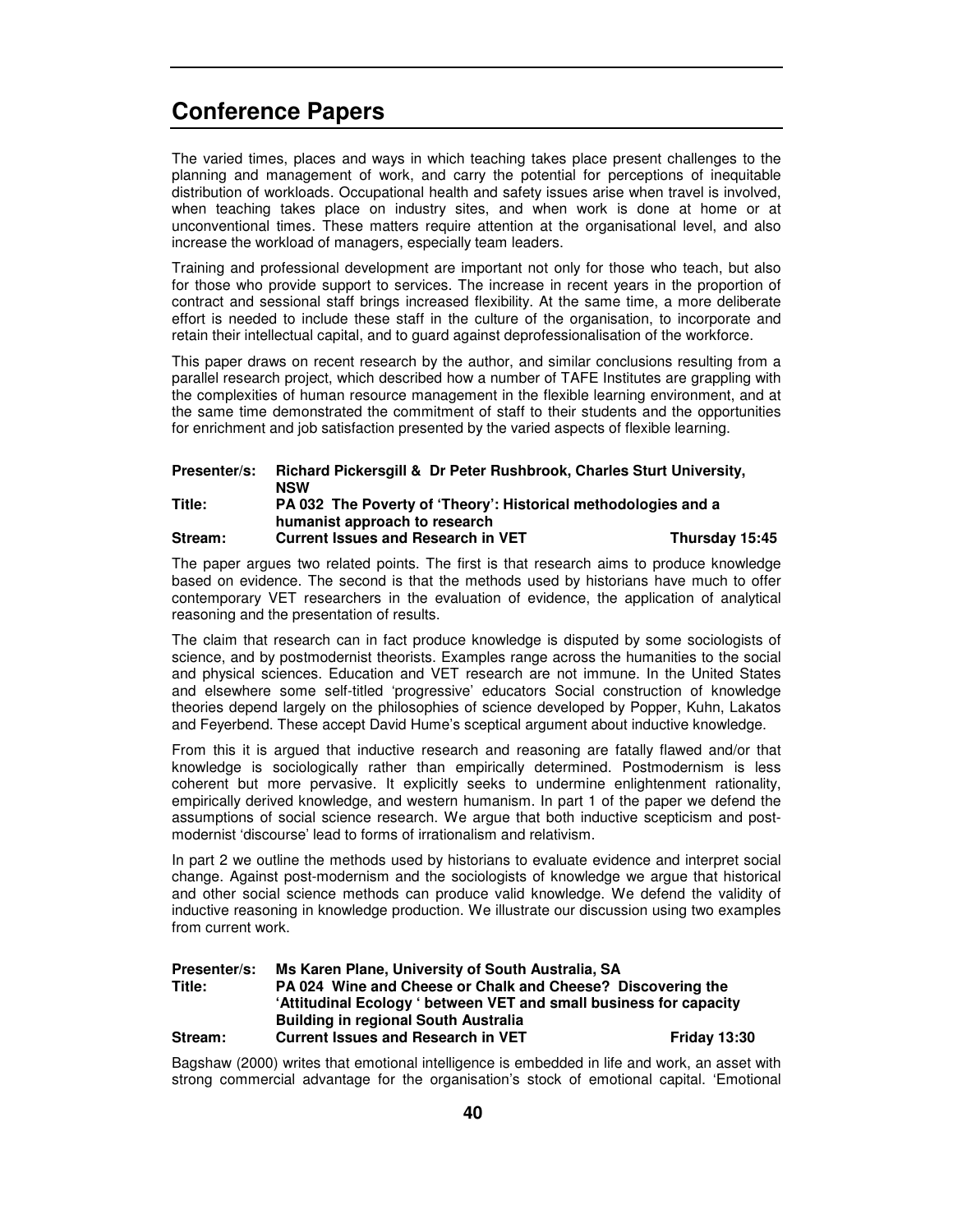capital" is not well defined in the Vocational Education and Training (VET) discourse despite debate about capabilities based platforms to meet the social, environmental, economic and cultural needs of changing regional Australia. This qualitative research is exploring a social partnerships construct of learning ecologies in VET for connecting learning regions and the enablers and barriers to learning partnerships with small business. Small business, it has been argued, is opting out of responsibility for formal training and the last bastion of market failure for VET. This paper discusses what constructs this 'attitudinal ecology' between VET and small businesses. It questions how similar visions and common values about lifelong learning can be promulgated between small business and community stakeholders in a market economy of VET. It finds there are more similarities than differences though in the effect of regional economic policy on practitioners and small business, and suggests enculturing resilience and healthy resources of emotional capital in learning partnerships is not only a concern for small business, but warrants further investigation within VET too.

### **Presenter/s: Ms Ann Rice, Nepean TAFE, NSW Title: PA 007 TAFE Managers: Juggling Educational Leadership and Accountability Title:** The Pedagogy of VET **Fiday** 13:30

**\*\*\*** This paper discusses the tensions felt by Technical and Further Education (TAFE) managers in trying to adapt to the 'new vocationalism'. The major tension generated centers on the question of educational leadership verses accountability. A number of managers would argue that the two are in competition with the stress on accountability weakening the pedagogical output of TAFE. To many, the tensions created in the juggling of these roles while trying to maintain a healthy balance between the two, with limited support and resources, is not an attractive work option. Accordingly they are making the decision not to move into management positions within TAFE. The question must then be posed (particularly in the current climate of casualisation and the impending retirement of the 'baby boomers'), "Who will step up to leadership in TAFE?"

### **Presenter/s: Mr Ian Robertson, RMIT University, VIC Title: PA 056 Metaphor, online technology and recontextualisation in teaching Stream: The Pedagogy of VET Friday 11:20**

**\*\*\*** Online technology represents a new space in which education occurs. Using teacher's self-declared metaphors to identify the teaching principles to which four vocational education and training teachers aspire, this paper describes how each teacher has integrated online technology into their classroom practice. Analysis occurs at two levels. Firstly, an examination of these case examples elicits strategies that teacher's use to align their use of online technology with the teaching principles to which they aspire. Secondly, Basil Bernstein's construct of recontextualisation is used to explore the impact of policy and pedagogy in determining the pedagogic discourse characterising the teacher's practice.

### **Presenter/s: Ms Bronwyn Robinson, RMIT University, VIC Title: PA 026 Part-time/sessional staff: Making the most of an undervalued resource Stream: The Pedagogy of VET Friday 11:20**

RMIT University's TAFE training and assessment is currently being conducted by a substantial number of part-time/sessional staff. People Services data, collated in August 2003, indicate that of 567 staff that were employed in the TAFE sector, 27% were part time staff while a further 692 employees worked as sessional staff during 2003. While there are a variety of practical reasons for the employment of part-time and sessional staff in any Registered Training Organization, these staff employment figures raise questions as to how the University is able to ensure continuity in teaching practice (including assessment), audit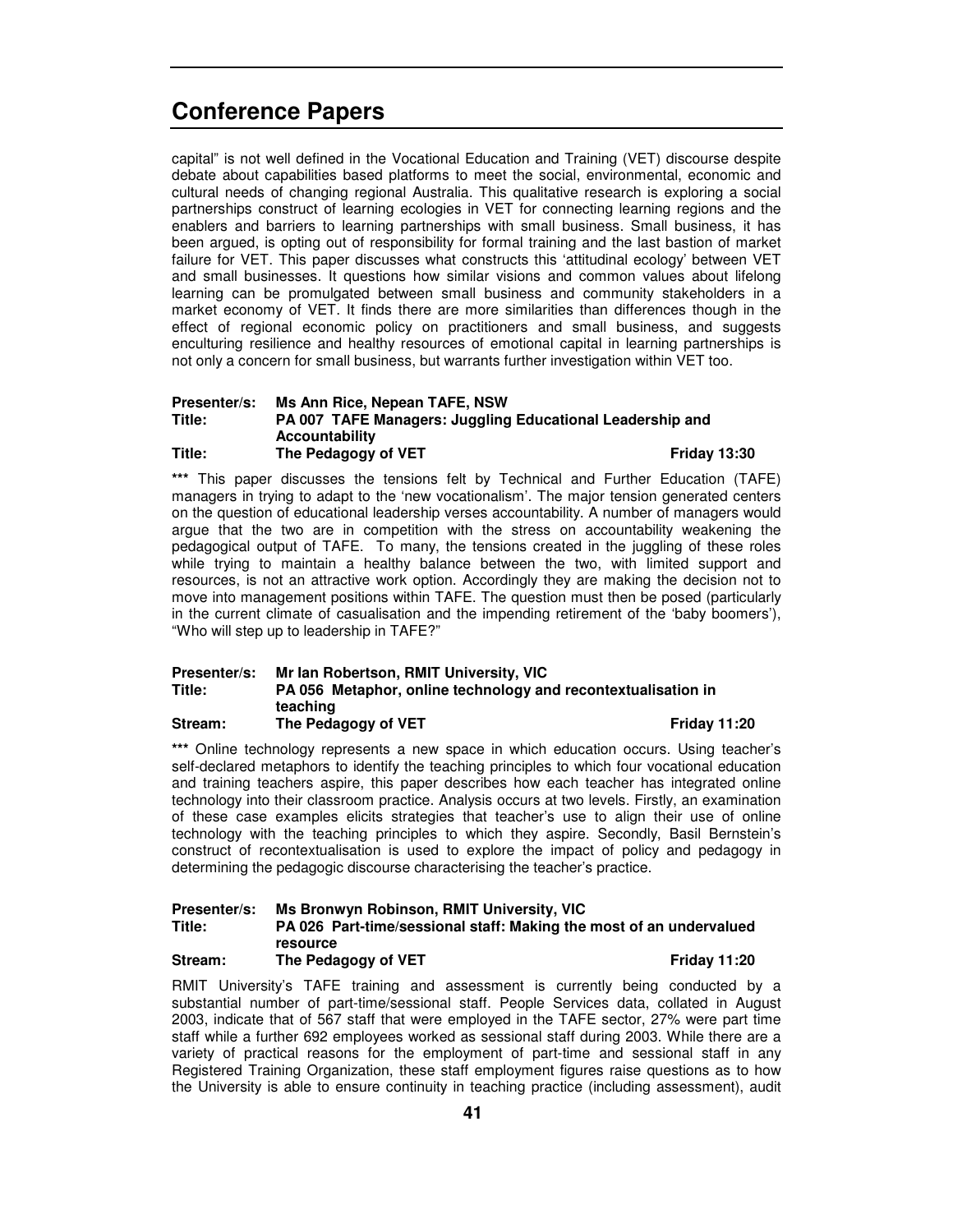compliance, quality of training delivered as well as addressing the broader organisational issues around up skilling its teaching practitioners to ensure a professional and sustainable teacher workforce. The employment of part-time/sessional staff also highlights potential difficulties in a range of day-to-day work issues, such as planning, timetabling and the daily administration work that is handled by teaching staff, the dissemination of information and participation in RMIT University staff development programs. At a broader organisational level it raises issues of 'belonging' to the University, a key factor in team building and developing strong staff morale. Two thirds of the program team currently delivering and assessing the Certificate III Dental Assisting is employed on a part-time/sessional basis. This paper will research the difficulties experienced by this group of employees and the implications for the delivery of existing programs and the development of new programs in the Dental Assisting area.

### **Presenter/s: Peter Rushbrook, Charles Sturt UniversityEdward Wanigasekera, University of Goroka Title: PA 005 Towards Papua New Guinea's first vocational education degree: reconciling modernism and cultural sustainability Stream:** The Pedagogy of VET **Friday** 9:45

**\*\*\*** The paper outlines outcomes and issues generated from a partnership between Charles Sturt University (CSU) and the University of Goroka (UOG) to develop Papua New Guinea's first vocational education degree. The partnership, funded through AusAID's Primary and Secondary Teacher Education Project (PASTEP), examined the transfer capacity of CSU's Vocational Education and Training (VET) courses to Papua New Guinea's Technical Vocational Education and Training(TVET) environment. An extended site-visit and consultancy period revealed both compatibilities and challenges. While Papua New Guinean TVET programs are being progressively re-modelled on the Australian VET system, increasing the capacity of Australian materials to meet local TVET trainee-teacher needs, there remain 'gaps' generated by the tensions within and between the needs of an emergent 'modernist' economy and the desirability and reality of cultural sustainability. A suggested solution to these potentially conflicting demands has been the adaptation of CSU's materials to include additional content-based contextual and traditional craft-training and associated business and entrepreneurial subjects. It is anticipated that TVET teacher graduates will then be better prepared to work with students through developing both 'modernist' trade skills while preserving and developing traditional craft skills. Given that eighty per cent of PNG's population live and work in the 'informal' or traditional economy, the proposed CSU-UOG cross cultural model should meet urgent national needs related to economic survival, as well as providing options for entering the capitalist cash economy.

### **Presenter/s: Mr Deen Sanders, National Finance ITAB, NSW**

### **Title: PA 004 The Strategic Training Package. Finally addressing the link between University and VET Education in the professional space Stream: Innovations in Workplace Learning Thursday 11:15**

The Financial Services Training Package is undergoing an enormous strategic shift, revolutionising the way Training Packages deal with a highly mobile, professional and knowledge based industry that is entwined in a complex relationship between University and VET.

As a consequence we have had to push the boundaries of competency standards and the VET endorsement system to develop a Training Package that adequately describes the modern professional knowledge based workplace.

A key part of this has been the development of innovative relationships between Industry, University and VET and identifying new roles for VET standards as a communicator across he widest educational spectrum. At the time of this conference, the new strategic Financial Services Training Package will be nearing endorsement and several research projects will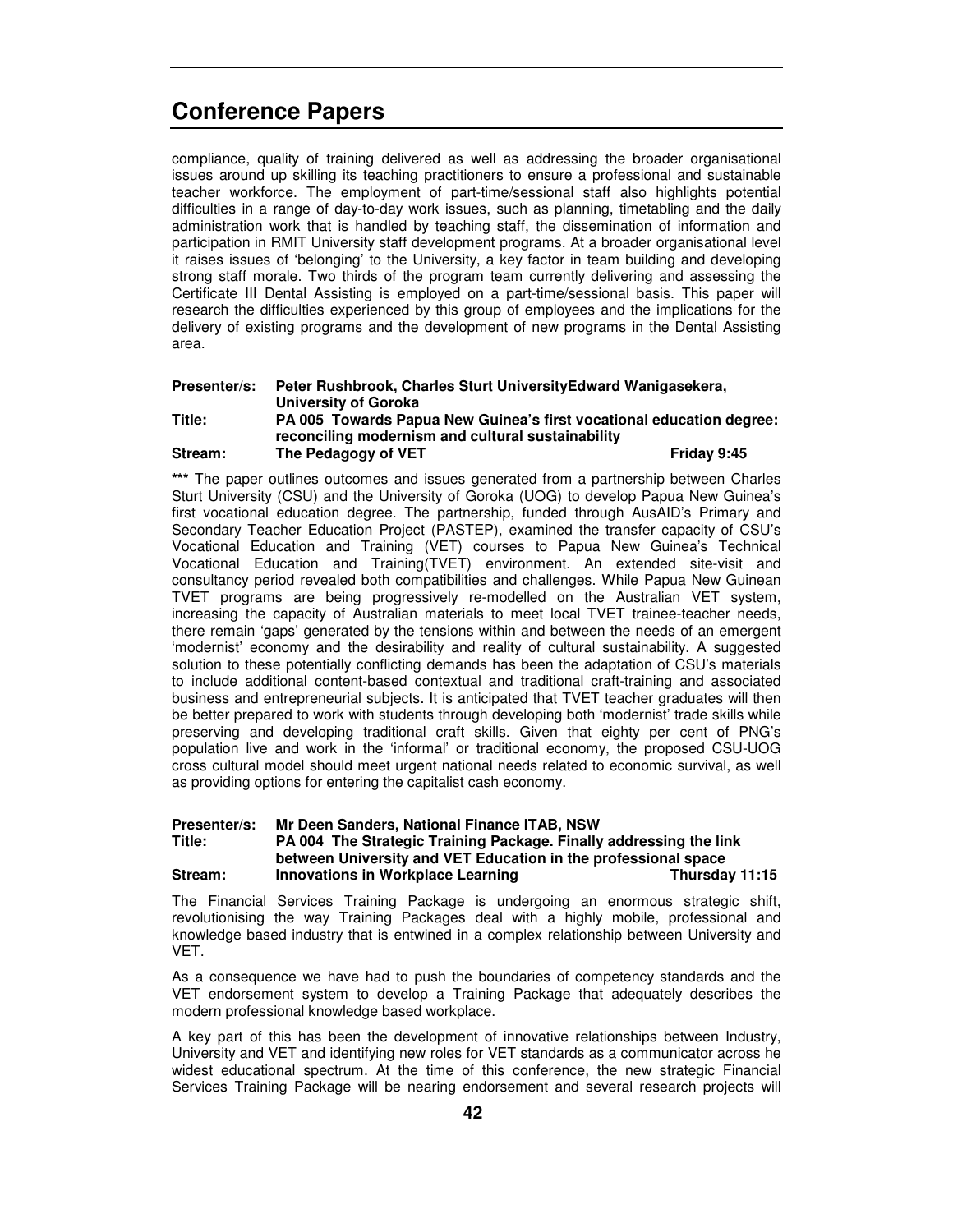have been run on new ways of working between University and VET. We anticipate that these projects will result in groundbreaking strategies to address the complex and entwined nature of education in the professional space.

### **Presenter/s: Associate Professor Andrew Smith, Charles Sturt University, NSW Title: PA 010 From VET to HRD Stream: Current Issues and Research in VET Friday 9:45**

**\*\*\*** It has long been recognised that vocational education and training accounts for only a part of the total effort that takes place in the training and development of employees for their work in organisations. Dumbrell (2002) has shown that in financial terms, employers probably spend more on the non-accredited, enterprise specific training of their employees than the government spends on the VET system on an annual basis. Whilst annual government expenditure on VET amounts to some \$3.6 billion, estimates of employer expenditure on training exceed \$4 billion. This figure only accounts for the formal training that enterprises undertake. Estimates of the total value of all employer training have ranged as high as \$16 billion per annum (Richardson and Cully, 2003). Whilst figures of the order of \$15 billion appear to overstate the volume of training activities undertaken outside the formal VET system, much research in Australia and overseas has shown that the bulk of training carried out by employers is non-accredited, often unrecorded and does not fall under the rubric of vocational education and training (Smith et al, 2003).

### **Presenter/s: Dr Erica Smith, Charles Sturt University, NSW Title: PA 009 Political construction of skill: The effects of policy changes in entry-level training in Australia on participation rates and on the perception of 'skill' Stream: Current Issues and Research in VET Friday 11:20**

### **\*\*\*** One of the major aims of 'training reform' in Australian VET has been to increase participation rates in entry-level training through interventions in apprenticeship and traineeship policy. Policy changes, particularly those related to funding, at both national and State level, as well as other factors, have been instrumental in a large growth in numbers, particularly in traineeships, so that total participation is now over 400,000 (NCVER, 2003a). This makes Australia the 'most apprenticed' nation in the world per head of population (Walters, 2003). While some view this as desirable, others consider this large number to be an indication of lack of quality and lack of effective controls. This paper, reporting inter alia on discussions with those responsible for policy and implementation at national and State level and on analysis of apprenticeship and traineeship data, discusses the effects of the changes in funding regimes upon apprenticeship and traineeship participation, and draws some inferences both about quality and about the possible implications of the changes for perceptions of skill in the economy.

### **Presenter/s: Peter J Smith & Jennifer Dalton, Deakin University Title: PA 006 Developing student agency through VET in schools: the role of structured work placements Stream: Involving the Learner in the Process Thursday 11:15**

\*\*\* Using a sample of 446 secondary students who had participated in a vocational education and training in school (VETiS) program, this study compares the experiences and perceptions of students who had undertaken a work placement with those who had not. The study shows that students who had participated in work placement enjoyed the VETiS experience more than those who had not, and that the work placement had assisted them in their decision whether to stay at school or not. A factor analysis of results showed a factor associated with self-confidence about employability, and a factor associated with assistance in achieving specific post-school employment. Students who had completed a work placement were significantly higher on both these factors than students who had not.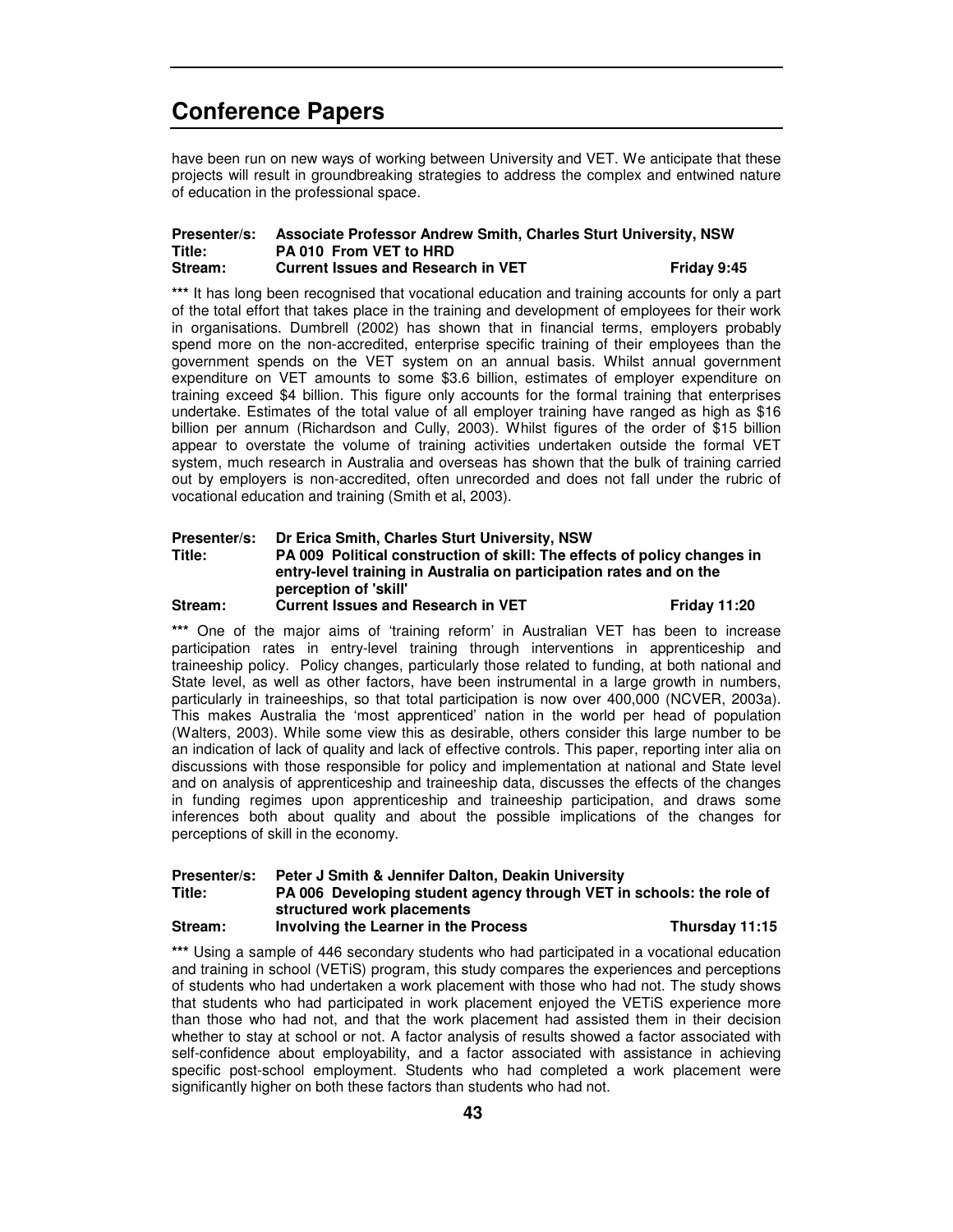These results are consistent with other research in the field, and it is argued that the work placement experience plays a considerable part in developing student agency in the decisions and the journey that they make in their transition from school to work.

### **Presenter/s: Dr Michele Simons & Dr Tom Stehlik, University of South Australia, SA Title: PA 012 Getting connected: Professional development in online learning and flexible delivery in the VET sector Stream: The Pedagogy of VET Friday 13:30**

\*\*\* A recent contract research project commissioned by the Flexible Learning Research Program, an initiative within the Australian Flexible Learning Framework for the National Vocational Education and Training System, found that while flexible and online teaching methodologies were prevalent in the vocational education and training (VET) sector, only about 10 percent of courses in the sector are being delivered entirely online.

It appears that learners still need a certain amount of human contact and social interaction not only with teaching staff but with other students, and that the virtual online community does not always satisfy this requirement. In addition, while online learning lends itself well to some VET subjects (such as IT and business) there are other areas – for example construction and hospitality – where there is no substitute for practical, hands-on lessons.

The study also scrutinised the professional development opportunities available to help get VET teaching staff up to speed in the online learning environment. While formal professional development opportunities were noted to be lacking for casual and contract staff in particular, many educators were effectively making use of the internet and other informal networks, for example asking for help from more IT-proficient colleagues and peers. The paper presents the key findings of the project and also discusses the relative merits of using online survey instruments to gather data for such research projects.

Keywords: flexible delivery, online learning, professional development, casualisation.

### **Presenter/s: Tanya Tankard, Clare O'Kelly & Sharon Rice, Swinburne University – TAFE Division, VIC Title: PA 016 Learning Pathways - A Diverse, Equitable and Flexible Indigenous Curriculum**

**Stream: Meeting Learner Needs Thursday 11:15**

During 2002 Victoria's Adult Community & Further Education (ACFE) funded the reaccreditation of the Coorong Tongala Certificate I program, along with the development of Levels II and III. Coorong Tongala Certificate I had consisted of seven modules that provided a culturally appropriate introduction to adult education and training for Indigenous people.

The new curriculum called Certificates I, II and III in Learning Pathways for Australian Aboriginal and Torres Strait Islander Peoples consists of five core modules. The core modules cover cultural studies, literacy, numeracy, and personal development. The new module 'Where Are You Going?' includes Managed Individual Pathway Plans (MIPPs) that cover education, training, employment and whole of life support planning.

### **Presenter/s: Lisa Thompson-Gordon & Christine Robertson, RMIT University, VIC Title: PA 015 Enriching the learning experience in workplace settings through partnership Stream: Innovations In Workplace Learning Thursday 11:15**

How do you enrich the learning experience in workplace settings? This question is of particular interest to a group of Vocational Education and Training (VET) practitioners in the Community Services sector, as they take a collaborative journey with industry in the design of learning and assessment for the Advanced Diploma of Disability Work. The Program Advisory Group comprising service providers, industry-based students and VET teachers recognise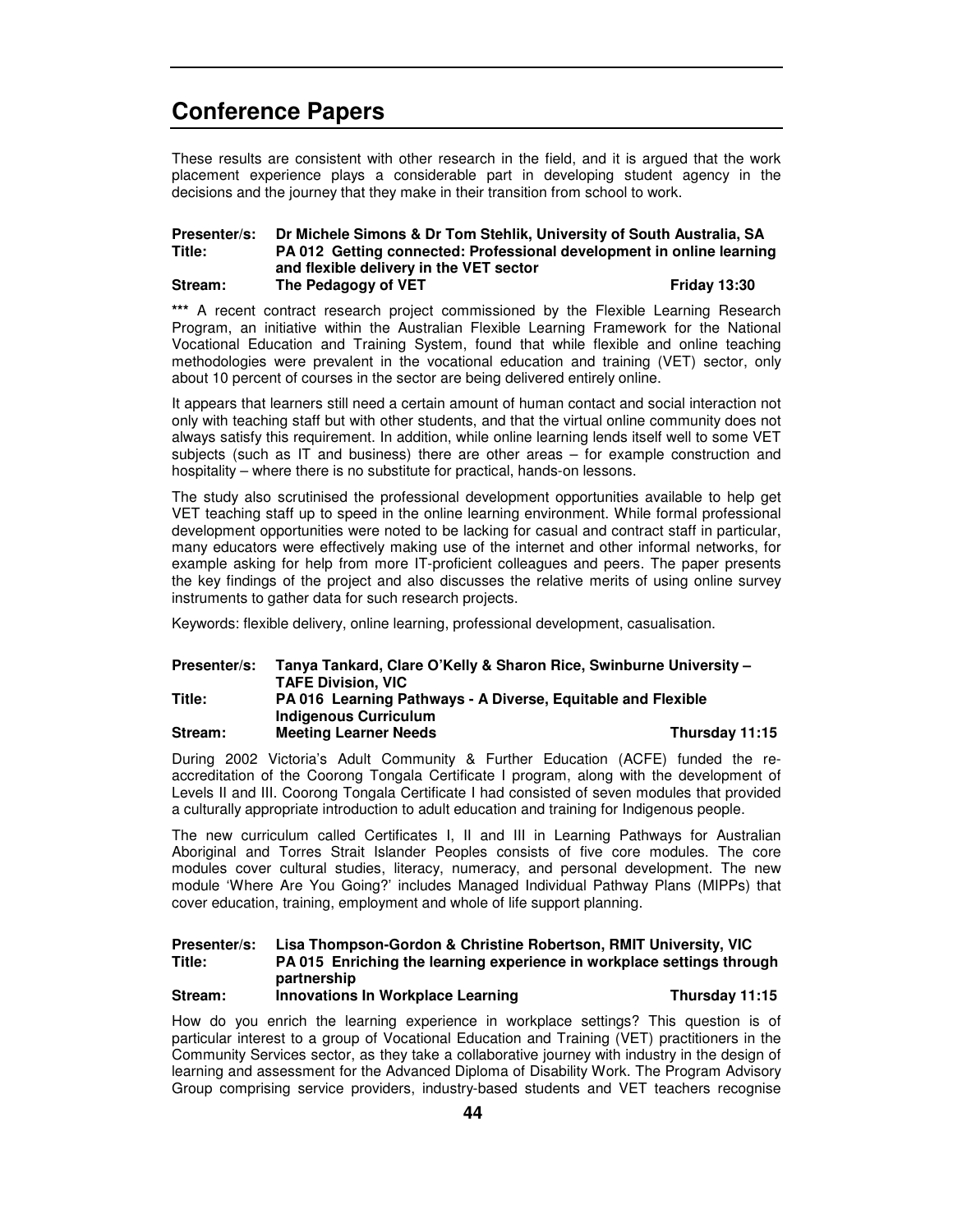their dual roles of practitioner/teacher and learner in the process, helping each other to identify the kinds of skills the industry requires at this level and how best to develop (or recognise) these skills within a group of highly experienced employees in the Disability Services field.

This paper will report on the experience of the various stakeholder groups, including the testing of assumptions around the learning process and the specific needs of industry-based students. The paper will also explore the outcomes of partnership, in terms of enriching our understanding of a learning community, that transcends traditional models of program development and delivery, namely those that centre around teacher or educator as 'expert'.

### **Presenter/s: Mr Anthony Tyrrel, Centrelink Virtual College, ACT Title: PA 051 New users of VET expect a new terminology - DISCUSSION Stream: Innovations In Workplace Learning Thursday 15:45**

Terminology is all-important in the learning environment. Lecturer, teacher, course and curriculum are words that fit a learning model that centres on information transfer; they are words at odds with many contemporary uses of VET.

Centrelink Virtual College is an in-house enterprise RTO working hard to redefine VET practice in order for its application to be relevant to our core business, our learning professions and our learners. This redefinition of practice demands a new terminology.

This discussion will focus on in house enterprise uses of VET and its links to performance management, the new developing terminology, and the challenge to maintain high quality learning in different environments.

### **Presenter/s: Dr Louise Watson, University of Canberra, ACT Title: PA 034 Student Fees and charges in VET: the case for reform Stream: Current Issues and Research in VET Friday 11:20**

**\*\*\*** Each State and Territory implements its own system of student fees and charges governing publicly funded VET courses. This paper compares the student charging policies in each jurisdiction and finds that the lack of transparency in student fees and charges masks issues that are likely to have an impact on student participation and industry demand for VET. These issues include: the poor level of information on course costs available to prospective students; the high real cost of some courses; and lack of consistency in charges for the same nominal course in different jurisdictions. The author argues for greater transparency in fees and charges policies across Australia but points out that improved transparency would expose the problems in the current system. The author argues that the best way to resolve these problems would be for State and Territory governments to move towards a consistent national system of student fees and charges in the VET sector.

### **Presenter/s: Ms Lesley Wemyss, Lesley Wemyss Training Consultancy, QLD Title: PA 066 The new millennium the 'same worker'? New pedagogies for workers in Industry coping with completing competency-based learning Stream: The Pedagogy of VET Friday 11:20**

The system of National vocational education in Australia continues to disadvantage some workers. Vocational education as it has been designed has a one-size-fits-all system, which in fact does not distinguish between the many milieu, educational achievements, and cultural differences between employees in industry. There are few models for an effective pedagogy, taking into account all of the above as well as the fact that training must be delivered twelve hours a day, for several days in a row.

This paper examines the delivery of innovative pedagogy necessary for workers in a far north Queensland mine who need to access vocational training successfully to ensure that their careers progress within the Industry. It is reported that in occupations with a higher level of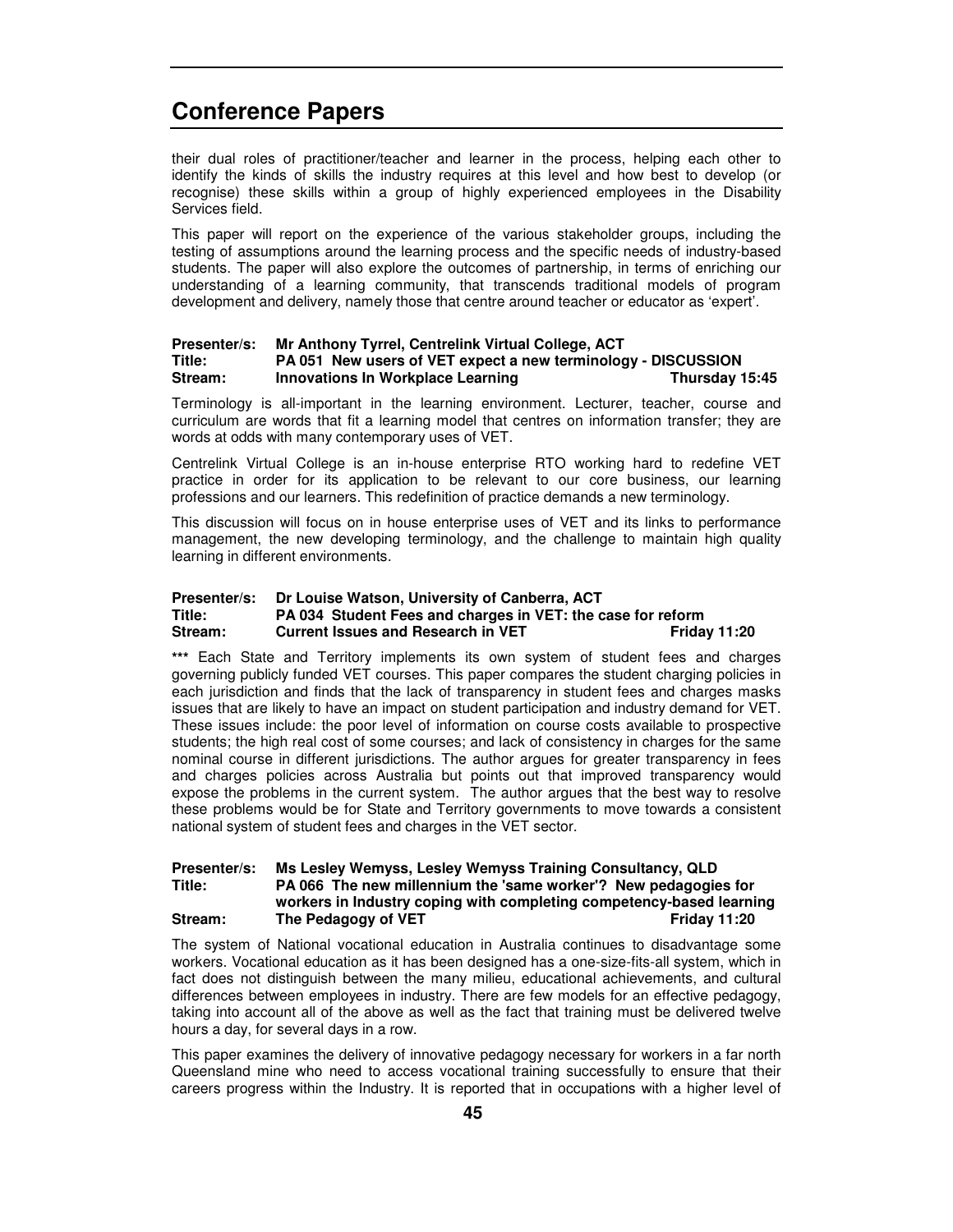cognitive skills (such as supervisors) around three in five stayed in their jobs, because of accessing of post school education (Cully, 2003). I will identify the key issues that need to be addressed for this delivery so as to ensure positive outcomes, for these workers. These include:

- Release of people from work roster
- Briefing of management re commitment to outcomes
- **Participants preparation for the learning process**
- Facilitation expertise
- **-** Development of innovative delivery strategies
- Resource implications
- Mentoring strategies to maximise the learning
- A variety of assessment methods
- **Monitoring and review of the outcomes**

This innovative pedagogy meets all these issues, and has significantly increased successful outcomes for this diverse group of vocational education participants. As well, satisfying important elements of the participant's organization, which compliment the organizations business structure, respond to change within the business and create a learning environment (Dawe, 2003).

### **Presenter/s: Ms Leesa Wheelahan, Southern Cross University, NSW Title: PA 022 What are the alternatives to training packages? Stream: Current Issues and Research in VET Thursday 11:15**

The VET sector is polarised between those who support training packages and those who oppose them. However, in criticising training packages opponents have not generally suggested alternative models of qualifications and curriculum. This limits debate because unless alternatives are considered we are constrained by the existing training package framework and can at best suggest modifications that ameliorate its worst excesses. This paper attempts to contribute to a discussion within the VET community about alternatives to training packages. It considers the role of qualifications more broadly, and the type of qualifications we need to deal with rapid technological, economic, social and cultural change. The conclusion reached is that we must place less emphasis on the detailed specification of learning or competency outcomes, and more on developing communities of trust to underpin qualifications.